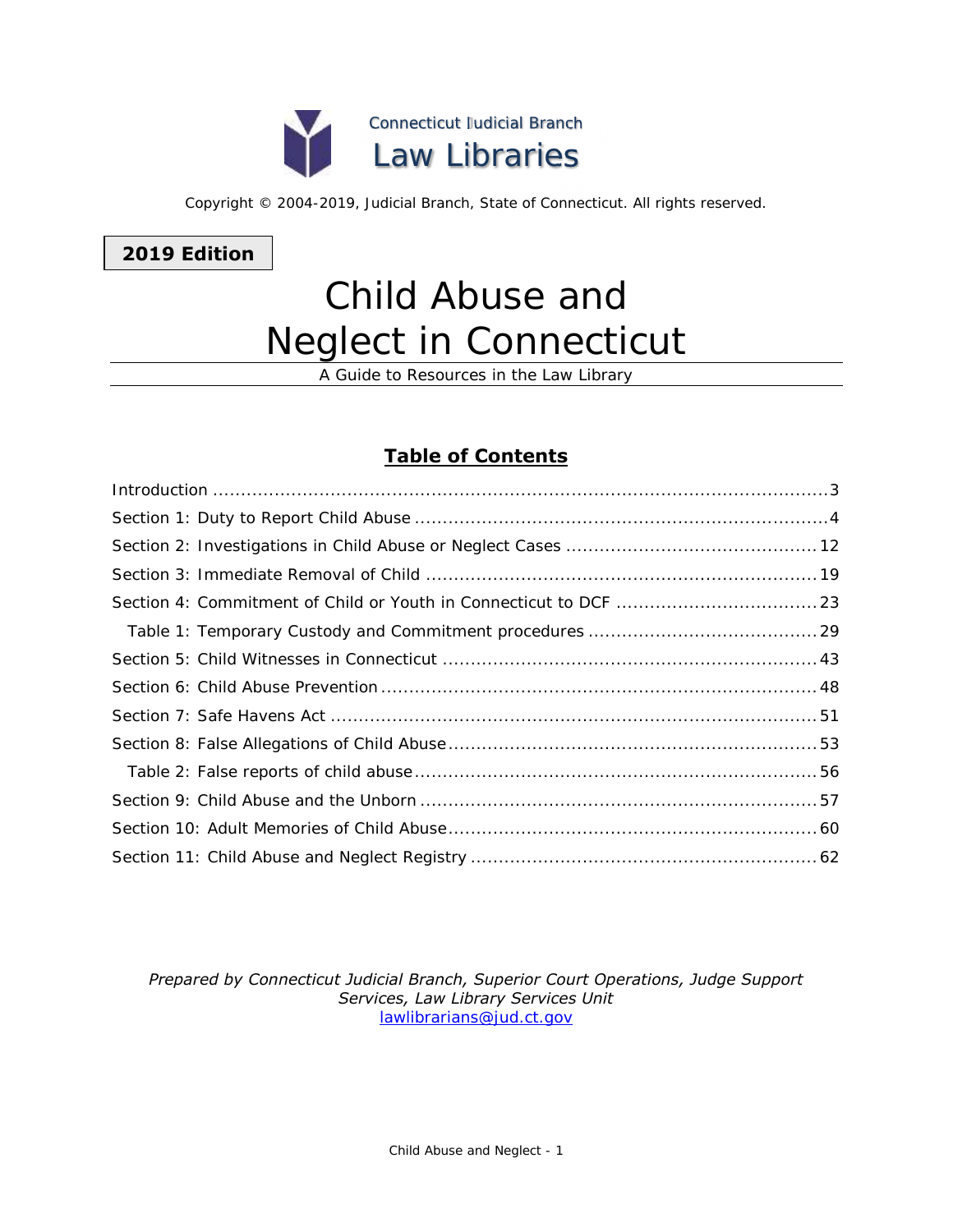These guides are provided with the understanding that they represent only a beginning to research. It is the responsibility of the person doing legal research to come to his or her own conclusions about the authoritativeness, reliability, validity, and currency of any resource cited in this research guide.

> View our other research guides at <http://www.jud.ct.gov/lawlib/selfguides.htm>

This guide links to advance release slip opinions on the Connecticut Judicial Branch website and to case law hosted on Google Scholar. The online versions are for informational purposes only.

> [Connecticut Judicial Branch Website Policies and Disclaimers](http://www.jud.ct.gov/policies.htm) http://www.jud.ct.gov/policies.htm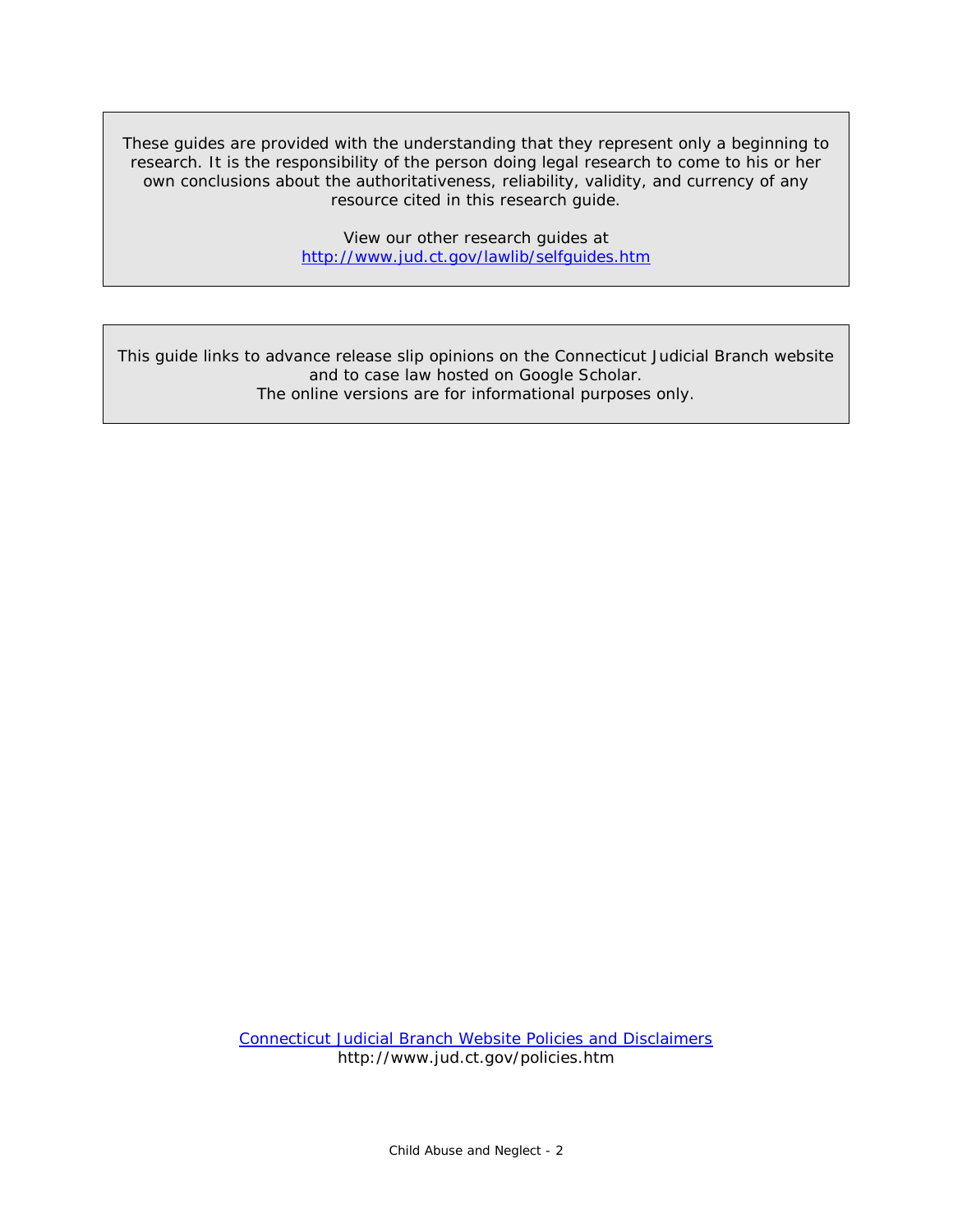# Introduction

# *A Guide to Resources in the Law Library*

- <span id="page-2-0"></span> Jessica Callahan, *[2018] Acts Affecting Children,* Connecticut General Assembly. Office of Legislative Research Report No. [2018-R-0152](https://www.cga.ct.gov/2018/rpt/pdf/2018-R-0152.pdf) (June 15, 2018).
- Michele Kirby, *Connecticut's Recent Human Trafficking Legislation*, Connecticut General Assembly. Office of Legislative Research Report No. [2017-R-0336](https://www.cga.ct.gov/2017/rpt/pdf/2017-R-0336.pdf) (December 13, 2017).
- **Abused:** "A child may be found 'abused' who (A) has been inflicted with physical injury or injuries other than by accidental means, (B) has injuries that are at variance with the history given of them, or (C) is in a condition that is the result of maltreatment, including, but not limited to, malnutrition, sexual molestation or exploitation, deprivation of necessities, emotional maltreatment or cruel punishment;" Conn. Gen. Stats. [§ 46b-](http://www.cga.ct.gov/current/pub/chap_815t.htm#sec_46b-120)[120\(](http://www.cga.ct.gov/current/pub/chap_815t.htm#sec_46b-120)5) (2019).
- **Neglected:** "A child may be found 'neglected' who, for reasons other than being impoverished, (A) has been abandoned, (B) is being denied proper care and attention, physically, educationally, emotionally or morally, or (C) is being permitted to live under conditions, circumstances or associations injurious to the well-being of the child;" Conn. Gen. Stats. [§ 46b-120\(](http://www.cga.ct.gov/current/pub/chap_815t.htm#sec_46b-120)4) (2019).
- **Uncared for:** "A child may be found 'uncared for' (A) who is homeless, (B) whose home cannot provide the specialized care that the physical, emotional or mental condition of the child requires, or (C) who has been identified as a victim of trafficking, as defined in section 46a-170. For the purposes of this section, the treatment of any child by an accredited Christian Science practitioner, in lieu of treatment by a licensed practitioner of the healing arts, shall not of itself constitute neglect or maltreatment;" Conn. Gen. Stats. [§ 46b-120\(](http://www.cga.ct.gov/current/pub/chap_815t.htm#sec_46b-120)6) (2019).
- **Person responsible for the health, welfare or care of a child or youth:** "means a child's or a youth's parent, guardian or foster parent; an employee of a public or private residential home, agency or institution or other person legally responsible in a residential setting; or any staff person providing out-of-home care, such as the provision of child care services, as described in section 19a-77, in a child care center, group child care home or family child care home;" Conn. Gen. Stats.  $§ 17a-93(12)$  (2019).
- **Person entrusted with the care of a child or youth:** "means a person given access to a child or youth by a person responsible for the health, welfare or care of a child or youth for the purpose of providing education, child care, counseling, spiritual guidance, coaching, training, instruction, tutoring or mentoring of such child or youth." Conn. Gen. Stats. [§ 17a-93\(](http://www.cga.ct.gov/current/pub/chap_319a.htm#sec_17a-93)15) (2019).
- **Civil proceedings**: "Child neglect proceedings are civil proceedings, which are not quasi-criminal in nature . . . . Here, where the court was required to look at the wellbeing of an infant and there was medical evidence that revealed a fracture in the arm of that ten week old child, the exclusionary rule would not apply." [In re Nicholas R.,](http://scholar.google.com/scholar_case?case=10352055443779272043) 92 Conn. App. 316, 321, 884 A.2d 1059 (2005).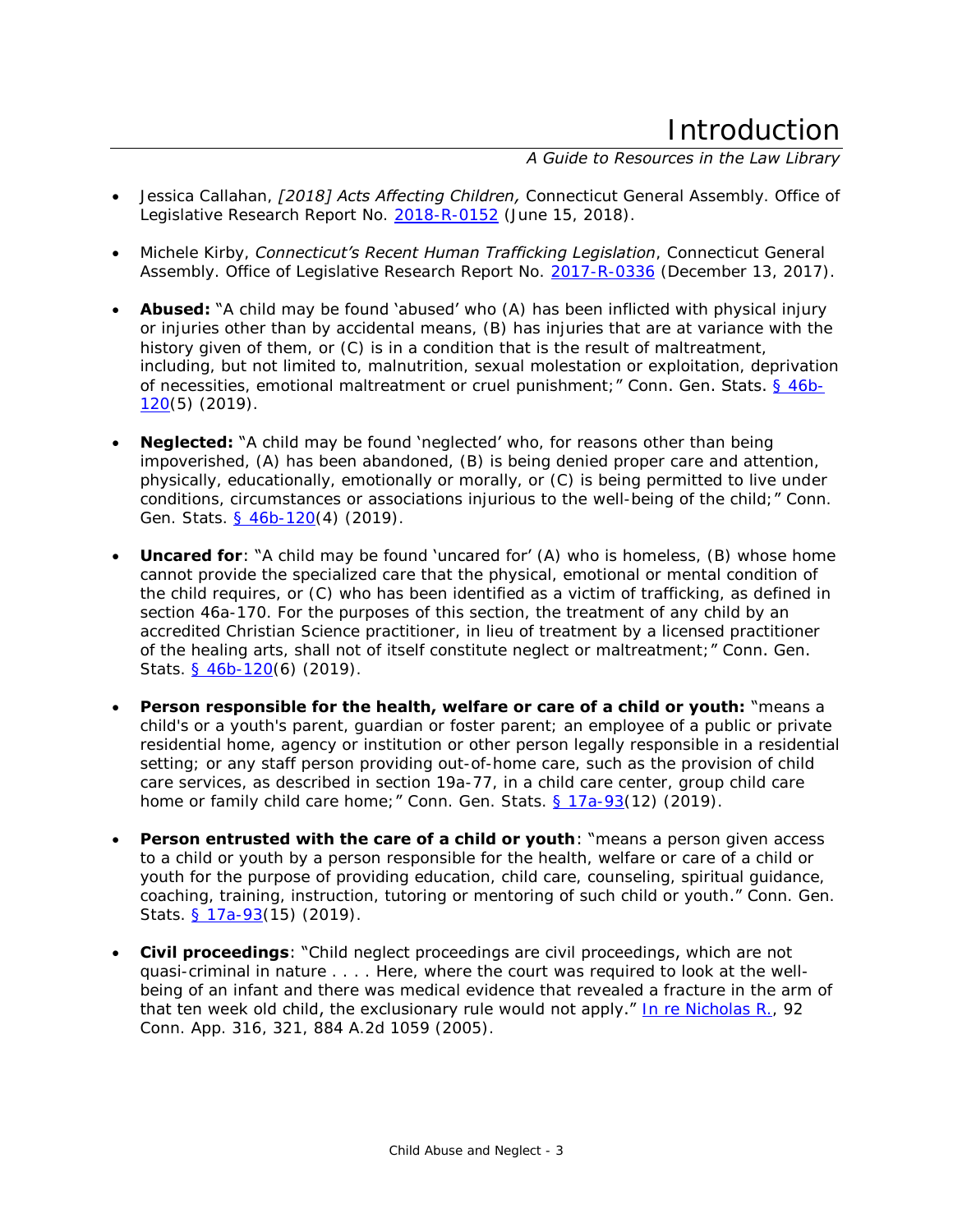# Section 1: Duty to Report Child Abuse

*A Guide to Resources in the Law Library*

# <span id="page-3-0"></span>**SCOPE:** Bibliographic resources relating to the duty to report suspected child abuse to the proper authorities.

**DEFINITIONS:** Mandated Reporters: "The following persons shall be mandated reporters: (1) Any physician or surgeon licensed under the provisions of chapter 370, (2) any resident physician or intern in any hospital in this state, whether or not so licensed, (3) any registered nurse, (4) any licensed practical nurse, (5) any medical examiner, (6) any dentist, (7) any dental hygienist, (8) any psychologist, (9) any school employee, as defined in section 53a-65, (10) any social worker, (11) any person who holds or is issued a coaching permit by the State Board of Education, is a coach of intramural or interscholastic athletics and is eighteen years of age or older, (12) any individual who is employed as a coach or director of youth athletics and is eighteen years of age or older, (13) any individual who is employed as a coach or director of a private youth sports organization, league or team and is eighteen years of age or older, (14) any paid administrator, faculty, staff, athletic director, athletic coach or athletic trainer employed by a public or private institution of higher education who is eighteen years of age or older, excluding student employees, (15) any police officer, (16) any juvenile or adult probation officer, (17) any juvenile or adult parole officer, (18) any member of the clergy, (19) any pharmacist, (20) any physical therapist, (21) any optometrist, (22) any chiropractor, (23) any podiatrist, (24) any mental health professional, (25) any physician assistant, (26) any person who is a licensed or certified emergency medical services provider, (27) any person who is a licensed or certified alcohol and drug counselor, (28) any person who is a licensed marital and family therapist, (29) any person who is a sexual assault counselor or a domestic violence counselor, as defined in section 52-146k, (30) any person who is a licensed professional counselor, (31) any person who is a licensed foster parent, (32) any person paid to care for a child in any public or private facility, child care center, group child care home or family child care home licensed by the state, (33) any employee of the Department of Children and Families, (34) any employee of the Department of Public Health, (35) any employee of the Office of Early Childhood who is responsible for the licensing of child care centers, group child care homes, family child care homes or youth camps, (36) any paid youth camp director or assistant director, (37) the Child Advocate and any employee of the Office of the Child Advocate, (38) any person who is a licensed behavior analyst, and (39) any family relations counselor, family relations counselor trainee or family services supervisor employed by the Judicial Department." Conn. Gen. Stats. [§ 17a-101\(](https://www.cga.ct.gov/current/pub/chap_319a.htm#sec_17a-101)b) (2019).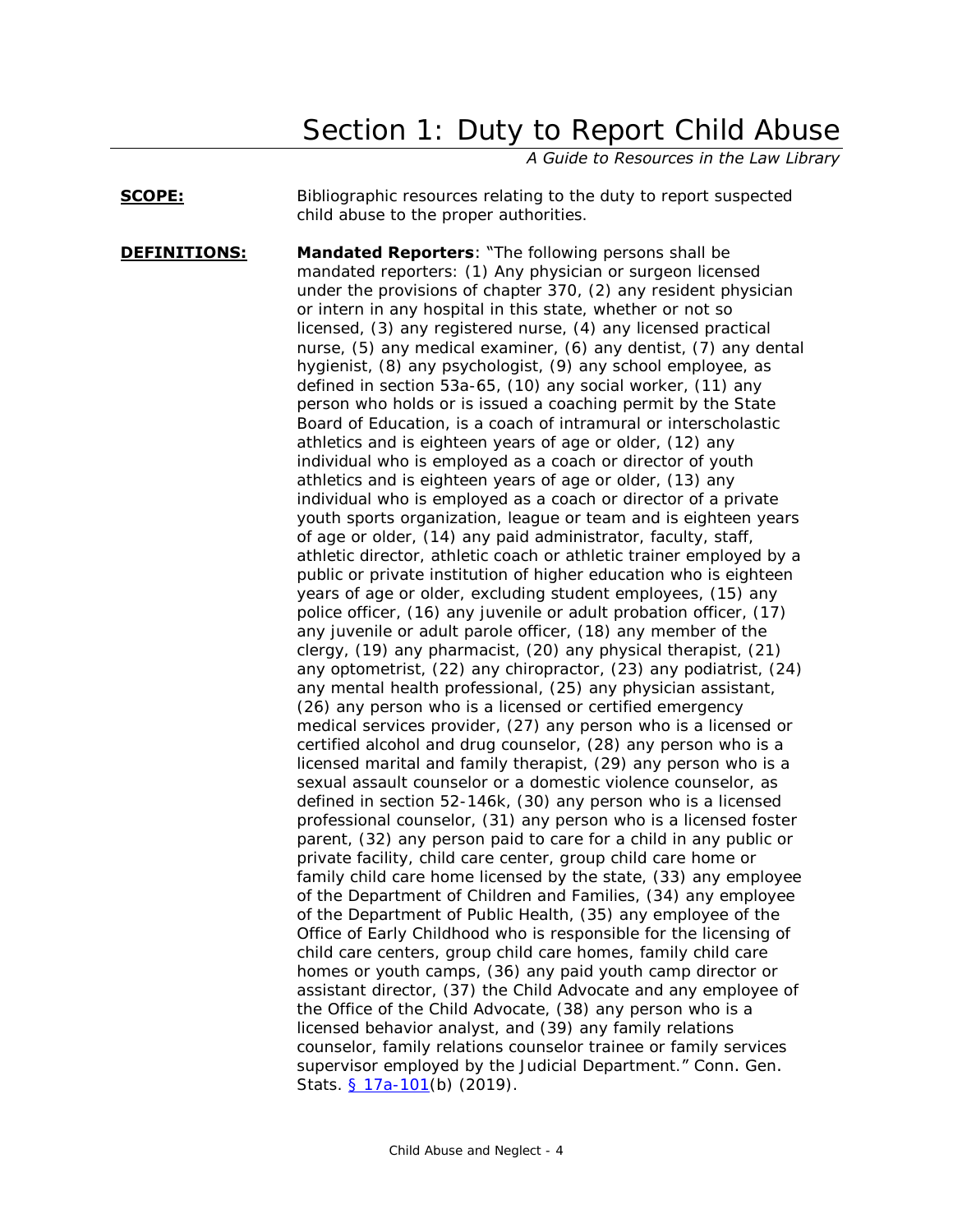You can visit your local law library or search the most recent [statutes](http://search.cga.state.ct.us/r/statute/dtsearch_form.asp) and [public acts](http://search.cga.state.ct.us/r/adv/dtsearch_form.asp) on the Connecticut General Assembly website to confirm that you are using the most upto-date statutes.

**STATUTES:** Conn. Gen. Stat. (2019)

- Chapter 166. Teachers and superintendents Part I. Teachers
	- [§ 10-149a.](http://www.cga.ct.gov/current/pub/chap_166.htm#sec_10-149a) Felony conviction or fine pursuant to mandated reporting provisions. Notification by state's attorney.
- Chapter 319a. Child welfare
	- Part I. Dependent and neglected children [§ 17a-93.](https://www.cga.ct.gov/current/pub/chap_319a.htm#sec_17a-93) Definitions
		- [§ 17a-101.](https://www.cga.ct.gov/current/pub/chap_319a.htm#sec_17a-101) Protection of children from abuse. Mandated reporters. Educational and training programs. Model mandated reporting policy.
		- [§ 17a-101a.](https://www.cga.ct.gov/current/pub/chap_319a.htm#sec_17a-101a) Report of abuse, neglect or injury of child or imminent risk of serious harm to child. Penalty for failure to report. Notification of Chief State's Attorney.
		- [§ 17a-101b.](https://www.cga.ct.gov/current/pub/chap_319a.htm#sec_17a-101b) Oral report by mandated reporter, Notification of law enforcement agency when allegation of sexual abuse or serious physical abuse. Notification of person in charge of institution, facility or school when staff member suspected of abuse or neglect. (As amended by [P.A. 18-67,](https://www.cga.ct.gov/2018/ACT/pa/pdf/2018PA-00067-R00SB-00315-PA.pdf) sec. 4, effective October 1, 2019)
		- [§ 17a-101c.](http://www.cga.ct.gov/current/pub/chap_319a.htm#sec_17a-101c) Written report by mandated reporter. (as amended by [P.A. 18-67,](https://www.cga.ct.gov/2018/ACT/pa/pdf/2018PA-00067-R00SB-00315-PA.pdf) sec. 5, effective October 1, 2019)
		- [§ 17a-101d.](http://www.cga.ct.gov/current/pub/chap_319a.htm#sec_17a-101d) Contents of oral and written reports. (As amended by [P.A. 18-67,](https://www.cga.ct.gov/2018/ACT/pa/pdf/2018PA-00067-R00SB-00315-PA.pdf) sec. 6, effective October 1, 2019)
		- [§ 17a-101e.](https://www.cga.ct.gov/current/pub/chap_319a.htm#sec_17a-101e) Employer prohibited from discriminating or retaliating against employee who makes good faith report or testifies re child abuse or neglect. Immunity from civil or criminal liability. False report of child abuse. Referral to office of the Chief State's

Attorney. Penalty.

[§ 17a-103.](http://www.cga.ct.gov/current/pub/chap_319a.htm#sec_17a-103) Reports by others. False reports. Notification to law enforcement agency. (As amended

by [P.A. 18-67,](https://www.cga.ct.gov/2018/ACT/pa/pdf/2018PA-00067-R00SB-00315-PA.pdf) sec. 7, effective October 1, 2019)

- [§ 17a-103a.](http://www.cga.ct.gov/current/pub/chap_319a.htm#sec_17a-103a) Telephone hotline to receive reports of child abuse or neglect.
- Chapter 813a. Office of victim advocate. Office of the child advocate
	- Part II. Office of the child advocate

[§ 46a-13](http://www.cga.ct.gov/current/pub/chap_813a.htm#sec_46a-13L)*l*. Child Advocate's duties. Child fatality review panel. Reports to the Governor and the General Assembly. Investigations.

 Chapter 435. Dogs and Other Companion Animals. Kennels and Pet Shops.

[§ 22-329b.](http://www.cga.ct.gov/current/pub/chap_435.htm#sec_22-329b) Reporting of neglected or cruelly treated animals.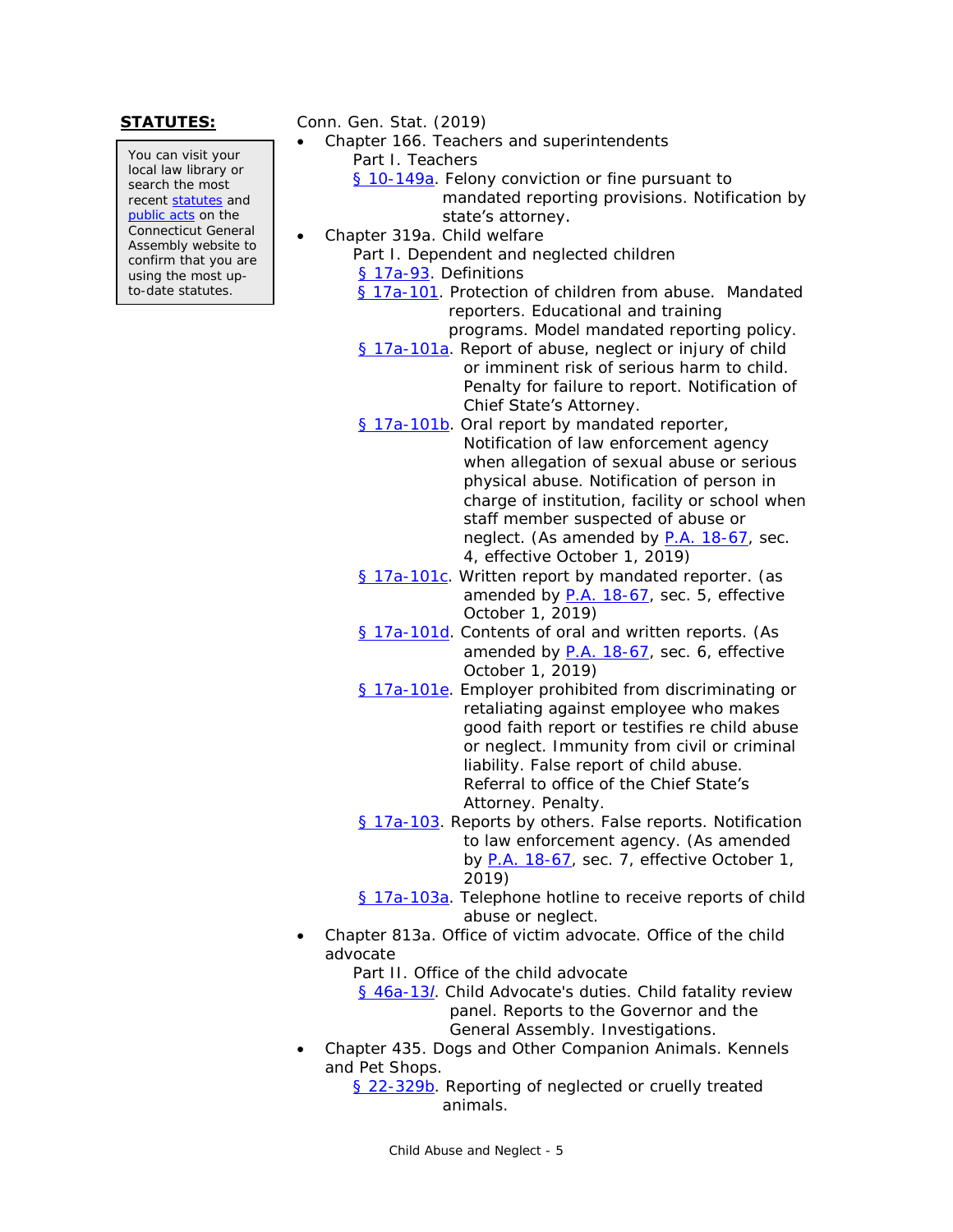# **FEDERAL STATUTES:**

You can visit your local law library or search the most [recent U.S. Code](http://uscode.house.gov/) on the U.S. Code website to confirm that you are accessing the most up-to-date laws.

[Office of Legislative](http://www.cga.ct.gov/olr/default.asp)  [Research](http://www.cga.ct.gov/olr/default.asp) reports summarize and analyze the law in effect on the date of each report's publication. Current law may be different from what is discussed in the reports.

# **STATE REGULATIONS:**

You can visit your local law library or browse the **Connecticut** [eRegulations System](https://eregulations.ct.gov/eRegsPortal/) on the Secretary of the State website to check if a regulation has been updated.

# United States Code (2018)

- 42 U.S.C. Part E- [Federal Payments for Foster Care,](https://www.law.cornell.edu/uscode/text/42/chapter-7/subchapter-IV/part-E)  [Prevention, and Permanency](https://www.law.cornell.edu/uscode/text/42/chapter-7/subchapter-IV/part-E) §§ 670—672.
- [42 U.S.C. §§ 5101 to 5107.](http://www.law.cornell.edu/uscode/text/42/chapter-67/subchapter-I) Child Abuse Prevention and Treatment and Adoption Reform.
	- [42 U.S.C. § 5106a.](http://www.law.cornell.edu/uscode/text/42/5106a) Grants for States for child abuse or neglect prevention and treatment programs. *See* § 5106a(b)(2)(B)(i) for provision related to reporting procedures)

# **INDIAN LAW:** United States Code (2018)

- [25 U.S.C. § 3201 to 3211.](http://www.law.cornell.edu/uscode/text/25/chapter-34)
- o [§ 3203.](http://www.law.cornell.edu/uscode/text/25/3203) Reporting Procedures [Mashantucket Pequot Tribal Laws.](http://www.mptnlaw.com/TribalLaws.htm) Title 5: Child Welfare, Ch. 1-3. [\(2009-2014 pocket part;](http://www.mptnlaw.com/laws/2009-2014%20Pocket%20Part%20to%202008%20Tribal%20Laws%20(Vol%20%201).pdf) [2015-2018 Supplement\)](http://www.mptnlaw.com/laws/MPTL%20ONLINE%20SUPPLEMENT%202015-2018%20(09%2024%202018).pdf).
- **LEGISLATIVE:** Katherine Dwyer, Mandated Reporters of Child Abuse and *Neglect,* Connecticut General Assembly. Office of Legislative Research Report No. [2016-R-0197](https://www.cga.ct.gov/2016/rpt/pdf/2016-R-0197.pdf) (September 30, 2016).
	- Michelle Kirby and Katherine Dwyer, *Violent Crimes Against Children*. Office of Legislative Research Report No. [2013-R-](http://www.cga.ct.gov/2013/rpt/pdf/2013-R-0329.pdf)[0329](http://www.cga.ct.gov/2013/rpt/pdf/2013-R-0329.pdf) (September 27, 2013). *Victimization reporting (and underreporting).*
	- Robin K. Cohen, *Suspected Child Sexual Abuse Reporting by the State's Colleges and Universities*. Office of Legislative Research Report No. [2013-R-0283](http://www.cga.ct.gov/2013/rpt/pdf/2013-R-0283.pdf) (September 9, 2013).
	- Susan Price, *Penalties for Failing to Report Suspected Child Abuse*, Connecticut General Assembly. Office of Legislative Research Report No. [2012-R-0058](http://www.cga.ct.gov/2012/rpt/2012-R-0058.htm) (January 23, 2012).
	- Robin K. Cohen, *Mandated Reporting of Child Sexual Abuse,*  Connecticut General Assembly. Office of Legislative Research Report No. [2011-R-0397](http://www.cga.ct.gov/2011/rpt/2011-R-0397.htm) (November 30, 2011).
	- Conn. Agencies Regs. (2019) [§ 19a-87b-10\(](https://eregulations.ct.gov/eRegsPortal/Browse/RCSA?id=Title%2019a|19a-87b|19a-87b-10|19a-87b-10)j)(3) Family day care homes

"The provider shall report actual or suspected child abuse or neglect of any child to the nearest office of the Department of Children and Families as mandated by Section 17a-101 and 17a-102 of the Connecticut General Statutes. An oral report shall be made immediately by telephone or otherwise to the State Commissioner of the Department of Children and Families or his representative, or the local police department, or the state police, to be followed by a written report as required by law."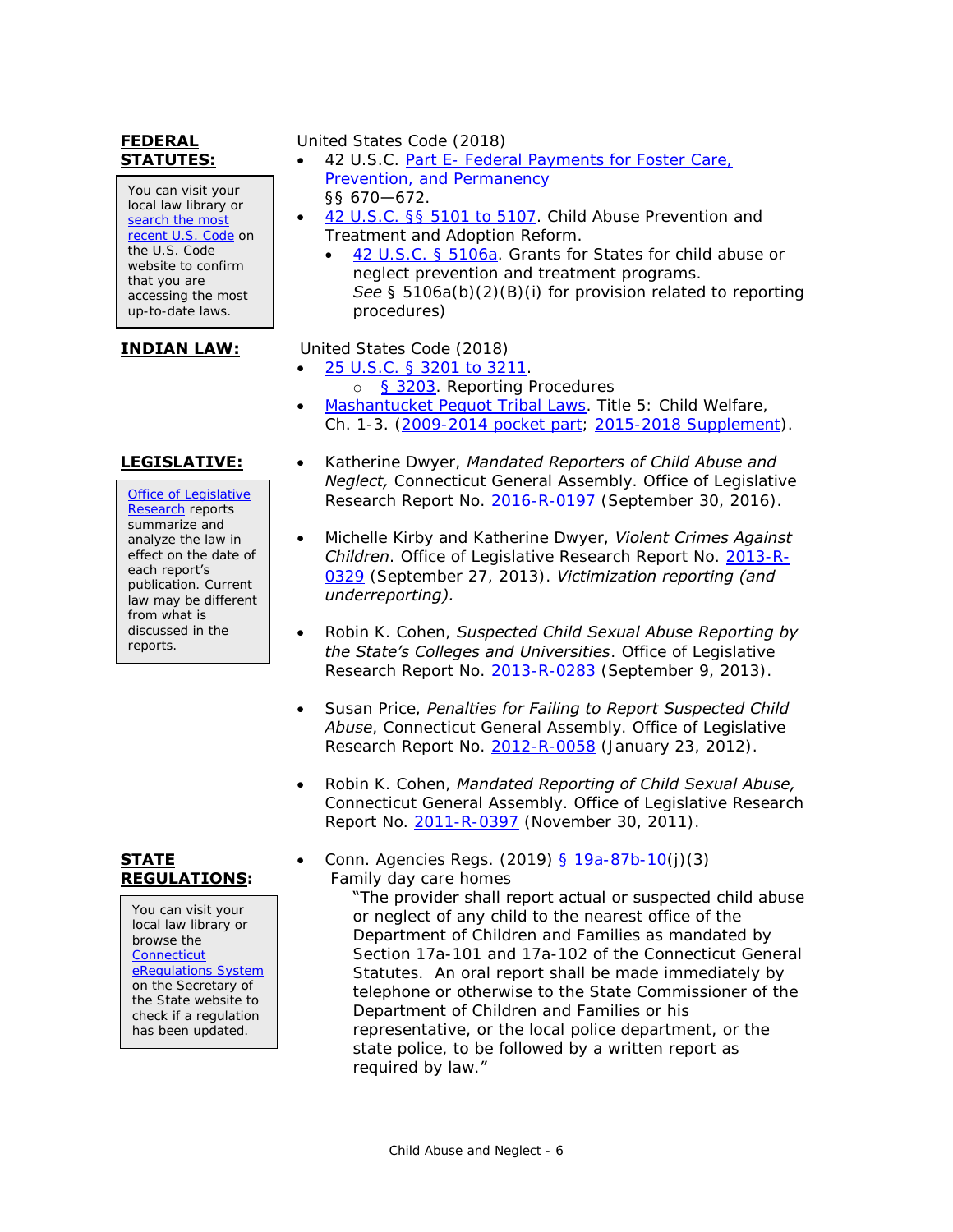# **DCF and DCF POLICY MANUAL:**

### **ATTORNEY GENERAL OPINIONS:**

Once you have identified useful cases, it is important to update the cases before you rely on them. Updating case law means checking to see if the cases are still good law. You can contact your [local law librarian](http://www.jud.ct.gov/lawlib/staff.htm) to learn about the tools available to you to update cases.

- [Reporting Child Abuse and Neglect](https://portal.ct.gov/DCF/1-DCF/Reporting-Child-Abuse-and-Neglect)
- Careline and Intake Child Abuse and Neglect Careline, [Chapter 22-1](https://portal.ct.gov/-/media/DCF/Policy/Chapters/22-1.pdf?la=en) (2019)
- Honorable Kristine D. Ragaglia, J.D., Department of Children and Families, [2002-033 Formal Opinion,](https://portal.ct.gov/AG/Opinions/2002-Formal-Opinions/Honorable-Kristine-D-Ragaglia-JD-Department-of-Children-and-Families-2002033-Formal-Opinion-Attorney) Attorney General of Connecticut. "You have asked for an opinion interpreting Conn. Gen. Stats. § 17a-101a, the mandated reporter statute. Section 17a-101a requires certain individuals enumerated in Conn. Gen. Stats. § 17a-101(b) to notify the Department of Children and Families (the Department or DCF) or a law enforcement agency when they have 'reasonable cause to suspect or believe' that child abuse or neglect, as defined in Conn. Gen. Stats. § 46a-120, has occurred. Your question concerns the obligations of a mandated reporter who becomes aware that a minor under the age of sixteen is engaged in a sexual relationship."

**CASES:** [Kruger v. Grauer,](https://scholar.google.com/scholar_case?case=5943586639125307303) 173 Conn. App. 539, 552-553, 164 A.3d 764, 772-773 (2017). "Despite the presumption that legislative action is not in derogation of the common law, we conclude, that § 17a-101e(b) expresses a clear legislative intent to abrogate the absolute immunity that the common law may have afforded to individuals who report child abuse to the department."

> "Section 17a-101e(b) provides in relevant part that "[a]ny person…[who] in *good faith* makes …the report pursuant to [section]…17a-103 shall be *immune* from *any liability, civil or criminal*, which might *otherwise be incurred or imposed* and shall have the *same immunity* with respect to *any judicial proceeding which results from such report*…" (Emphasis added.)

- Doe v. Stephen Flanigan and City of Waterbury, Superior Court, Judicial District of Waterbury, No. CV09-5015462S (July 18, 2017) (64 CLR 842)." Accordingly, there remains a genuine issue of material fact as to whether Flanigan had a ministerial or discretionary duty to report the abuse, and thus, whether the City of Waterbury can be held liable for his failure to do so. Consequently, summary judgment is denied as to liability for Flanigan's failure to report the child abuse."
- Doe v. Hartford Bd. of Educ., Superior Court, Judicial District of Hartford, No. CV14-6049842S (Aug. 31, 2016) (2016 WL 5798794). "In the present case, count one states a viable cause of action for negligence per se. The complaint alleges that Bell violated § 17a-101a by failing to report instances of alleged child abuse communicated to her by the plaintiff. Also, the complaint alleges that the plaintiff was a student at the Fred D. Wish School at which Bell was a social worker. Further, the complaint alleges that Bell's failure to report the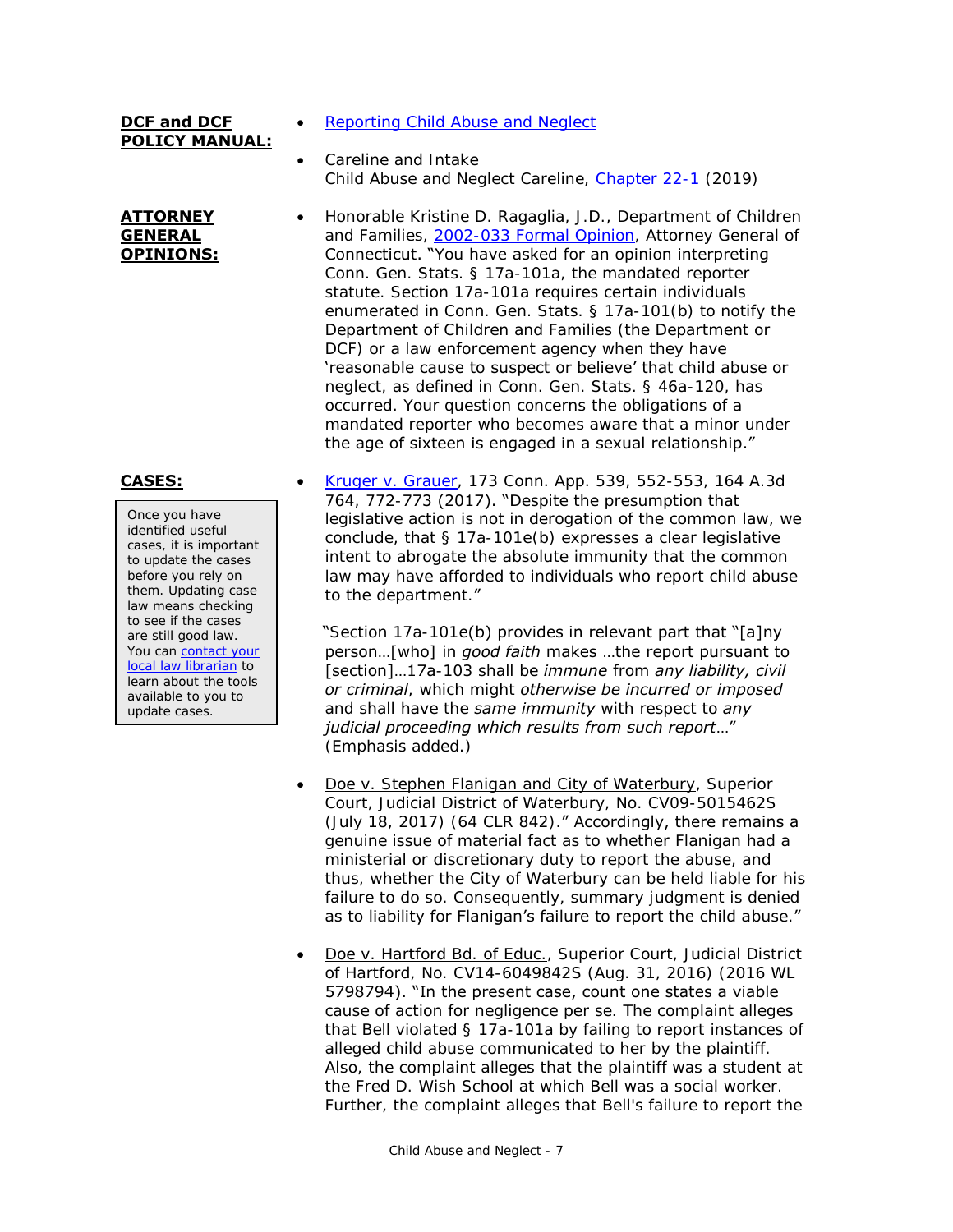abuse was a direct result of the plaintiff's injury. The plaintiff's allegations establish a duty of care owed to the plaintiff arising by virtue of § 17a-101a because the statute was intended to protect her as an abused child and her injury was the type of harm the statute was intended to prevent. See *Ward v. Greene*, supra, 267 Conn. 560 ('[T]he class of persons protected by § 17a-101 is limited to those children who have been abused or neglected and are, or should have been, the subject of a mandated report'). Therefore, as a matter of law count one states a viable cause of action for negligence per se pursuant to  $\S$  17a-101a."

- Doe v. Kennedy, Superior Court, Judicial District of Waterbury, No. CV09-5013921 (Nov. 29, 2012) (55 Conn. L. Rptr. 193) (2012 WL 6743547). "Conn. Gen. Stat. § 46b– 120 defines 'abused' to include any child or youth, including any unemancipated sixteen or seventeen year old, who is 'in a condition that is the result of maltreatment, including but not limited to...sexual molestation or exploitation...' These statutes do not admit of any exercise of judgment or discretion on the part of a police officer, and also do not require that the police officer know for sure that the child is being sexually molested or exploited, only that the police officer has 'reasonable cause to suspect or believe' that the child has been so abused. Rather these statutes involve a mandatory duty, one that is ministerial rather than discretionary. In such a situation, the municipality is not entitled to the cloak of governmental immunity when the municipal official fails to adhere to this duty. See, e.g., *Wright v. Brown*, 167 Conn. 464, 356 A.2d 176 (1975)"
- [Perez-Dickson v. City of Bridgeport,](http://scholar.google.com/scholar_case?case=3644401836334116435) 304 Conn. 483, 508, 43 A.3d 69 (2012). "Both the contours of the right created by § 17a–101e and the specific remedy for a violation of the right are plain and unambiguous. Nothing in the text of the statute even remotely suggests that, contrary to this plain and unambiguous language, the legislature intended to authorize private citizens to bring actions on their own behalf pursuant to the statute….Accordingly, we conclude that §17a–101e does not provide a private cause of action and that the trial court therefore lacked subject matter jurisdiction over the plaintiff's claim pursuant to that statute."
- Doe v. Yale University, Superior Court, Judicial District of Waterbury, No. CV08-5010994-S (July 06, 2009) (2009 WL 2357998). "Defendant has argued that requiring a professor to report suspected child abuse would do little to promote the Legislature's intent and likely result in professors making a high percentage of unsubstantiated reports. This very concern was expressed by the Supreme Court in the Ward decision. However, the Court in Ward was concerned with unidentifiable victims whom it ruled were not in the class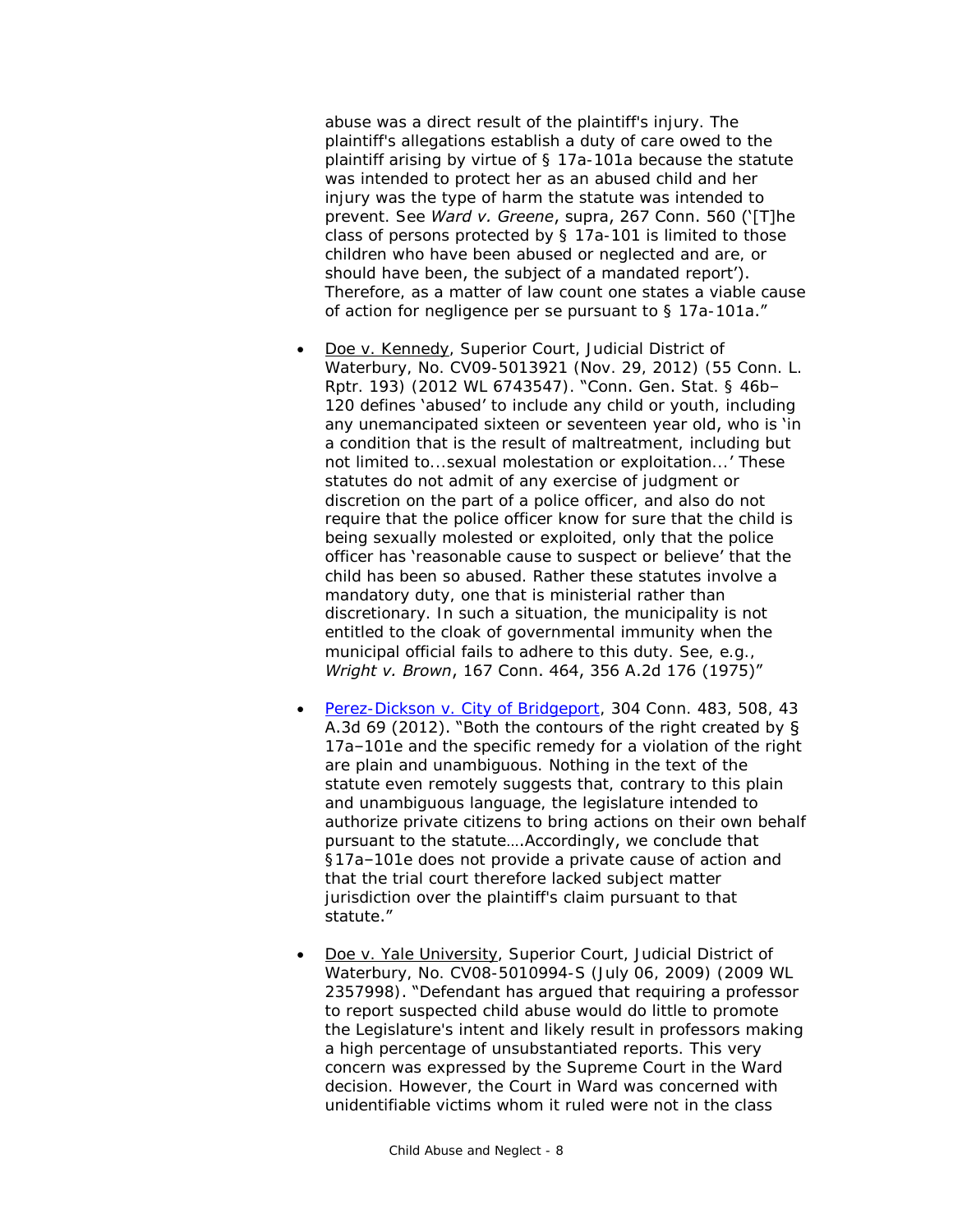protected by the statute. In this case we have an identifiable victim. In reality, if professors are considered to be school teachers, the public policy of the state would be furthered by providing protection to minors who may otherwise be denied the protection afforded to them merely by virtue of the varying circumstances of their education, where they attend secondary school, and the age at which they enter college."

- [Ward v. Greene,](http://scholar.google.com/scholar_case?case=2156186593122809816) 267 Conn. 539, 555, 839 A.2d 1259 (2004). "The confidentiality requirements, taken together with the fact that the statute requires that only information relating to the abused or neglected child be reported and not information relating to other known children in the care of the suspected abuser, strongly suggests that the class of persons protected by the statute is limited to the children who have been abused or neglected and are, or should have been, the subject of a mandated report."
- [Manifold v. Ragaglia,](http://scholar.google.com/scholar_case?case=4962563018927202832) 272 Conn. 410, 420-421, 862 A.2d 292 (2004). "In furtherance of this public policy goal of protecting children from abuse, the statute provides a comprehensive list of persons who are 'mandated reporters,' many of whom are health care providers, including physicians either licensed in Connecticut or acting as interns or residents at our hospitals. See General Statutes § 17a-101 (b). Thus, the statute prescribes that a 'mandated reporter . . . who in the ordinary course of [his or her] employment or profession has reasonable cause to suspect or believe that any child under the age of eighteen years (1) has been abused or neglected . . . (2) has had nonaccidental physical injury, or injury which is at variance with the history given of such injury, inflicted upon such child, or (3) is placed at imminent risk of serious harm, shall report or cause a report to be made [to the department]. . . .' General Statutes § 17a-101a. Indeed, 'mandated reporters' who fail to report reasonable suspicions of child abuse are subject to a fine and compulsory participation in an appropriate training program. *See* General Statutes § 17a-101a."
- [In re Nicholas R.](http://scholar.google.com/scholar_case?case=10352055443779272043), 92 Conn. App. 316, 321, 884 A.2d 1059 (2005). "Child neglect proceedings are civil proceedings, which are not quasi-criminal in nature."
- [Morales v. Kagel,](http://scholar.google.com/scholar_case?case=10224823424739019140) 58 Conn. App. 776, 783, 755 A.2d 915 (2000). " … we conclude that the defendant in this case did not owe a duty to the plaintiff to investigate the accusations against him prior to making a good faith report."
- Doe v. Vibert, Superior Court, Judicial District of New Britain, Docket No. CV97-048332S (July 12, 1999) (1999 WL 545746). "…plaintiff has alleged that defendant Wartonick was negligent for failing to report to the Board of Education her stated suspicion of defendant's … misconduct toward the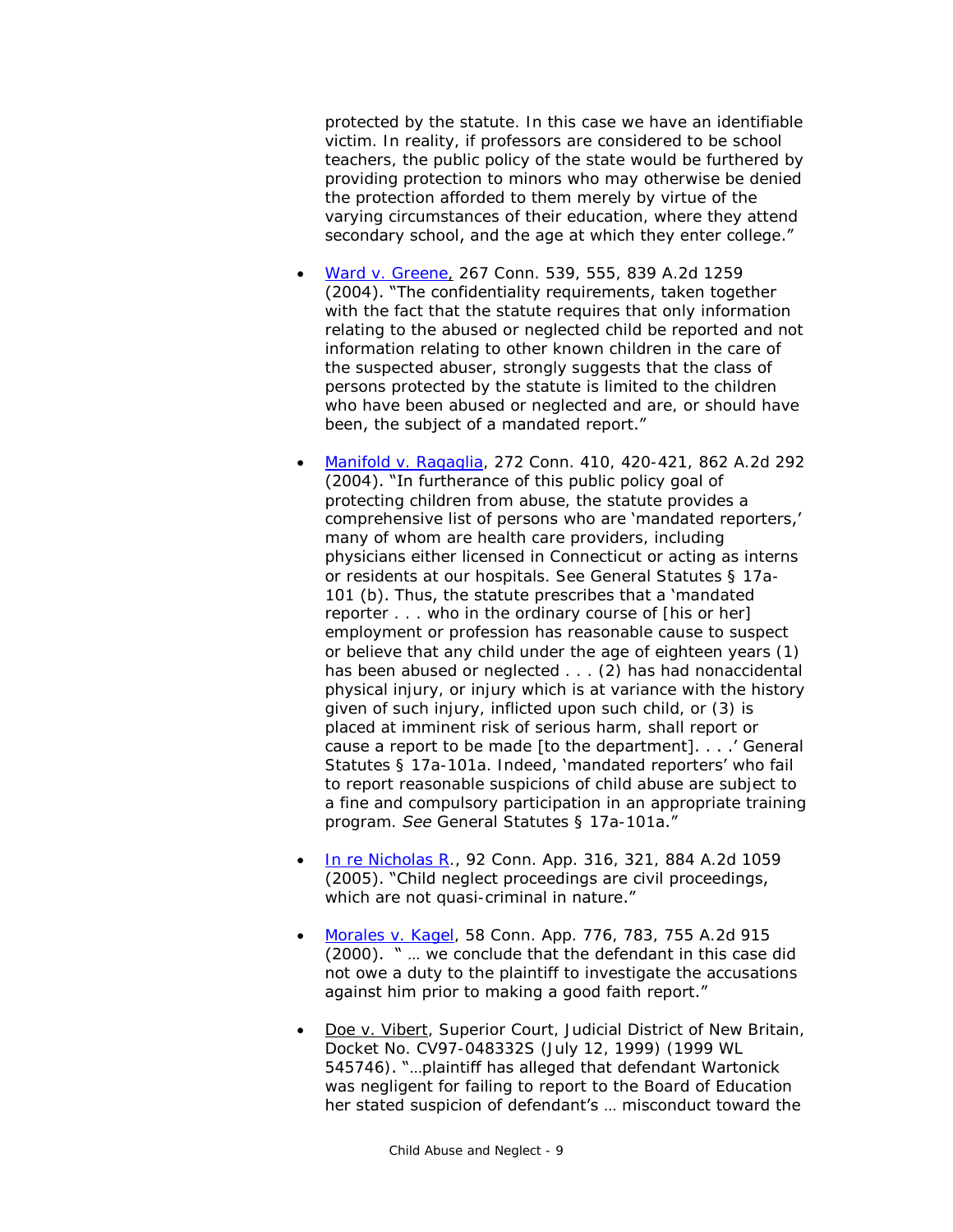plaintiff… This court concludes that the plaintiffs' complaint states a viable cause of action for negligence per se in that the plaintiffs allege the violation of a statute and plead facts sufficient to allege a causal link between the statutory violation and the alleged injury."

### **WEST KEY NUMBERS:**

- Infants- Child Abuse Reporting ## 1501-1519
- 
- **ENCYCLOPEDIAS:** . Jimmie E. Tinsley, *Failure to Report Suspected Case of Child Abuse*, 6 Am. Jur. POF2d 345 (1975).
	- Frederick E. John, *Child Abuse –The Battered Child Syndrome*, 2 Am. Jur. POF 2d 365 (1974).
	- Thomas L. Gowen & Richard J. Kohlman, *Professional Liability for Failure to Report Child Abuse*, 38 Am. Jur. Trials 1 (1989).

# **TEXTS & TREATISES:**

You can click on the links provided to see which law libraries own the title you are interested in, or visit our [catalog](http://csjd-agent.auto-graphics.com/MVC/) directly to search for more treatises.

- Paul Chill, Burden of Proof Begone: The Pernicious Effect of [Emergency Removal In Child Protective Proceedings](http://lsr.nellco.org/uconn/ucwps/papers/55/) (July 1, 2004). University of Connecticut School of Law. University of Connecticut School of Law Articles and Working Papers. Paper 55.
- Paul Chill, [The Law of Child Abuse and Neglect in Connecticut](http://lsr.nellco.org/uconn_wps/51/) (1997).
	- Chapter 2: Abuse and Neglect
		- 5. Reporting
			- A. Historical overview
			- B. Mandated reporters
			- C. Reporting by other persons
			- D. Legal protection for reporters
- Thomas A. Jacobs, [Children & the Law: Rights & Obligations.](http://csjd-agent.auto-graphics.com/mvc/PersistentLink?key=if5kb%2f7Dy08ER6IKGq6e9ApV2RhsRBqSiK3Pe5Y4BZU%3d) (2018 ed.)
	- Chapter 2. Protection of children (Dependency process) III. Entry into system: Voluntary vs. involuntary removal §2:13. Mandatory reporting laws
- Thomas B. Mooney, [A Practical Guide to Connecticut School](http://csjd-agent.auto-graphics.com/mvc/PersistentLink?key=XDGgrG8siqwa0FkGdGffqXnk6xyIVbxeYlhn4aoS4Dc%3d)  [Law](http://csjd-agent.auto-graphics.com/mvc/PersistentLink?key=XDGgrG8siqwa0FkGdGffqXnk6xyIVbxeYlhn4aoS4Dc%3d) (8th ed., 2014). Chapter 4. Students F. Child abuse and neglect
- 2 Thomas R. Young, [Legal Rights of Children](https://csjd-agent.auto-graphics.com/mvc/PersistentLink?key=2b0EAbCpvbU%2frVLMWO7v2u9SPNgxeCw5Lo7SWjIJpVE%3d) (3d ed., 2018- 2019 annual update). Part IV. Substantive Legal Protection for Children.
- Ann M. Haralambie, [Handling Child Custody, Abuse and](http://csjd-agent.auto-graphics.com/mvc/PersistentLink?key=IIo3p906pSMEv9xah4xxZ%2bMxPDY5x0%2fLwkpsPNwh5ns%3d)  [Adoption Cases](http://csjd-agent.auto-graphics.com/mvc/PersistentLink?key=IIo3p906pSMEv9xah4xxZ%2bMxPDY5x0%2fLwkpsPNwh5ns%3d) (3d ed., 2009).
	- Chapter 12. Dependency and neglect actions Chapter 16. Proving sexual abuse Chapter 17. Proving physical abuse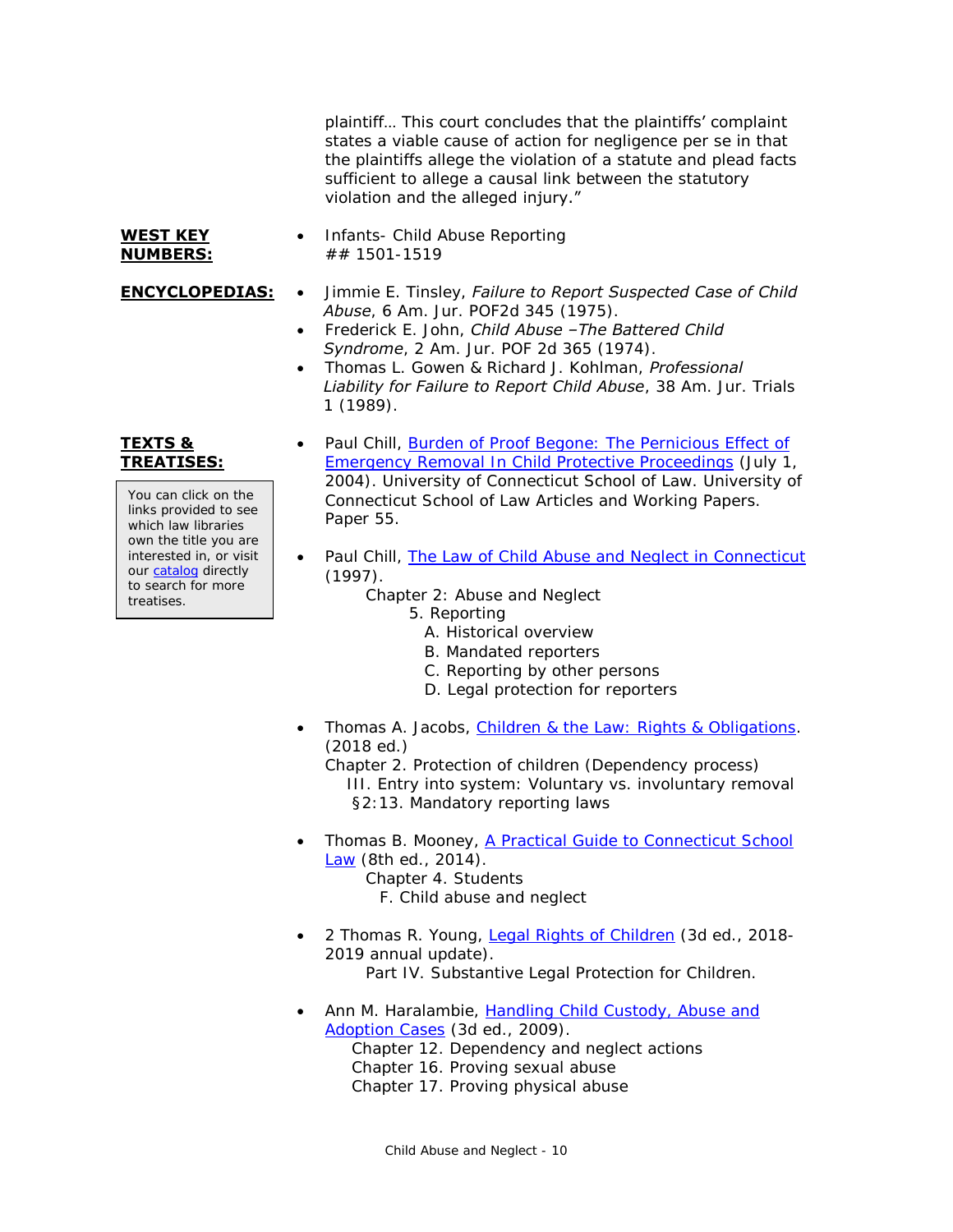Chapter 18. Proving neglect, abandonment, and emotional abuse

• Martin R. Gardner, [Understanding Juvenile Law](http://csjd-agent.auto-graphics.com/mvc/PersistentLink?key=ppSve93mXJAg%2bvlYBre2r%2bHqyJ2q%2bk8VOoDXxW%2bqrHs%3d) (4<sup>th</sup> ed. 2014) Chapter 4. Child abuse

 §4.02 Child abuse legislation [B] Duty to report

- Traci Truly, [Teen Rights](http://csjd-agent.auto-graphics.com/mvc/PersistentLink?key=FYqlkDqfLRMVlxBgh9IUow%3d%3d) (2002). Chapter 40. Dependency and neglect cases
- 5 Sandra Morgan Little, [Child Custody and Visitation Law &](http://csjd-agent.auto-graphics.com/mvc/PersistentLink?key=oqkKCY3ofYkSLrOKa82r8g%3d%3d)  [Practice](http://csjd-agent.auto-graphics.com/mvc/PersistentLink?key=oqkKCY3ofYkSLrOKa82r8g%3d%3d) (2011). Chapter 31. Allegations of abuse § 31.03. Reporting laws

Public access to law review databases is available on-site at each of our law [libraries.](https://www.jud.ct.gov/lawlib/staff.htm)

- **LAW REVIEWS:** Elizabeth Tippett, *Child Abuse as an Employment Dispute*, 17 Quinnipiac Health L.J. 139 (2014).
	- Starla J. Williams, *Reforming Mandated Reporting Laws after Sandusky*, 22 Kan. J. L. & Pub. Pol'y 235 (2013).
	- Jon M. Hogelin, *To Prevent and to Protect: The Reporting of Child Abuse by Educators*, 2013 BYU Educ. & L.J. 225 (2013).
	- David L. Walther, *Duty to Report Abuse*, 26 Amer. J. Fam. L., 201 (Winter 2013).
	- Ofelia Rodriguez-Srednicki; James A. Twaite, *Understanding and Reporting Child Abuse: Legal and Psychological Perspectives- Part One: Physical Abuse, Sexual Abuse, and Neglect*, 32 J. Psychiatry & L. 315 (2004).
	- James A. Twaite; Ofelia Rodriguez-Srednicki, *Understanding and Reporting Child Abuse: Legal and Psychological Perspectives- Part Two: Emotional Abuse Secondary Abuse*, 32 J. Psychiatry & L. 443 (2004).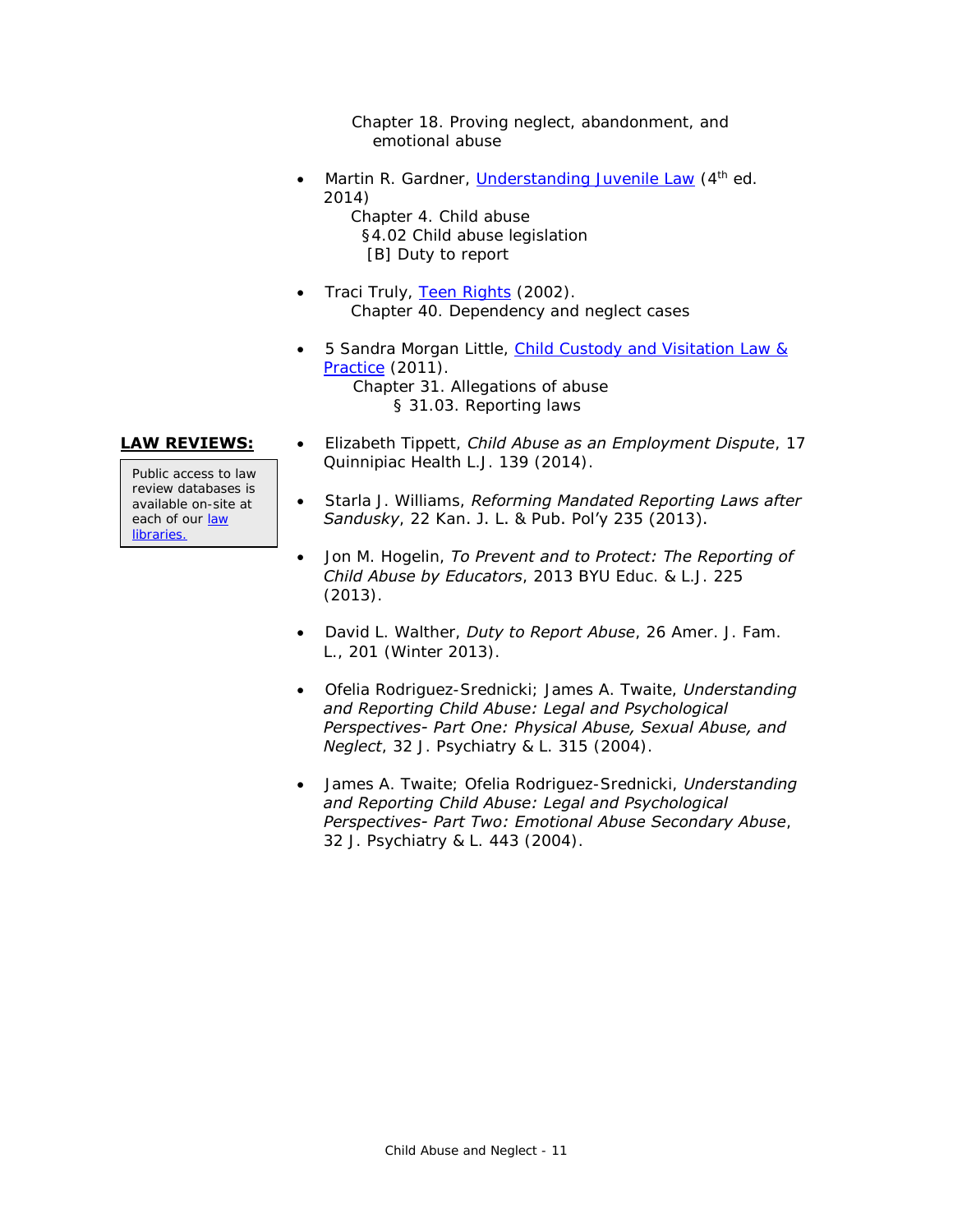# <span id="page-11-0"></span>Section 2: Investigations in Child Abuse or Neglect Cases

# *A Guide to Resources in the Law Library*

**SCOPE:** Bibliographic resources relating to the investigation of allegations of child abuse and/or child neglect.

## **SEE ALSO:** • [Section 6: Child Abuse Prevention](#page-47-0)

# **DEFINITIONS: ABUSE**:

"A child may be found 'abused' who (A) has been inflicted with physical injury or injuries other than by accidental means, (B) has injuries that are at variance with the history given of them, or (C) is in a condition that is the result of maltreatment, including, but not limited to, malnutrition, sexual molestation or exploitation, deprivation of necessities, emotional maltreatment or cruel punishment." Conn. Gen. Stats. [§ 46b-120\(](http://www.cga.ct.gov/current/pub/chap_815t.htm#sec_46b-120)5) (2019); DCF Policy Manual, Operational Definitions of Child Abuse and Neglect, [Chapter](https://portal.ct.gov/-/media/DCF/Policy/Chapters/22-3.pdf?la=en)   $22-3$  (2019).

# **NEGLECT:**

"A child may be found 'neglected' who, for reasons other than being impoverished, (A) has been abandoned, (B) is being denied proper care and attention, physically, educationally, emotionally or morally, or (C) is being permitted to live under conditions, circumstances or associations injurious to the well-being of the child." Conn. Gen. Stats. [§ 46b-120\(](http://www.cga.ct.gov/current/pub/chap_815t.htm#sec_46b-120)4) (2019); DCF Policy Manual, [Operational Definitions of Child Abuse and Neglect,](https://portal.ct.gov/-/media/DCF/Policy/Chapters/22-3.pdf?la=enhttps://portal.ct.gov/-/media/DCF/Policy/Chapters/22-3.pdf?la=en) [Chapter](https://portal.ct.gov/-/media/DCF/Policy/Chapters/22-3.pdf?la=en)   $22-3$  (2019).

# **UNCARED FOR**:

"A child may be found 'uncared for' who is homeless or whose home cannot provide the specialized care that the physical, emotional or mental condition of the child requires. For the purposes of this section, the treatment of any child by an accredited Christian Science practitioner, in lieu of treatment by a licensed practitioner of the healing arts, shall not of itself constitute neglect or maltreatment." Conn. Gen. Stats. [§ 46b-120\(](http://www.cga.ct.gov/current/pub/chap_815t.htm#sec_46b-120)6) (2019).

You can visit your local law library or search the most recent [statutes](http://search.cga.state.ct.us/r/statute/dtsearch_form.asp) and [public acts](http://search.cga.state.ct.us/r/adv/dtsearch_form.asp) on the Connecticut General Assembly website to confirm that you are using the most upto-date statutes.

**STATUTES:** Conn. Gen. Stats. (2019)

- Chapter 166. Teachers and superintendents Part I. Teachers  $§ 10-145b(1)(3)(E)$  $§ 10-145b(1)(3)(E)$ . Teaching certificates. [§ 10-149a.](http://www.cga.ct.gov/current/pub/chap_166.htm#sec_10-149a) Felony conviction or fine pursuant to mandated reporting provisions. Notification by state's attorney.
- Chapter 319. Department of Children and Families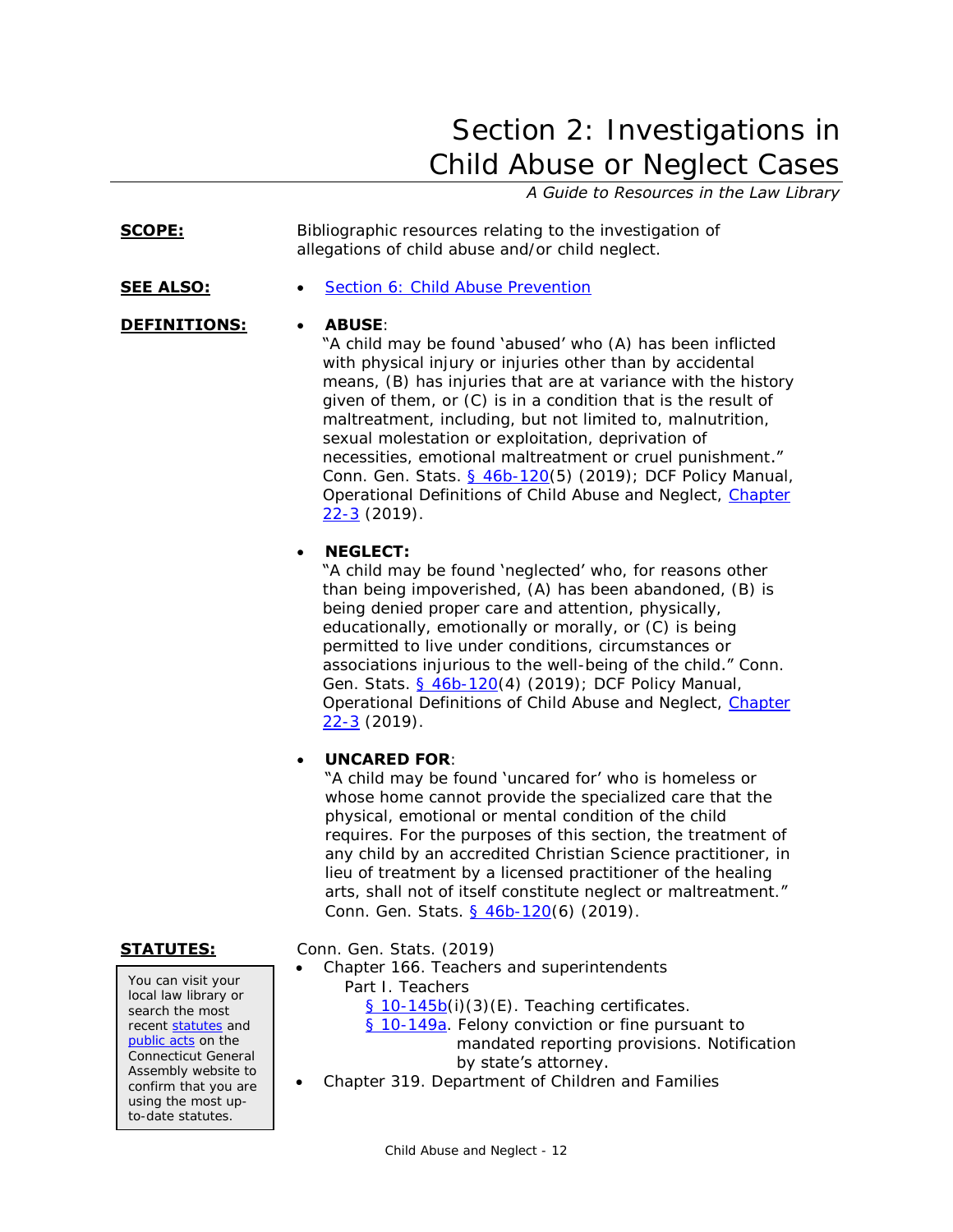- [§ 17a-28.](https://www.cga.ct.gov/current/pub/chap_319.htm#sec_17a-28) Definitions. Confidentiality and access to records; exceptions. Procedure for aggrieved persons.
- [§ 17a-47.](http://www.cga.ct.gov/current/pub/chap_319.htm#sec_17a-47) Legal division re child abuse and neglect Chapter 319a. Child welfare
	- Part I. Dependent and neglected children
		- [§ 17a-100.](http://www.cga.ct.gov/current/pub/chap_319a.htm#sec_17a-100) III treatment of children.
		- [§ 17a-101f.](http://www.cga.ct.gov/current/pub/chap_319a.htm#sec_17a-101f) Examination by physician. Diagnostic tests and procedures to detect child abuse.
		- [§ 17a-101g.](https://www.cga.ct.gov/current/pub/chap_319a.htm#sec_17a-101g) Classification and evaluation of reports. Home visit. Removal of child in imminent risk of harm.
		- [§ 17a-101h.](https://www.cga.ct.gov/current/pub/chap_319a.htm#sec_17a-101h) Coordination of investigatory activities. Interview with child. Consent.
		- [§ 17a-101i.](http://www.cga.ct.gov/current/pub/chap_319a.htm#sec_17a-101i) Abuse of child by school employee. Suspension.
		- § 17a-1011. Notification of law enforcement and prosecutorial authorities when reasonable belief of sexual abuse or serious physical abuse. Notification of agency responsible for licensure of institution or facility where abuse or neglect has occurred.
		- [§ 17a-101k.](https://www.cga.ct.gov/current/pub/chap_319a.htm#sec_17a-101k) Registry of findings maintained by Commissioner of Children and Families.
		- [§ 17a-103b.](https://www.cga.ct.gov/current/pub/chap_319a.htm#sec_17a-103b) Notice to parent or guardian of substantiated complaint of child abuse or neglect.
		- [§ 17a-105.](http://www.cga.ct.gov/current/pub/chap_319a.htm#sec_17a-105) Temporary custody of abused child upon arrest of parent or guardian.
		- [§ 17a-105a.](http://www.cga.ct.gov/current/pub/chap_319a.htm#sec_17a-105a) Child abuse and neglect unit within Division of State Police to assist investigation of child abuse and neglect.
		- [§ 17a-106.](http://www.cga.ct.gov/current/pub/chap_319a.htm#sec_17a-106) Cooperation in relation to ... investigation of child abuse and neglect.
		- [§ 17a-106b.](http://www.cga.ct.gov/current/pub/chap_319a.htm#sec_17a-106b) Impact of family violence in child abuse cases.
		- [§ 17a-110.](http://www.cga.ct.gov/current/pub/chap_319a.htm#sec_17a-110) Permanency plans for children.
		- [§ 17a-111b](http://www.cga.ct.gov/current/pub/chap_319a.htm#sec_17a-111b). Commissioner of Children and Families' duties re reunification of child with parent. Court determination that reunification efforts are not required. Permanency plans.
- Chapter 802h. Protected persons and their property Part II. Guardians of the person of a minor §§ [45a-607](http://www.cga.ct.gov/current/pub/chap_802h.htm#sec_45a-607) to [45a-625](http://www.cga.ct.gov/current/pub/chap_802h.htm#sec_45a-625) *Removal and appointment of guardians of a minor in Probate Court* [§ 45a-619.](http://www.cga.ct.gov/current/pub/chap_802h.htm#Sec_45a-619) Investigation by Commissioner of Children and Families. [§ 45a-623.](http://www.cga.ct.gov/current/pub/chap_802h.htm#sec_45a-623) Transfer of proceeding to Superior Court or regional children's probate court.
	- Chapter 813a. Office of the Child Advocate
		- §§ [46a-13k](http://www.cga.ct.gov/2014/sup/chap_813a.htm) to [46a-13r](http://www.cga.ct.gov/current/pub/chap_813a.htm#sec_46a-13r) Office of the Child Advocate.
- Chapter 815t. Juvenile matters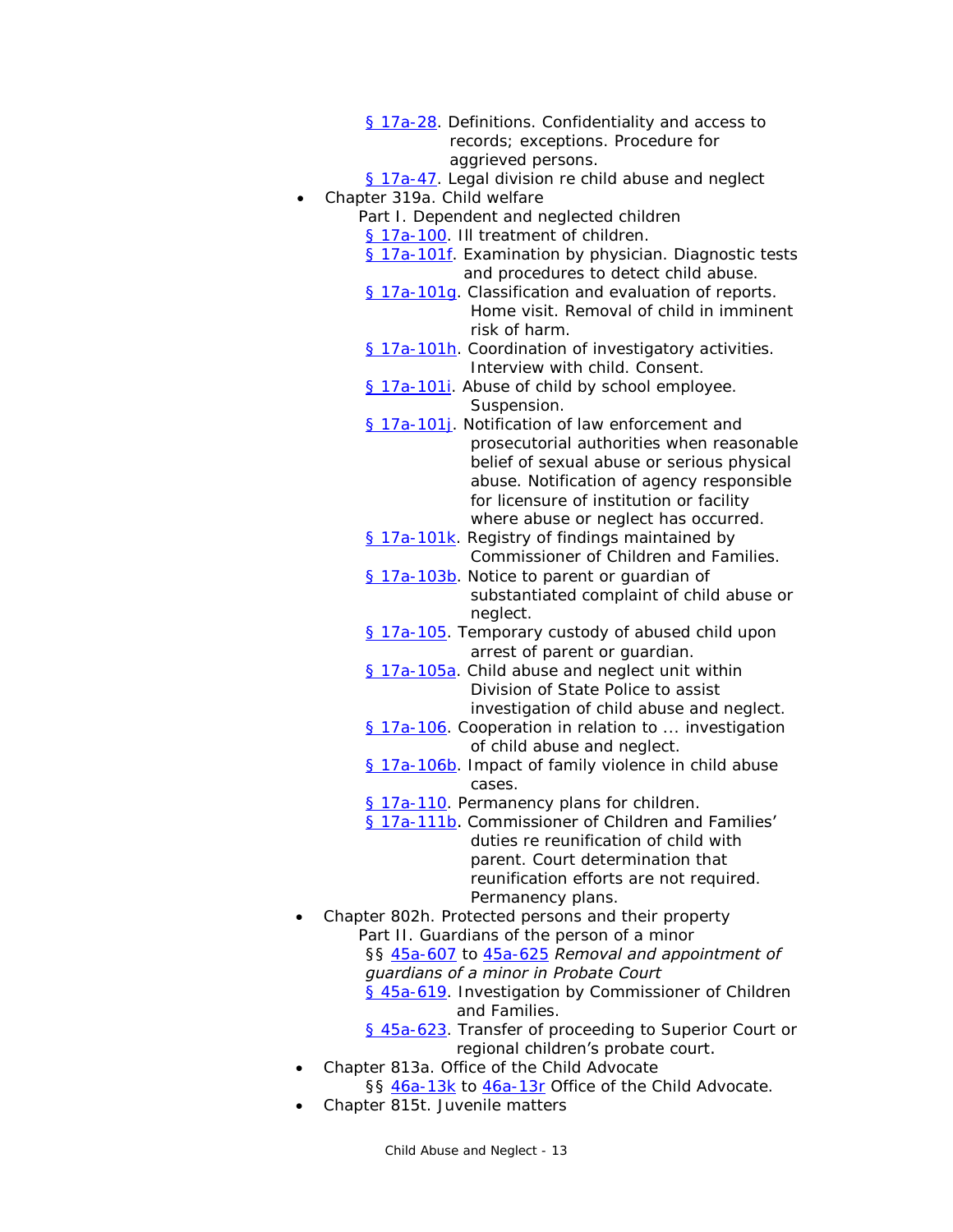- [§ 46b-121](http://www.cga.ct.gov/current/pub/chap_815t.htm#sec_46b-121). "Juvenile matters" defined. Authority of court.
- [§ 46b-129.](https://www.cga.ct.gov/current/pub/chap_815t.htm#sec_46b-129) Commitment of child or youth. Petition for neglected, uncared for or abused child or youth. Hearing re temporary custody, order to appear or petition. Review of permanency plan. Cost of care and maintenance of child or youth; reimbursement. Revocation of commitment. Legal guardianships and permanent legal guardianships. Applicability of provisions re placement of child from another state and Interstate Compact on the Placement of Children.
- [§ 46b-129a.](http://www.cga.ct.gov/current/pub/chap_815t.htm#sec_46b-129a) Examination by physician, psychiatrist or psychologist. Counsel and guardian ad litem.
- Chapter 939. Offenses against the person [§ 53-20.](http://www.cga.ct.gov/2014/sup/chap_939.htm#sec_53-20) Cruelty to persons.
	- [§ 53-21.](http://www.cga.ct.gov/2014/sup/chap_939.htm#sec_53-21) Injury or risk of injury to, or impairing morals of, children. Sale of children.
- Chapter 952. Penal code: Offenses
	- [§ 53a-71.](https://www.cga.ct.gov/current/pub/chap_952.htm#sec_53a-71) Sexual assault in the second degree: Class C or B felony.
		- [§ 53a-73a.](https://www.cga.ct.gov/current/pub/chap_952.htm#sec_53a-73a) Sexual assault in the fourth degree: Class A misdemeanor or class D felony.

# **FEDERAL STATUTES:**

You can visit your local law library or [search the most](http://uscode.house.gov/)  [recent U.S. Code](http://uscode.house.gov/) on the U.S. Code website to confirm that you are accessing the most up-to-date laws.

United States Code (2018)

Title 42. Public Health and Welfare Chapter 67. Child Abuse Prevention and Treatment and Adoption Reform

- [42 U.S.C. §§ 5101 to 5107.](http://www.law.cornell.edu/uscode/text/42/chapter-67/subchapter-I)
	- [42 U.S.C. § 5106c.](http://www.law.cornell.edu/uscode/text/42/5106c) Grants to states for programs relating to investigation and prosecution of child abuse and neglect cases.

**United States Code (2018)** 

- [25 U.S.C. § 3201 to 3211.](http://www.law.cornell.edu/uscode/text/25/chapter-34) Indian Child Protection and Family Violence Prevention
- [Mashantucket Pequot Tribal Laws.](http://www.mptnlaw.com/TribalLaws.htm) Title 5: Child Welfare, Ch. 1-3. [\(2009-2014 pocket part;](http://www.mptnlaw.com/laws/2009-2014%20Pocket%20Part%20to%202008%20Tribal%20Laws%20(Vol%20%201).pdf) [2015-2018](http://www.mptnlaw.com/laws/MPTL%20ONLINE%20SUPPLEMENT%202015-2018%20(09%2024%202018).pdf)  [Supplement\)](http://www.mptnlaw.com/laws/MPTL%20ONLINE%20SUPPLEMENT%202015-2018%20(09%2024%202018).pdf).
	- Chapter 3. Reporting of child neglect and abuse
		- § 1. Notification of child abuse reports
		- § 2. Interviews and examinations
		- § 3. Emergency removal
		- § 4. Procedures for removal
		- § 5. Hearing
		- § 6. Court findings
		- § 7. Review of placement and supervision
		- § 8. Placement preferences
		- § 9. Emergency authorization of medical treatment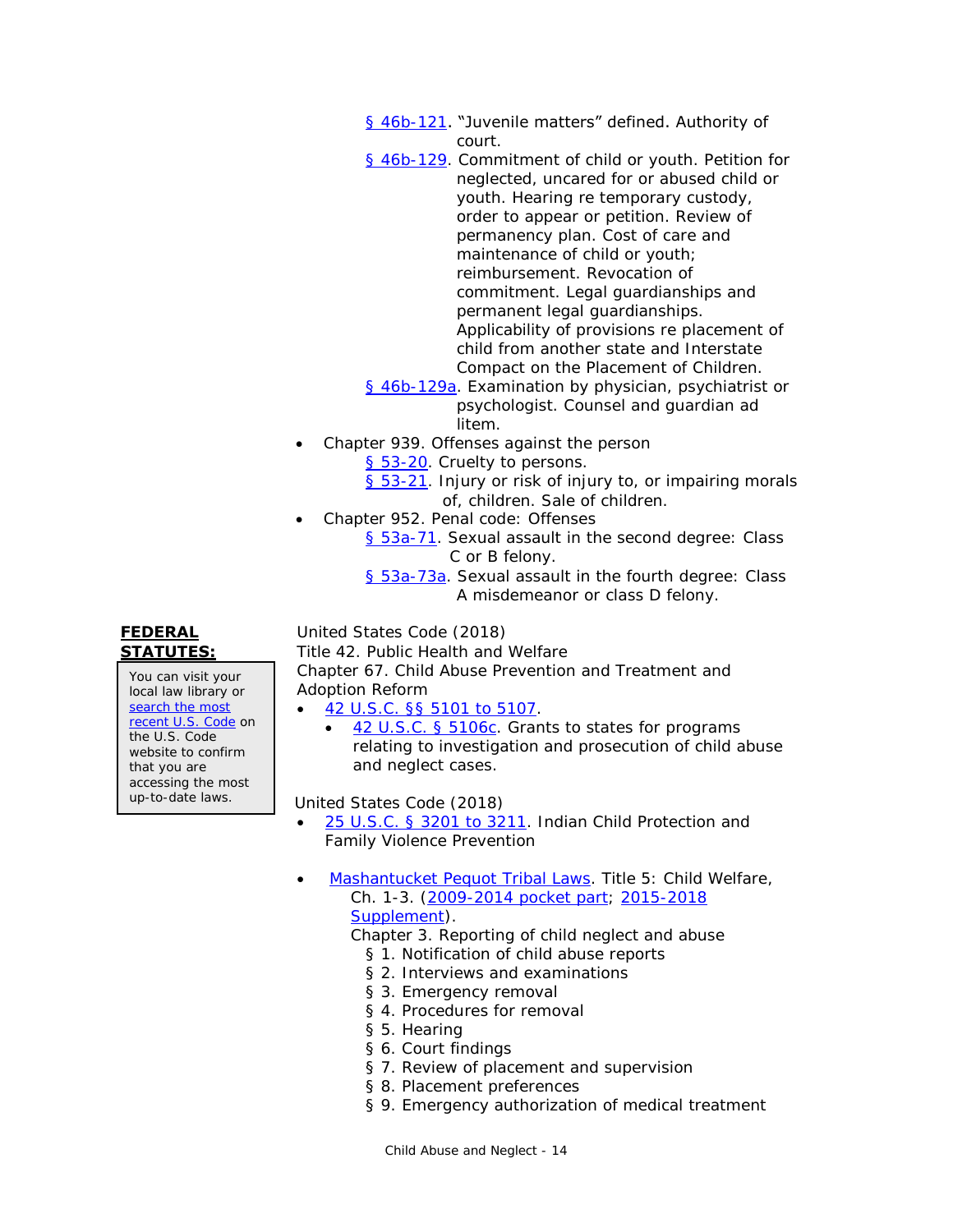- § 10. Confidentiality and Records
- § 11. Modification, revocation or extension of court orders
- § 12. Appeals
- [Conn. Agencies Regs.](https://eregulations.ct.gov/eRegsPortal/) (2019)
	- **Reports of child abuse by a certified school employee**
		- [§ 10-145g-1.](https://eregulations.ct.gov/eRegsPortal/Browse/RCSA?id=Title%2010|10-145g|10-145g-1|10-145g-1) Reports of child abuse by a certified school employee.
	- **Operation of child-caring agencies and facilities** [§ 17a-145-54.](https://eregulations.ct.gov/eRegsPortal/Browse/RCSA?id=Title%2017a|17a-145|17a-145-54|17a-145-54) Causes for revoking or refusing to renew license.

### **Family day care homes**

[§ 19a-87b-14.](https://eregulations.ct.gov/eRegsPortal/Browse/RCSA?id=Title%2019a|19a-87b|19a-87b-14|19a-87b-14) Complaint investigations.

- Operational Definitions of Child Abuse and Neglect, [Chapter](https://portal.ct.gov/-/media/DCF/Policy/Chapters/22-3.pdf?la=enhttps://portal.ct.gov/-/media/DCF/Policy/Chapters/22-3.pdf?la=en)  [22-3](https://portal.ct.gov/-/media/DCF/Policy/Chapters/22-3.pdf?la=enhttps://portal.ct.gov/-/media/DCF/Policy/Chapters/22-3.pdf?la=en) (2019).
- **COURT RULES:** Conn. Practice Book (2019 Edition) [Chap. 32a.](https://www.jud.ct.gov/Publications/PracticeBook/PB.pdf#page=351) Rights of Parties. Neglected, Abused and Uncared for Children and Termination of Parental Rights.
	- [Chap. 33a.](https://www.jud.ct.gov/Publications/PracticeBook/PB.pdf#page=355) Petitions for Neglect, Uncared for, Dependency and Termination of Parental Rights: Initiation of Proceedings, Orders of Temporary Custody and Preliminary Hearings.
	- [Chap. 34a.](https://www.jud.ct.gov/Publications/PracticeBook/PB.pdf#page=360) Pleadings, Motions and Discovery…. [Chap. 35a.](https://www.jud.ct.gov/Publications/PracticeBook/PB.pdf#page=366) Hearings Concerning Neglected, Abused and Uncared for Children and Termination of Parental Rights.
	- Katherine Dwyer, [Child Abuse or Neglect Investigations,](https://www.cga.ct.gov/2016/rpt/pdf/2016-R-0209.pdf) Connecticut General Assembly, Office of Legislative Research, Report No. 2016-R-0209 (Oct. 6, 2016).
	- Katherine Dwyer, **Alleged Child Abuse or Neglect by** [School Employees,](https://www.cga.ct.gov/2016/rpt/pdf/2016-R-0219.pdf) Connecticut General Assembly, Office of Legislative Research, Report No. 2016-R-0219 (Oct. 19, 2016).
	- **•** Robinson-Maresca v. Commissioner, Department of Children & Families, Superior Court, Judicial District of Waterbury, No. CV-13-6020031-S (November 2, 2016) (63 Conn. L. Rptr. 346). "In the present case, given that the department statement was issued close in time to the Ansonia Police Department press release and after the Medical Examiner's Office had ruled the death a homicide by blunt force trauma, it is undisputed that information regarding Kyle's death was either already public or that the Commissioner could reasonably believe that it would be made public. Public interest in the circumstances surrounding the homicide death of a five-month-old boy was a virtual

# **CONNECTICUT REGULATIONS:**

You can visit your local law library or browse the **Connecticut** [eRegulations System](https://eregulations.ct.gov/eRegsPortal/) on the Secretary of the State website to check if a regulation has been updated.

# **DCF POLICY MANUAL:**

Amendments to the Practice Book (Court Rules) are published in the [Connecticut](https://jud.ct.gov/lawjournal/)  [Law Journal](https://jud.ct.gov/lawjournal/) and posted [online.](https://www.jud.ct.gov/pb.htm)

# **LEGISLATIVE REPORTS:**

[Office of Legislative](http://www.cga.ct.gov/olr/default.asp)  [Research](http://www.cga.ct.gov/olr/default.asp) reports summarize and analyze the law in effect on the date of each report's publication. Current law may be different from what is discussed in the reports.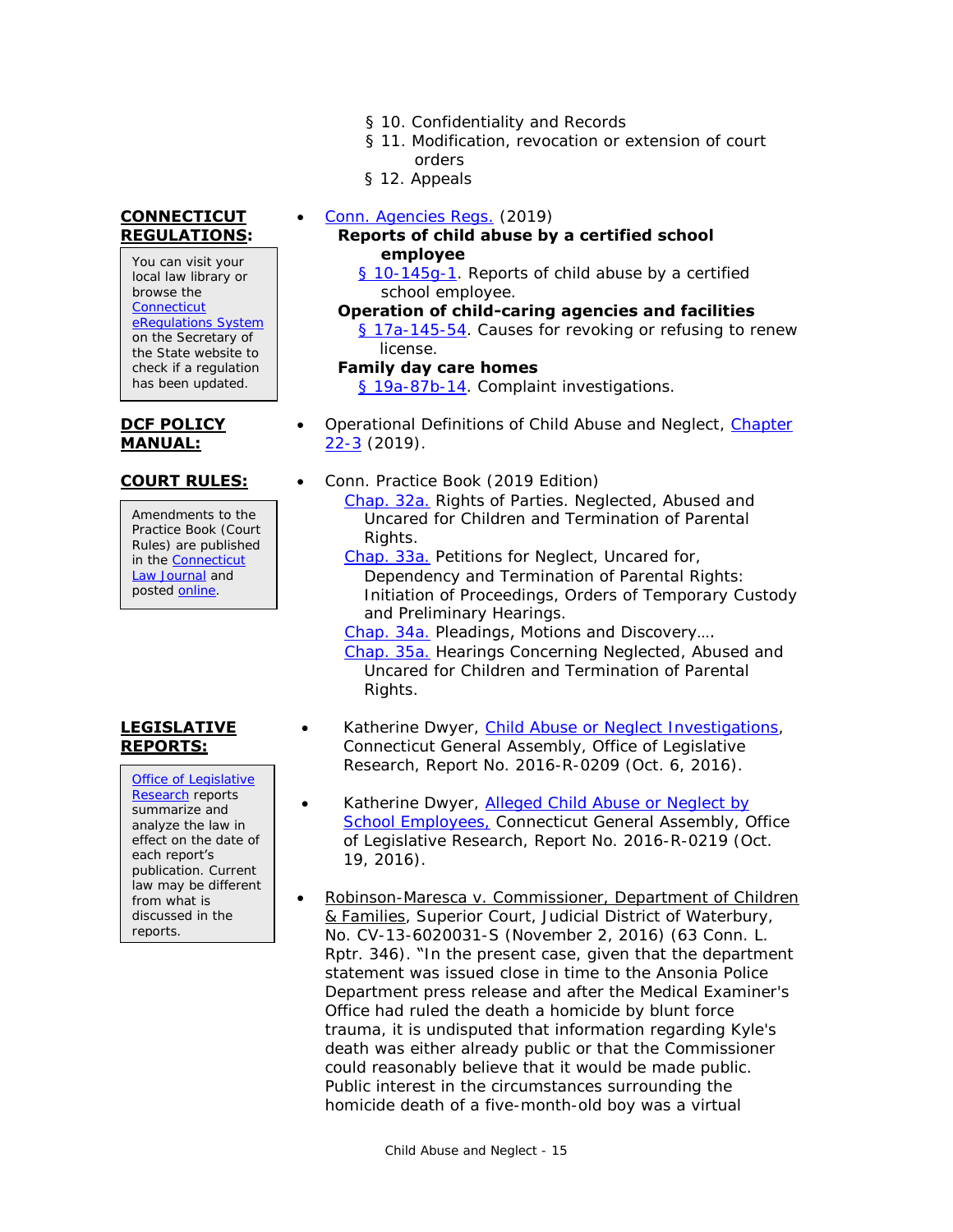Once you have identified useful cases, it is important to update the cases before you rely on them. Updating case law means checking to see if the cases are still good law. You can contact your [local law librarian](http://www.jud.ct.gov/lawlib/staff.htm) to learn about the tools available to you to update cases.

certainty. As such, the statute clearly allowed the Commissioner to disclose information with respect to the department's investigation of Kyle's death and 'in general terms, any action taken by the department.' General Statutes (Rev. to 2009) §17a-28(c)."

- [Matthew M. v. Dep't of Children & Families,](https://scholar.google.com/scholar_case?case=2330695123545705712) 143 Conn. App. 813, 831-32, 71 A.3d 603, 614-15 (2013). "The plaintiff next argues that the violation of the department's policy manual § 34–5 rendered the investigation improper and any findings based upon it not legally supportable, and that the court improperly placed the burden on the plaintiff to prove that he was prejudiced by the department's failure to follow its policy and interview him. The department contends that the burden of proof rests with the plaintiff and that the trial court properly found that he had failed to satisfy this burden. We agree with the department."
- [Manifold v. Ragaglia,](https://scholar.google.com/scholar_case?case=12953266695534776274) 102 Conn. App. 315, 326-327, 926 A.2d 38, 45-46 (2007). "The remaining three allegations, even if they were proven, would not raise an inference that the defendants' conduct exceeded the bounds of negligence or gross negligence, as required to defeat summary judgment on the ground of statutory immunity. As a result, although those allegations may be genuinely in dispute, they are not genuine issues of *material fact* that would challenge the defendants' entitlement to immunity under § 4-165. See *Buell Industries, Inc. v. Greater New York Mutual Ins. Co., 259 Conn. 556* (material fact as 'a fact which will make a difference in the result of the case' [internal quotation marks omitted])."
- [Doe v. Connecticut Department of Children and Youth](http://scholar.google.com/scholar_case?case=1374819324220617798)  [Services,](http://scholar.google.com/scholar_case?case=1374819324220617798) 712 F.Supp. 277 (1989), *aff'd,* 911 F.2d 868 (1990). *DCF workers entitled to "qualified immunity" from liability.*
- [Williams v. Hauser,](http://scholar.google.com/scholar_case?case=10371256783657438205) 948 F.Supp. 164 (D. Conn. 1996*). DCF workers not entitled to "absolute prosecutorial immunity".*
- **In re Brian D. and Shannon D., Superior Court, Juvenile** Matters at New Haven, April 27, 1999, 5 Conn. Ops. 582 (May 24, 1999). *Foster parents' motion to intervene in an abuse and neglect action brought by DCF; motion denied.*

# **WEST KEY NUMBERS:**

**TEXTS & TREATISES:** • Paul Chill, The Law of Child Abuse and Neglect in [Connecticut](http://lsr.nellco.org/uconn_wps/51/) (1997). Chapter 2. Abuse and neglect

• Infants- Child Protection -Agencies and Proceedings

##1421—1480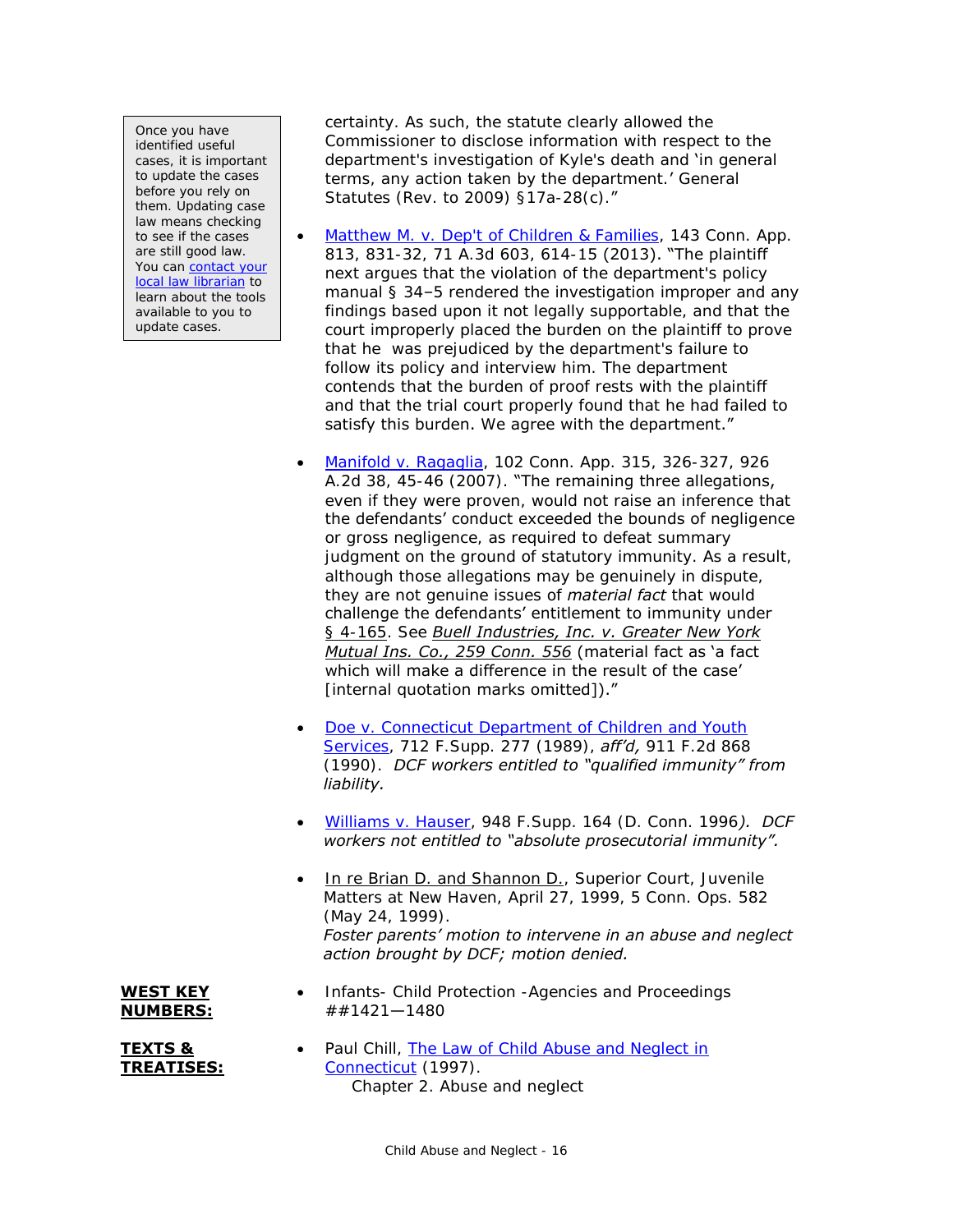You can click on the links provided to see which law libraries own the title you are interested in, or visit our [catalog](http://csjd-agent.auto-graphics.com/MVC/) directly to search for more treatises.

Public access to law review databases is available on-site at each of our law [libraries.](https://www.jud.ct.gov/lawlib/staff.htm)

- Chapter 6. D.C.F. investigations
- Samuel M. Davis, [Rights of Juveniles 2d: the Juvenile](http://csjd-agent.auto-graphics.com/mvc/PersistentLink?key=bPR5akxJpJTxOPah4t2Wqw%3d%3d)  [Justice System](http://csjd-agent.auto-graphics.com/mvc/PersistentLink?key=bPR5akxJpJTxOPah4t2Wqw%3d%3d) (2015 ed.).
	- Chapter 6. The adjudicatory process: Child abuse cases § 6:1. General
		- § 6:2. Family autonomy or state intervention
		- § 6:3. Definition of child maltreatment
		- § 6:4. —Neglect and dependency
		- § 6:5. —Abuse
		- § 6:6. Determination of the incidence of abuse
		- § 6:7. Evidentiary problems in child abuse cases
		- § 6:8. Competency and credibility of child witness
		- § 6:9. Evidence of child's extrajudicial statements
		- § 6:10. Waiver of privileges—Spouse privilege
		- § 6:11. —Physician/patient privilege
		- § 6:12. Use of character evidence
- Martin R. Gardner, *Understanding Juvenile Law* (4<sup>th</sup> ed. 2014). Chapter 3. The child and the family
	- § 3.03. Parental neglect
- Jean Koh Peters, [Representing Children in Child Protective](http://csjd-agent.auto-graphics.com/mvc/PersistentLink?key=dsanOE8iPRhfNwUUw2acEg%3d%3d)  [Proceedings: Ethical and Practical Dimensions](http://csjd-agent.auto-graphics.com/mvc/PersistentLink?key=dsanOE8iPRhfNwUUw2acEg%3d%3d) (2007).
- **LAW REVIEWS:** . Sara Katz, *Trauma-Informed Practice: The Future of Child Welfare*, 28 Widener Commw. L. Rev. 51 (2019).
	- Michelle Burrell, *What Can the Child Welfare System Learn in the Wake of the Floyd Decision: A Comparison of Stopand-Frisk Policing and Child Welfare Investigations*, 22 CUNY L. Rev. 124 (2019).
	- Emily Barry, *Babies Having Babies: Advocating for a Different Standard for Minor Parents in Abuse and Neglect Cases*, 39 Cardozo L. R. 2329 (2018).
	- Tal D. Eisenzweig, *In the Shadow of Child Protective Services: Noncitizen Parents and the Child-Welfare System*, 128 Yale L. J. Forum 482 (November 21, 2018).
	- Shauneen M. Garrahan and Andrew W. Eichner, *Tipping the Scale: A Place for Childhood Obesity in the Evolving Legal Framework of Child Abuse and Neglect*, 12 Yale J. Health Poly L. & Ethics 336 (Summer 2012).
	- Kamala London, Maggie Bruck, Stephen J. Ceci, & Daniel W. Shumann, *Disclosure of Child Sexual Abuse: What Does Research Tell Us About the Ways That Children Tell?*, 11 Psychol. Pub. Pol'y & L. 194 (2005).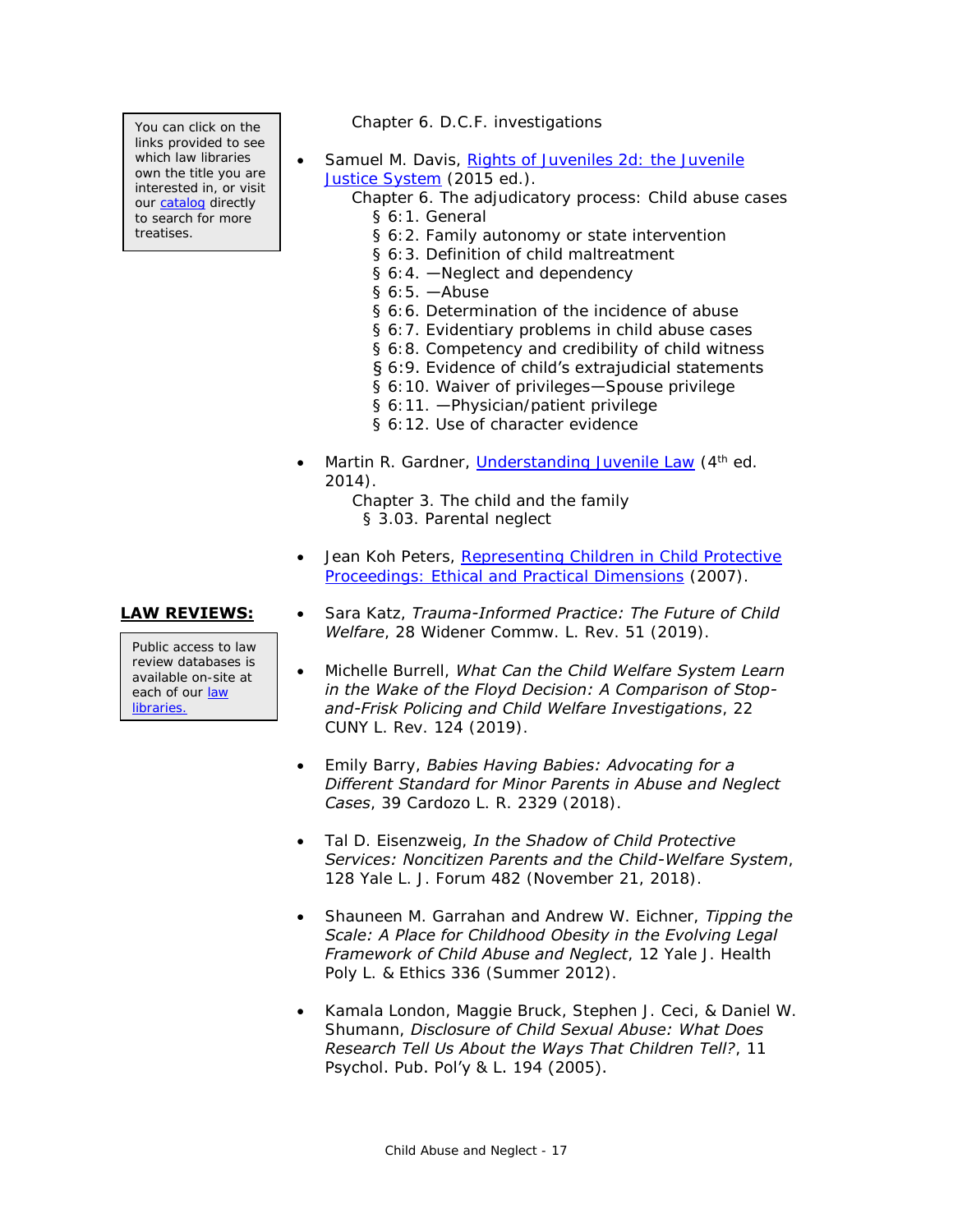- Eric B. Martin, *Maintaining Sibling Relationships for Children Removed from Their Parents*, Children's Legal Rts. J., Winter 2002-2003, at 47.
- National Association of Counsel for Children, *Recommendations for Representation of Children in Abuse and Neglect Cases,* Children's Legal Rts. J., Winter 2001- 2002, at 36.
- Peter J. Schmiedel, Charles P. Golbert & Adrienne Giorgolo, *Rights of Abused and Neglected Children to Safe and Adequate Foster Care under the Guarantees of the Fourteenth Amendment*, Children's Legal Rts. J., Summer 2000, at 14.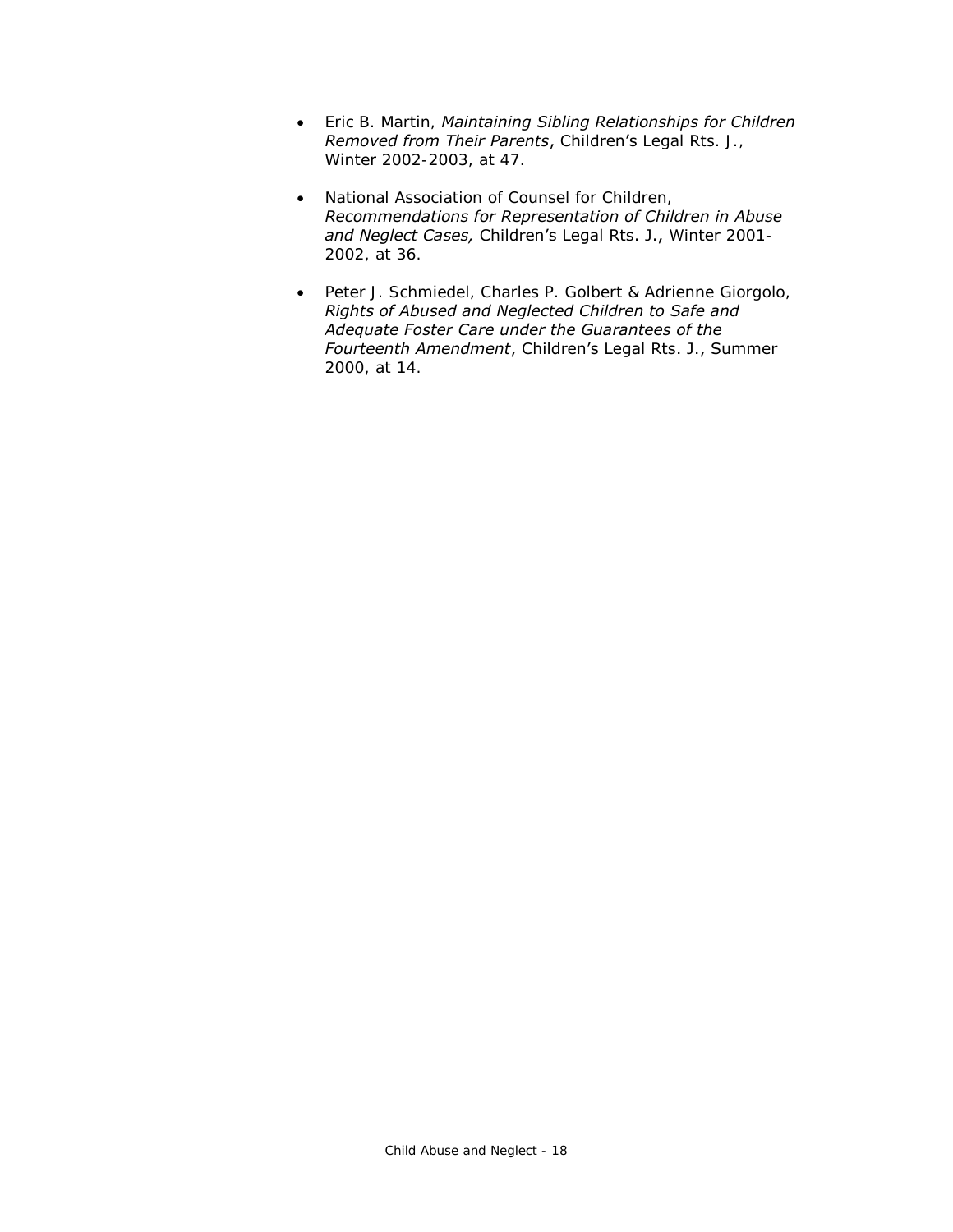# Section 3: Immediate Removal of Child

*A Guide to Resources in the Law Library*

## <span id="page-18-0"></span>**SCOPE:** Bibliographic resources relating to circumstances which warrant the immediate removal of a child from his or her home environment and the procedures for removal.

- **DEFINITIONS:** Immediate Removal: "If the Commissioner of Children and Families, or the commissioner's designee, has probable cause to believe that the child or any other child in the household is in imminent risk of physical harm from the child's surroundings and that immediate removal from such surroundings is necessary to ensure the child's safety, the commissioner, or the commissioner's designee, shall authorize any employee of the department or any law enforcement officer to remove the child and any other child similarly situated from such surroundings without the consent of the child's parent or guardian. The commissioner shall record in writing the reasons for such removal and include such record with the report of the investigation conducted under subsection (b) of this section." Conn. Gen. Stats. § 17a-101q(e) (2019).
	- **96-hour hold:** "The removal of a child pursuant to subsection (e) of this section shall not exceed ninety-six hours. During the period of such removal, the commissioner, or the commissioner's designee, shall provide the child with all necessary care, including medical care, which may include an examination by a physician or mental health professional with or without the consent of the child's parents, guardian or other person responsible for the child's care, provided reasonable attempts have been made to obtain consent of the child's parents or guardian or other person responsible for the care of such child. During the course of a medical examination, a physician may perform diagnostic tests and procedures necessary for the detection of child abuse or neglect. If the child is not returned home within such ninetysix-hour period, with or without protective services, the department shall proceed in accordance with section 46b-129." Conn. Gen. Stats. [§ 17a-101g](https://www.cga.ct.gov/current/pub/chap_319a.htm#sec_17a-101g) (f) (2019).

**STATUTES:** Conn. Gen. Stat. (2019)

- Chapter 319a. Child welfare
	- [§ 17a-101f.](http://www.cga.ct.gov/current/pub/chap_319a.htm#sec_17a-101f) Examination by physician. Diagnostic tests and procedures to detect child abuse.
	- [§ 17a-101g.](https://www.cga.ct.gov/current/pub/chap_319a.htm#sec_17a-101g) Classification and evaluation of reports. Determination of abuse or neglect of child. Investigation. Notice, entry of recommended finding. Referral to local law enforcement authority. Home visit. Removal of child in imminent risk of harm. Family assessment

You can visit your local law library or search the most recent [statutes](http://search.cga.state.ct.us/r/statute/dtsearch_form.asp) and [public acts](http://search.cga.state.ct.us/r/adv/dtsearch_form.asp) on the Connecticut General Assembly website to confirm that you are using the most upto-date statutes.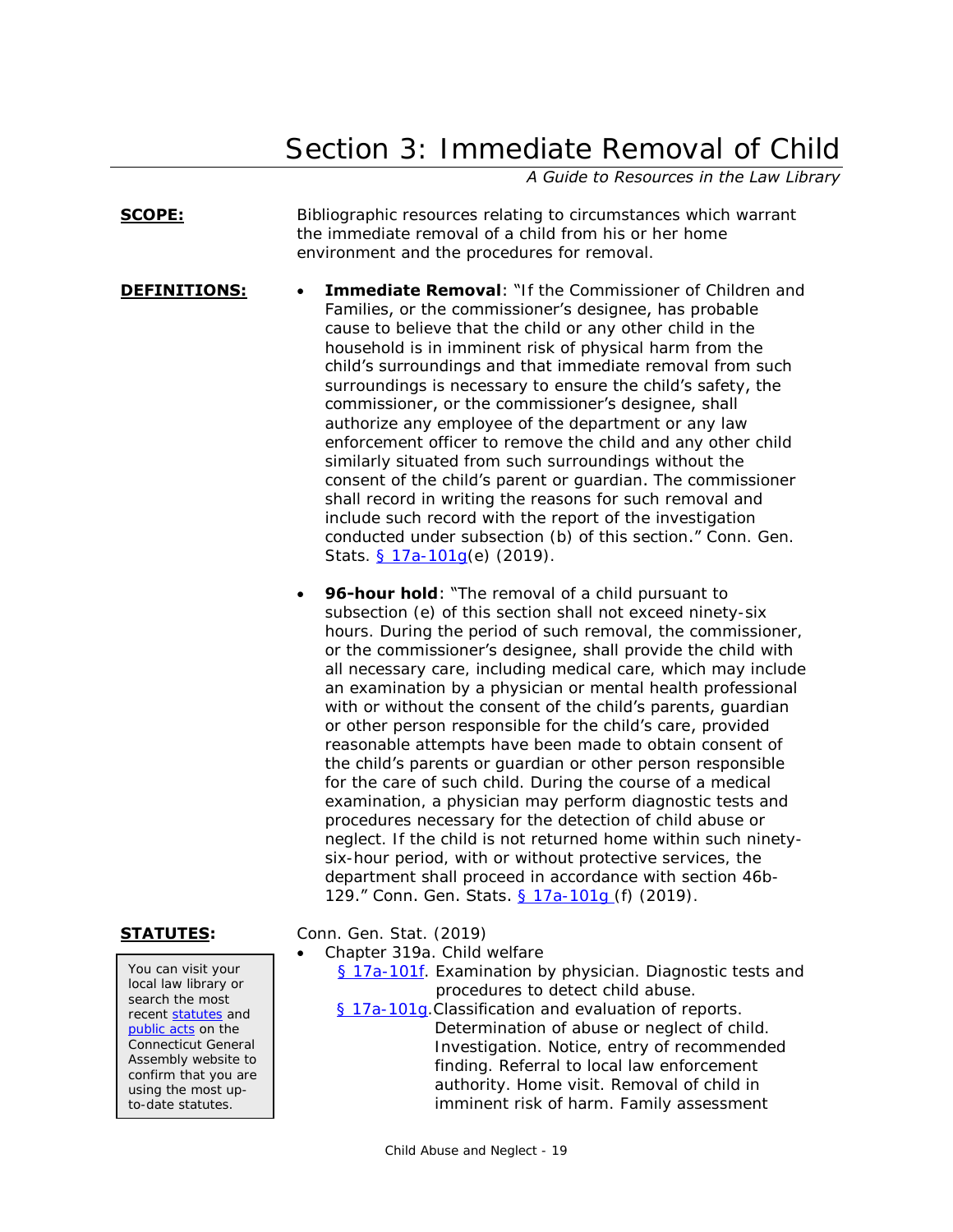response program. Regulations. Disclosure of information to providers.

- [§ 17a-105.](http://www.cga.ct.gov/current/pub/chap_319a.htm#sec_17a-105) Temporary custody of abused child upon arrest of parent or guardian.
- [§ 17a-113.](http://www.cga.ct.gov/current/pub/chap_319a.htm#sec_17a-113) Custody of child pending application for removal of guardian or termination of parental rights; enforcement by warrant.
- Chapter 802h. Protected persons and their property [§ 45a-607.](http://www.cga.ct.gov/current/pub/chap_802h.htm#sec_45a-607) Temporary custody of minor pending application to probate court for removal of guardian or termination of parental rights. [including ex parte orders]
	- [§ 45a-609.](http://www.cga.ct.gov/current/pub/chap_802h.htm#Sec_45a-609) Application for removal of parent as guardian. Hearing. Notice. Examination.
	- [§ 45a-610.](http://www.cga.ct.gov/current/pub/chap_802h.htm#Sec_45a-610) Removal of parent as guardian.
- Chapter 815t. Juvenile matters
	- [§ 46b-129\(](http://www.cga.ct.gov/current/pub/chap_815t.htm#Sec_46b-129)b). Commitment of child or youth. Petition for neglected, uncared for or abused child or youth. Hearing re temporary custody, order to appear or petition. Review of permanency plan. Cost of care and maintenance of child or youth; reimbursement. Revocation of commitment. Legal guardianships and permanent legal guardianships. Applicability of provisions re placement of child from another state and Interstate Compact on the Placement of Children.

- **INDIAN LAW:** [Mashantucket Pequot Tribal Laws.](http://www.mptnlaw.com/TribalLaws.htm) Title 5: Child Welfare, Ch. 1-3. [\(2009-2014 pocket part;](http://www.mptnlaw.com/laws/2009-2014%20Pocket%20Part%20to%202008%20Tribal%20Laws%20(Vol%20%201).pdf) [2015-2018](http://www.mptnlaw.com/laws/MPTL%20ONLINE%20SUPPLEMENT%202015-2018%20(09%2024%202018).pdf)  [Supplement\)](http://www.mptnlaw.com/laws/MPTL%20ONLINE%20SUPPLEMENT%202015-2018%20(09%2024%202018).pdf).
	- Chapter 3. Reporting of child neglect and abuse
	- § 3. Emergency removal
	- § 4. Procedures for removal

Amendments to the Practice Book (Court Rules) are published in the [Connecticut](https://jud.ct.gov/lawjournal/)  [Law Journal](https://jud.ct.gov/lawjournal/) and posted **online**.

- **COURT RULES:** Conn. Practice Book (2019).
	- o [§ 33a-6.](https://www.jud.ct.gov/Publications/PracticeBook/PB.pdf#page=356) Order of Temporary Custody; Ex Parte Orders and Orders to Appear.
	- o [§ 33a-7.](https://www.jud.ct.gov/Publications/PracticeBook/PB.pdf#page=357) Preliminary Order of Temporary Custody or First Hearing; Actions by Judicial Authority.
	- o [§ 33a-8.](https://www.jud.ct.gov/Publications/PracticeBook/PB.pdf#page=358) Emergency, Life-Threatening Medical Situations – Procedures.

# **FORMS:**

(CT Judicial Branch)

- [Motion/Order of Temporary Custody/Order to Appear,](http://www.jud.ct.gov/webforms/forms/jm058.pdf) Rev. 12-15*.*
- [Notice of Temporary Custody/Order to Appear,](http://www.jud.ct.gov/webforms/forms/jm058A.pdf) Rev. 12-15.
- [Custody Affidavit,](http://www.jud.ct.gov/webforms/forms/jm030.pdf) Rev. 10-12.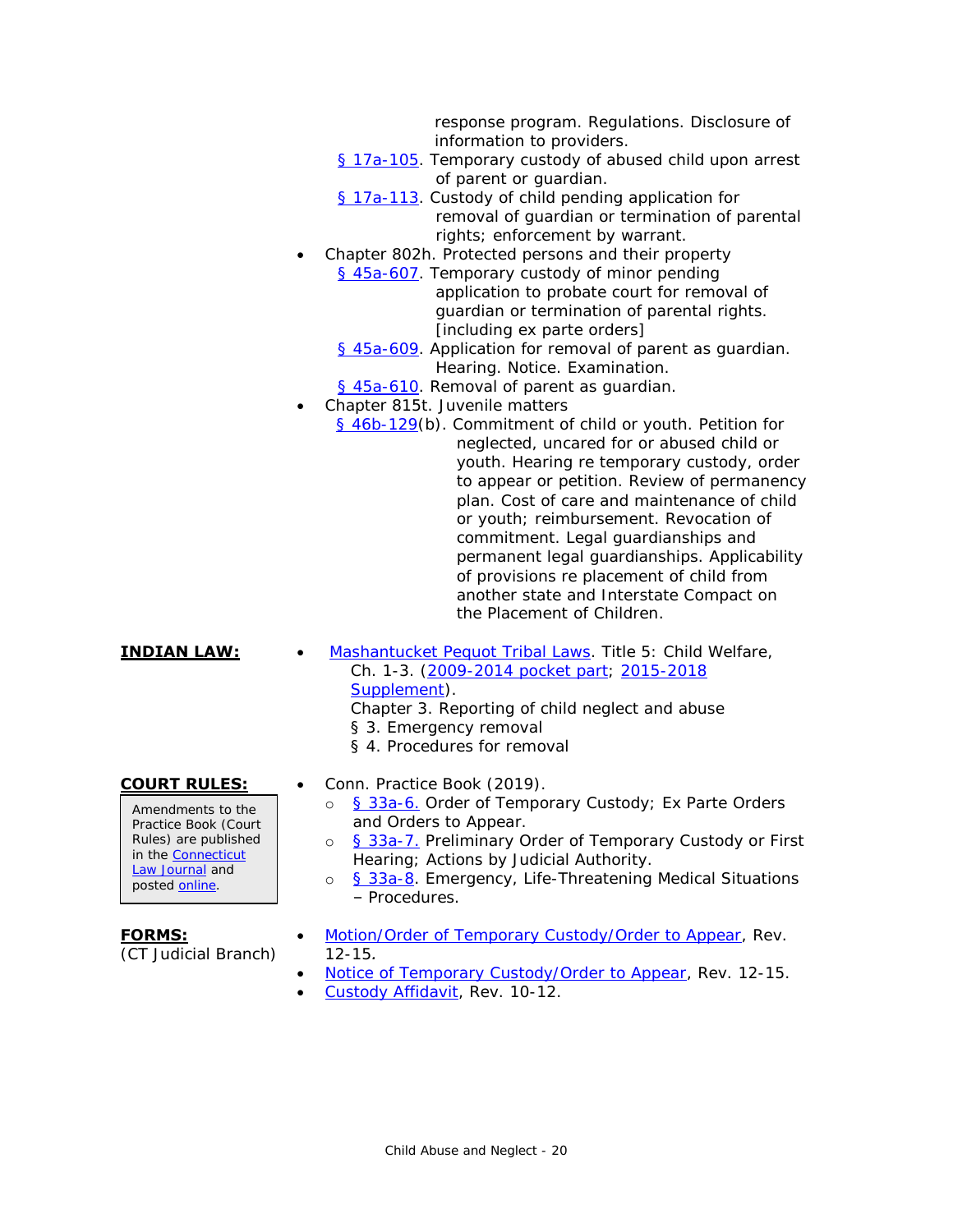Once you have identified useful cases, it is important to update the cases before you rely on them. Updating case law means checking to see if the cases are still good law. You can [contact your](http://www.jud.ct.gov/lawlib/staff.htm)  [local law librarian](http://www.jud.ct.gov/lawlib/staff.htm) to learn about the tools available to you to update cases.

**CASES:** [Manifold v. Ragaglia,](https://scholar.google.com/scholar_case?case=12953266695534776274) 102 Conn. App. 315, 327, 926 A.2d 38, 46 (2007). "With regard to the third allegation, that Days knowingly filed a false affidavit in order to receive an order of temporary custody, the court concluded that such an assertion was contrary to the evidence in the record. We agree. Beyond the allegations set forth in the complaint, we are unable to find, and the plaintiffs have not cited, any *evidence* in the record substantiating their claim that Days' affidavit was not only false, but that Days knew it was false at the time that he filed it with the court. In fact, all of the evidence in the record supports the exact opposite conclusion, namely, that the statements made in Days' affidavit were truthful in light of the facts known at the time and that Days filed the affidavit in good faith."

- Teresa T. [v. Ragaglia,](https://scholar.google.com/scholar_case?case=8574100980701828322) 272 Conn. 734, 749-50, 865 A.2d 428, 436-37 (2005). "The remedies provided in §§ 46b– 129(b) and 17a–101g(c) are available only upon a finding that there is probable cause to believe that the child is in unsafe surroundings and that immediate removal is necessary to protect the child from harm. If, however, we were to determine that a finding of probable cause requires a ninety-six hour hold under § 17a–101g(c), instead of leaving the choice of a remedy to the commissioner's discretion, the commissioner would not have the option of petitioning the court for a hearing or for an ex parte order under § 46b–129(b) until after a ninety-six hour hold had been invoked. Significantly, there is no language suggesting that § 46b–129 applies solely to children who are in the commissioner's custody pursuant to § 17a–101g(c). Accordingly, the only logical construction of the statutory scheme is to view the finding of probable cause as a threshold determination that permits the commissioner to choose among these and other available remedies to ensure the child's safety."
- [Tenenbaum v. Williams,](http://scholar.google.com/scholar_case?case=14040520039533119123) 193 F.3d 581, 596 (2d Cir. 1999), *U.S. cert. denied* 529 U.S. 1098, 120 S. Ct. 1832 (2000). "Because we now hold that it is unconstitutional for a state official to effect a child's removal on an 'emergency' basis where there is reasonable time safely to obtain judicial authorization consistent with the child's safety, caseworkers can no longer claim, as did the defendants here, that they are immune from liability for such actions because the law is not 'clearly established.'"
- [Williams v. Hauser,](http://scholar.google.com/scholar_case?case=10371256783657438205) 948 F. Supp. 164 (D. Conn. 1996). *Mother brought action against DCF social workers and four police officers alleging they violated her rights when they secured a court order to obtain custody of her children.* "... the motion to dismiss based on absolute immunity is denied. Qualified immunity sufficiently protects the interests of DCF employees and ensures the right balance between an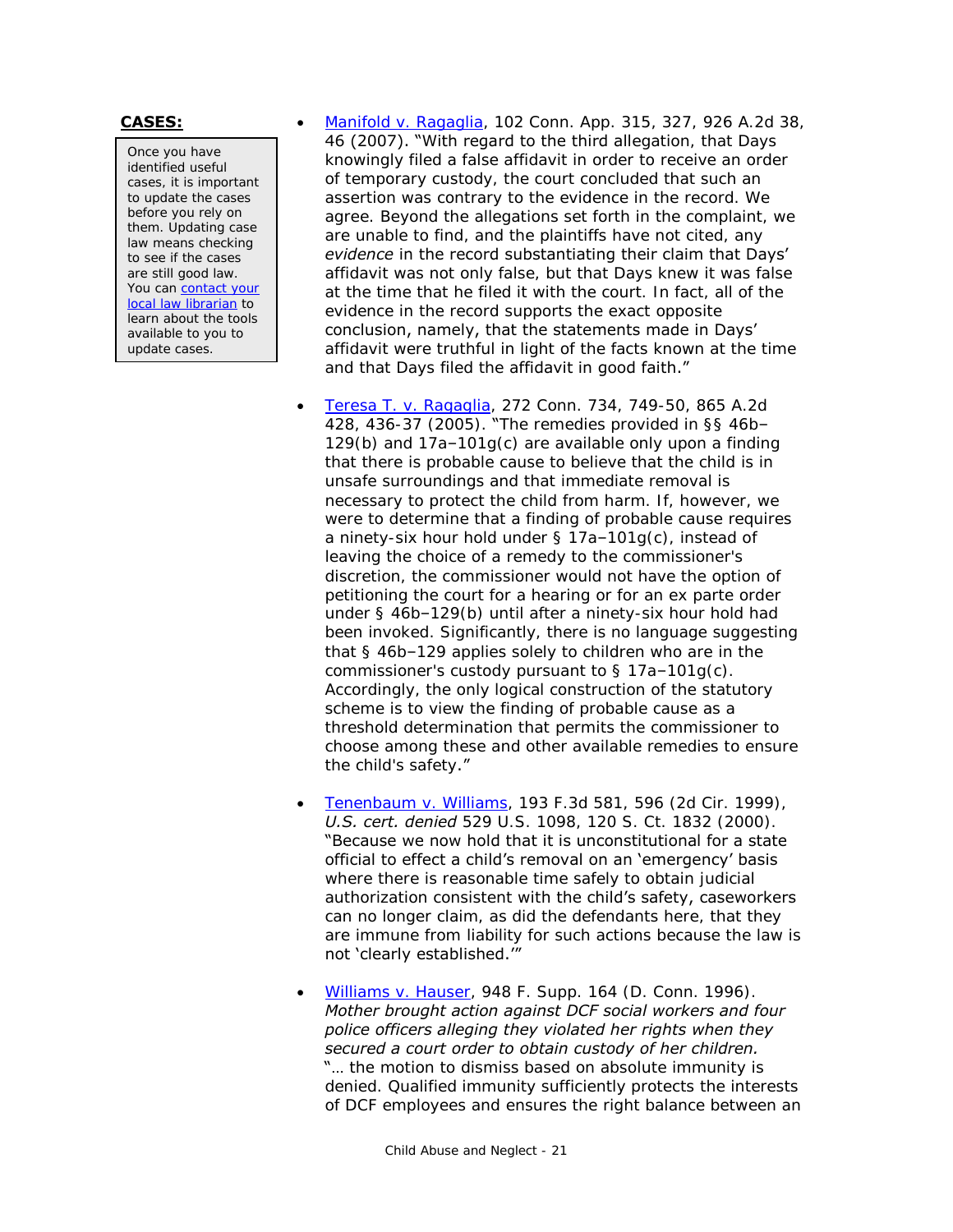efficient judicial process and the responsible removal of children" (167).

- Doe v. Connecticut Department of Children and Youth [Services,](http://scholar.google.com/scholar_case?case=1374819324220617798) 712 Fed. Supp. 277 (D. Conn. 1989), affirmed 911 F.2d 868 (1990). "Civil rights action was brought against state child welfare officials arising out of emergency removal and temporary custody of child based on allegations of child abuse."
- Infants -Child Protection- Agencies and Proceedings #1441-Protective custody and removal of child ##1450—1460 Actions by or against agency -Dependency, Permanent custody, and Termination of Rights; Children in Need ##1831—1848 Protective or pendent lite custody and removal

# **TEXTS & TREATISES:**

**WEST KEY NUMBERS:**

You can click on the links provided to see which law libraries own the title you are interested in, or visit ou[r catalog](http://csjd-agent.auto-graphics.com/MVC/) directly to search for more treatises.

<span id="page-21-0"></span>Public access to law review databases is available on-site at each of our [law](https://www.jud.ct.gov/lawlib/staff.htm)  [libraries.](https://www.jud.ct.gov/lawlib/staff.htm)

- Paul Chill, The [Law of Child Abuse and Neglect in Connecticut](http://lsr.nellco.org/uconn_wps/51/) (1997).
	- Chapter 7. Emergency removal and temporary custody A. Overview
		- B. 96-hour hold
		- C. 96-hour hold by physician
		- D. Orders of temporary custody
- **LAW REVIEWS:** . David Pimentel, *Protecting the Free-Range Kid: Recalibrating Parents Rights and the Best Interest of the Child*, 38 Cardozo L. Rev. 1 (2016).
	- Nancy Wright, Eric Wright, *SOS (Safeguard Our Survival): Understanding and Alleviating the Lethal Legacy of Survival-Threatening Child Abuse*, 16 Am.U. J. Gender Soc. Pol'y & L. 1 (2007).
	- Theo Liebmann, *What's Missing from Foster Care Reform-The Need for Comprehensive, Realistic, and Compassionate Removal Standards*, 28 Hamline J. Pub. L.& Pol'y 141 (2006).
	- Justine A. Dunlap*, Judging Nicholson: An Assessment of Nicholson v. Scoppetta*, 82 Denv. U. L. Rev. 671 (2005).
	- Justine A. Dunlap, *Sometimes I Feel Like a Motherless Child: The Error of Pursuing Battered Mothers for Failure to Protect*, 50 Loy. L. Rev. 565 (2004).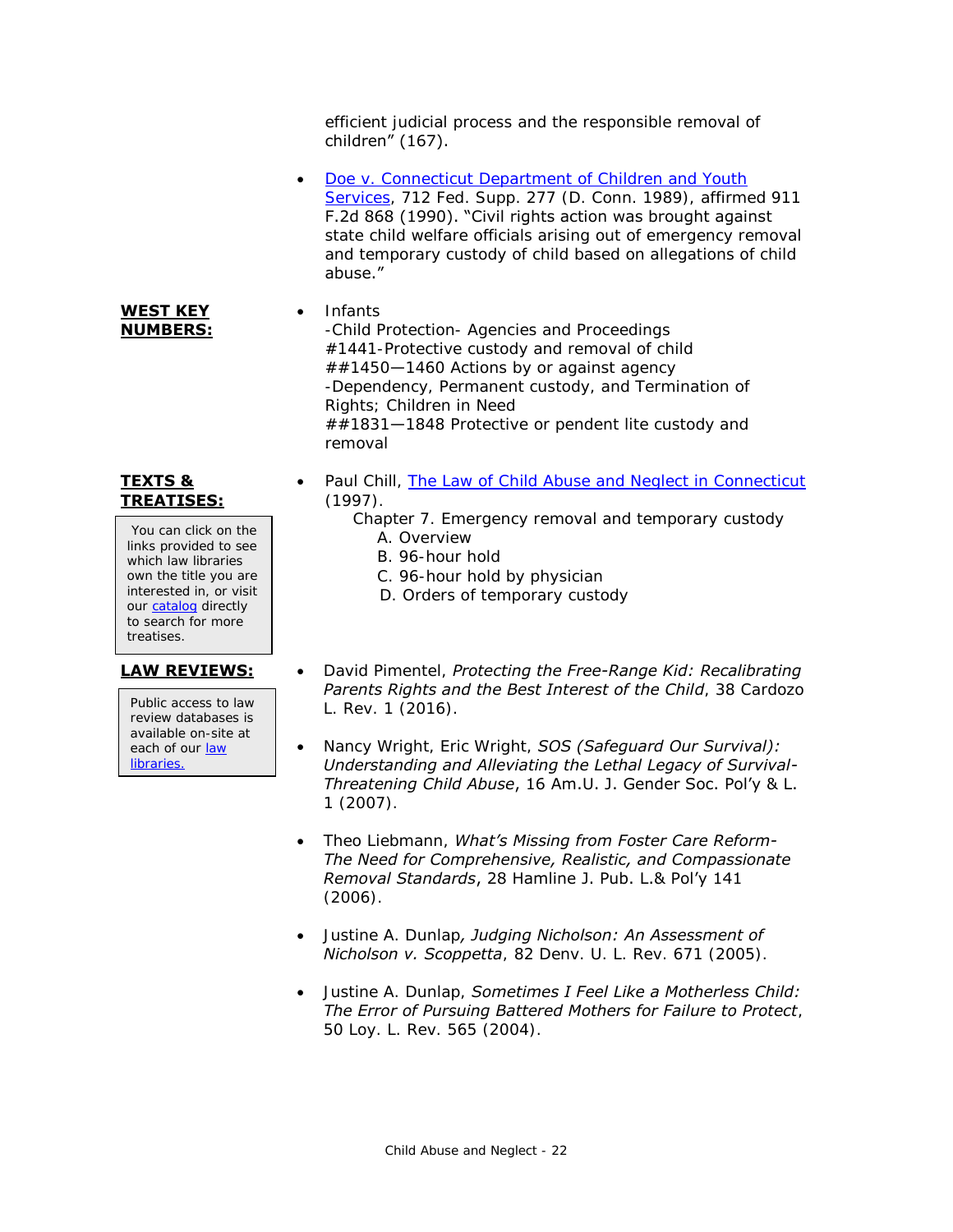# Section 4: Commitment of Child or Youth in Connecticut to DCF

# *A Guide to Resources in the Law Library*

| <u>SCOPE:</u>                                                                                                                                                                                                                                   | Bibliographic resources related to commitment of child or youth<br>to the Commissioner of the Department of Children and<br>Families (DCF) in Connecticut                                                                                                                                                                                                                                                                                                                                                                                                                                                                                                                                                                                                                                                                                                                                                                                                                                      |
|-------------------------------------------------------------------------------------------------------------------------------------------------------------------------------------------------------------------------------------------------|------------------------------------------------------------------------------------------------------------------------------------------------------------------------------------------------------------------------------------------------------------------------------------------------------------------------------------------------------------------------------------------------------------------------------------------------------------------------------------------------------------------------------------------------------------------------------------------------------------------------------------------------------------------------------------------------------------------------------------------------------------------------------------------------------------------------------------------------------------------------------------------------------------------------------------------------------------------------------------------------|
| <b>SEE ALSO:</b>                                                                                                                                                                                                                                | Section 3: Immediate Removal of Child                                                                                                                                                                                                                                                                                                                                                                                                                                                                                                                                                                                                                                                                                                                                                                                                                                                                                                                                                          |
| DEFINITIONS:                                                                                                                                                                                                                                    | <b>Commitment:</b> "means an order of the judicial authority<br>$\bullet$<br>whereby custody and/or guardianship of a child or youth are<br>transferred to the Commissioner of the Department of Children<br>And Families." Conn. Practice Book § 26-1(b) (2019).                                                                                                                                                                                                                                                                                                                                                                                                                                                                                                                                                                                                                                                                                                                              |
| <b>STATUTES:</b><br>You can visit your<br>local law library or<br>search the most<br>recent statutes and<br>public acts on the<br>Connecticut General<br>Assembly website to<br>confirm that you are<br>using the most up-<br>to-date statutes. | Conn. Gen. Stats. (2019)<br>Chapter 815t. Juvenile matters<br>§ 46b-120. Definitions. (As amended by P.A. 18-31, sec.<br>25, sec. 26, effective July 1, 2019)<br>§ 46b-121. "Juvenile matters" defined. Authority of court<br>§ 46b-129. Commitment of child or youth. Petition for<br>neglected, uncared for or abused child or<br>youth. Hearing re temporary custody, order to<br>appear or petition. Review of permanency plan.<br>Cost of care and maintenance of child or youth;<br>reimbursement. Revocation of commitment.<br>Legal guardianships and permanent legal<br>guardianships. Applicability of provisions re<br>placement of child from another state and<br>Interstate Compact on the Placement of<br>Children.<br>§ 46b-129a. Examination by physician, psychiatrist or<br>psychologist. Counsel and guardian ad litem.<br>§ 46b-135. Right to counsel and cross-examination.<br>§ 46b-136. Appointment of attorney to represent child or<br>youth and parent or guardian. |
| <b>DCF POLICY</b><br><b>MANUAL:</b>                                                                                                                                                                                                             | "A Motion for Order of Temporary Custody shall be filed<br>if it is determined that immediate out of home placement is<br>required to safeguard the immediate safety of a child<br>without a hearing. A <b>Neglect Petition</b> must be filed<br>concurrently with a Motion for Order of Temporary<br><b>Custody</b> or have been previously filed." DCF Policy Manual,<br>Superior Court Juvenile Matters, Chapter 6-6 (2019).<br>"^ <b>Neglect Petition</b> shall be filed in the invenile court                                                                                                                                                                                                                                                                                                                                                                                                                                                                                             |

### "A **Neglect Petition** shall be filed in the juvenile court when the child is neglected in that he or she:

- o has been abandoned;
- o is being denied proper care and attention, physically, educationally, emotionally or morally;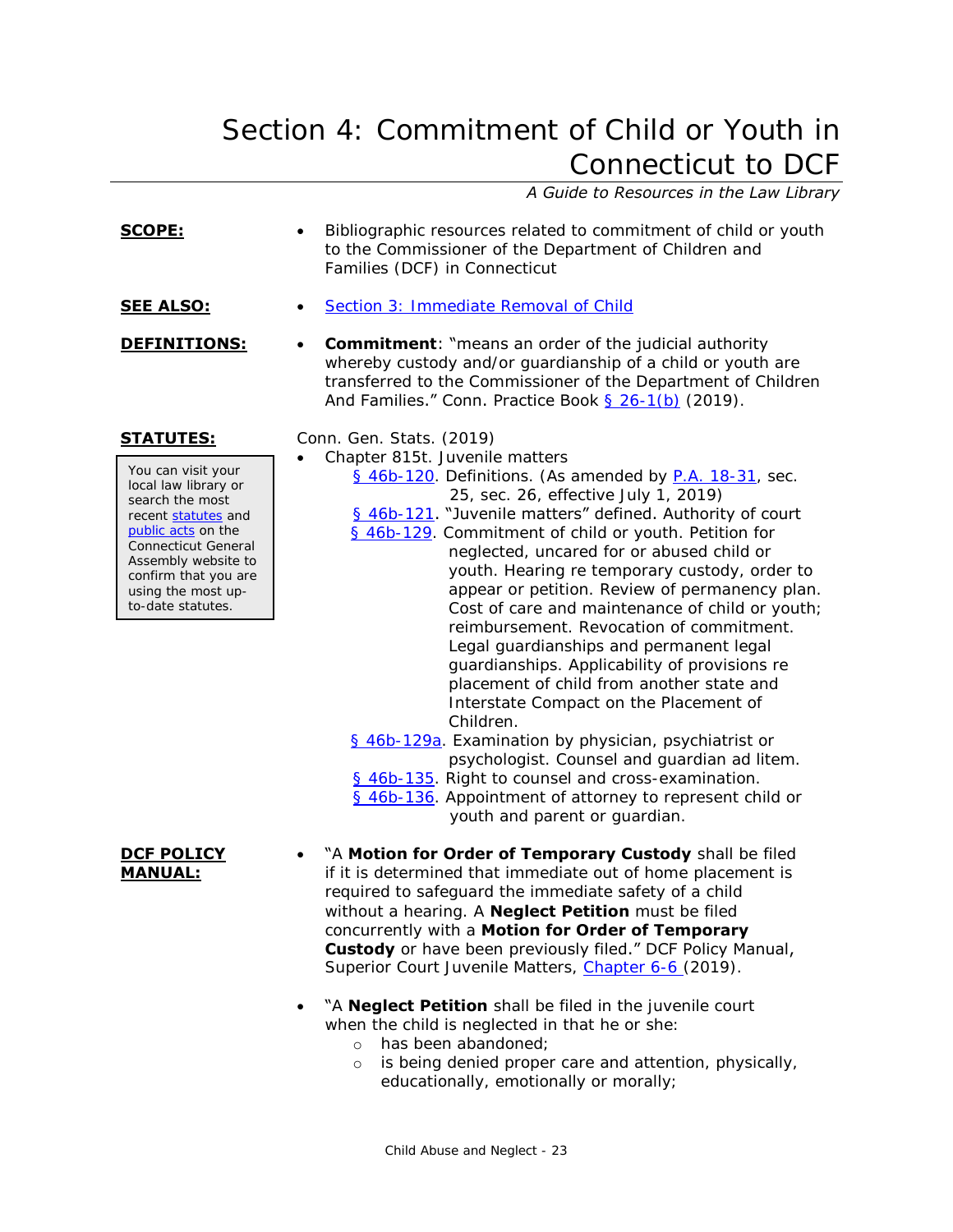- o is being permitted to live under conditions, circumstances or associations injurious to the child's well-being; or
- o has been abused and has:
	- physical injury or injuries inflicted by other than accidental means;
	- injuries which are at variance with the history given about them; or
	- a condition which is the result of a maltreatment such as, but not limited to, malnutrition, sexual molestation, deprivation of necessities, emotional maltreatment or cruel punishment." DCF Policy Manual, Superior Court Juvenile Matters, [Chapter 6-6](https://portal.ct.gov/-/media/DCF/Policy/Chapters/6-6.pdf?la=en.) (2019).

Amendments to the Practice Book (Court Rules) are published in the [Connecticut](https://jud.ct.gov/lawjournal/)  [Law Journal](https://jud.ct.gov/lawjournal/) and posted [online.](https://www.jud.ct.gov/pb.htm)

Once you have identified useful cases, it is important to update the cases before you rely on them. Updating case law means checking to see if the cases are still good law. You can [contact your](http://www.jud.ct.gov/lawlib/staff.htm)  [local law librarian](http://www.jud.ct.gov/lawlib/staff.htm) to learn about the tools available to you to update cases.

- **COURT RULES:** Conn. Practice Book (2019) Superior Court—Procedure in juvenile matters [Chapter 26.](https://www.jud.ct.gov/Publications/PracticeBook/PB.pdf#page=329) Definitions. § 26-1. Definitions applicable to proceedings on juvenile matters
- **CASES:** [Matthew C. v. Commissioner of Children and Families,](https://scholar.google.com/scholar_case?case=12840570110307984920&q=Matthew+C.+v.+Commissioner+of+Children+and+Families&hl=en&as_sdt=8006) 188 Conn. App. 687 (2019). "On the basis of our review of the findings by the juvenile court, which were clearly articulated by the hearing officer in her final decision, we conclude that the juvenile court made a factual determination that the plaintiff was responsible for the neglect of his children, which precluded him from being afforded a substantiation hearing under the department regulation and policy manual." [p. 712]

"The plaintiff's contention that his right to fundamental fairness was violated is belied by the record….Our review of the record clearly indicates that, through the course of the hearing before the juvenile court on both the order of temporary custody and the neglect petitions regarding his children, the plaintiff was provided the protections that fundamental fairness mandate. First, he was on notice that the factual allegations in support of both the applications for orders of temporary custody and neglect petitions were premised almost exclusively on his conduct. Second, the record clearly demonstrates that the plaintiff was represented by counsel who defended his position at a two day consolidated hearing on the orders of temporary custody and the neglect petitions. Last, the record makes manifest that he testified at the hearing, called witnesses, presented his own evidence, and had his counsel crossexamine other witnesses." [pp. 713-714]

1 [In Re Katherine H.](https://scholar.google.com/scholar_case?case=2394106948583892344), 183 Conn. App. 320, 324-325, 192 A.3d 537, 540-541 (2018). "A contested hearing on the motions for temporary custody was held on December 14, 2016…The court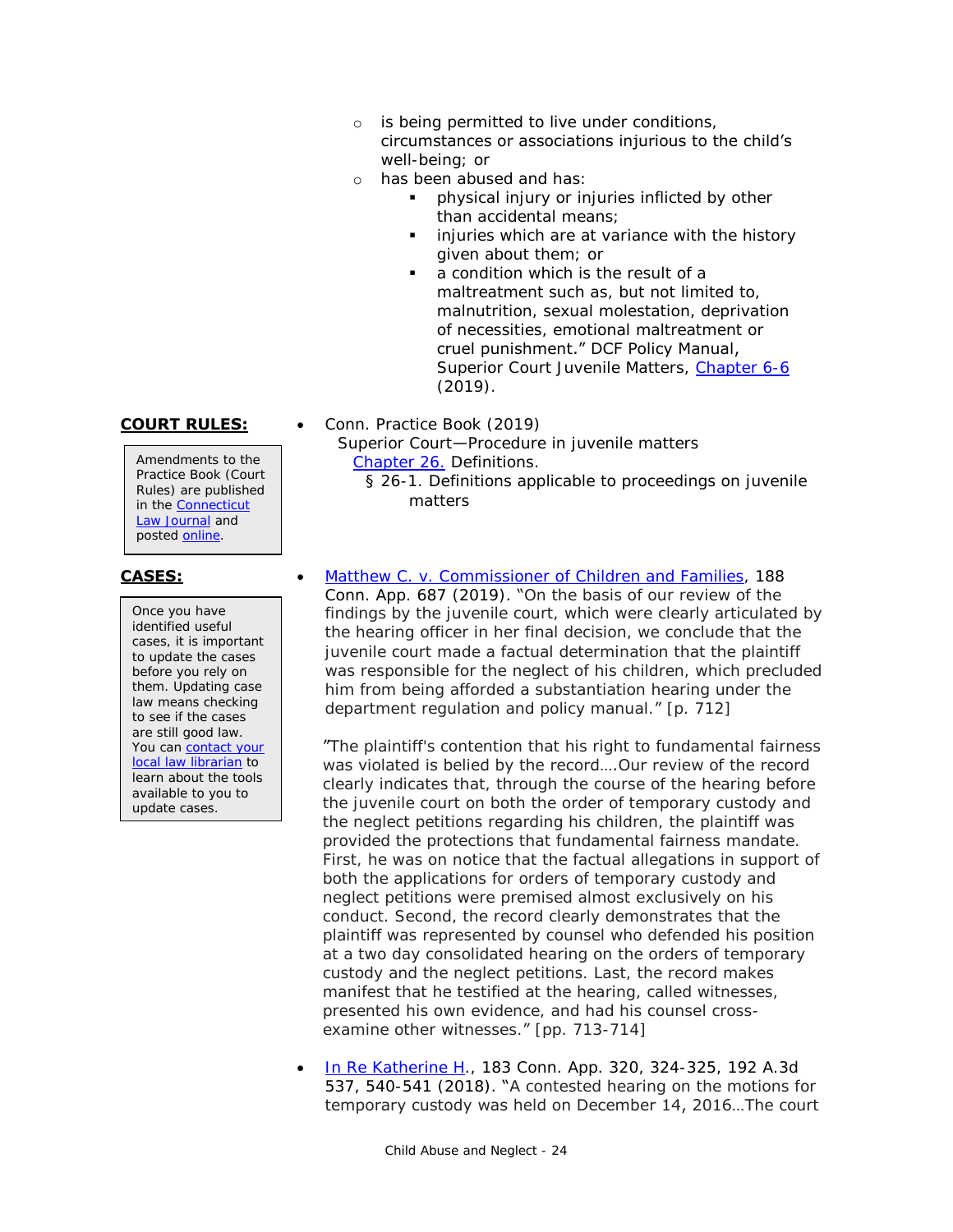found that the children were in immediate physical danger due to the respondent's delusional disorder and abuse of alcohol and concluded that their removal from the respondent's care was necessary to ensure their safety."

- "On December 5, 2017, following a contested hearing on the neglect petitions, *Hon. Michael A. Mack,* judge trial referee, found 'by a fair preponderance of the evidence that the children had been permitted to live under conditions, circumstances or associations injurious to their well-being and that they were being denied proper care and attention, physically, educationally, emotionally or morally. As noted by Judge Foley . . . the court is not required to, nor should it, wait until an actual catastrophe occurs involving the children or either of them. There is significant evidence that under the circumstances before the [orders of temporary custody], it was only a question of time before an act or actual happening of neglect occurred. Living in the presence of actual delusional thinking and acting is itself a condition of negligence and/or neglect. No credible evidence was offered demonstrating that there has been a significant improvement in [the respondent's] situation.' Moreover, the respondent did not acknowledge that she had mental health issues or that she needed help."
- [In Re Zoey H.,](https://scholar.google.com/scholar_case?case=8850455756311789100) 183 Conn. App. 327, 354, 192 A.3d 522, 537 (2018). "The state, virtually since Zoey's birth, has had the custody and responsibility to care for her. Thus, the respondent is seeking to *acquire* custody of Zoey from the petitioner following Zoey's commitment; he is not seeking to prevent interference with an existing and ongoing parent/child relationship. He has never had custody of Zoey; the petitioner has had custody since Zoey was days old. Indeed, at the time of her commitment to the petitioner, the respondent was not known to be her father. When Zoey was found to be uncared for, the respondent was not in her life providing for her care. These factual distinctions are important. Furthermore, the state's interest in protecting the well-being of Zoey, an uncared for child for whom it has been responsible for since the child's birth, is much greater than was the state's interest in *Troxel* and in *Roth.*"
- [In re Brianna C.,](http://scholar.google.com/scholar_case?case=16476428333599965548) 98 Conn. App. 797, 805, 912 A.2d 505 (2006). "We first note that the commitment in this case is not one of 'permanency,' such as a judgment of termination of parental rights, but one that requires, pursuant to § 46b–  $129(j)$ , the court to 'order specific steps which the parent must take to facilitate the return of the child or youth to the custody of such parent.' The commitment was a difficult, nobody wins situation that makes it necessary to choose whether the interest of the child to have a constant twenty-four hour per day, year-round relationship with the respondent is in the child's best interest when weighed against the possibility that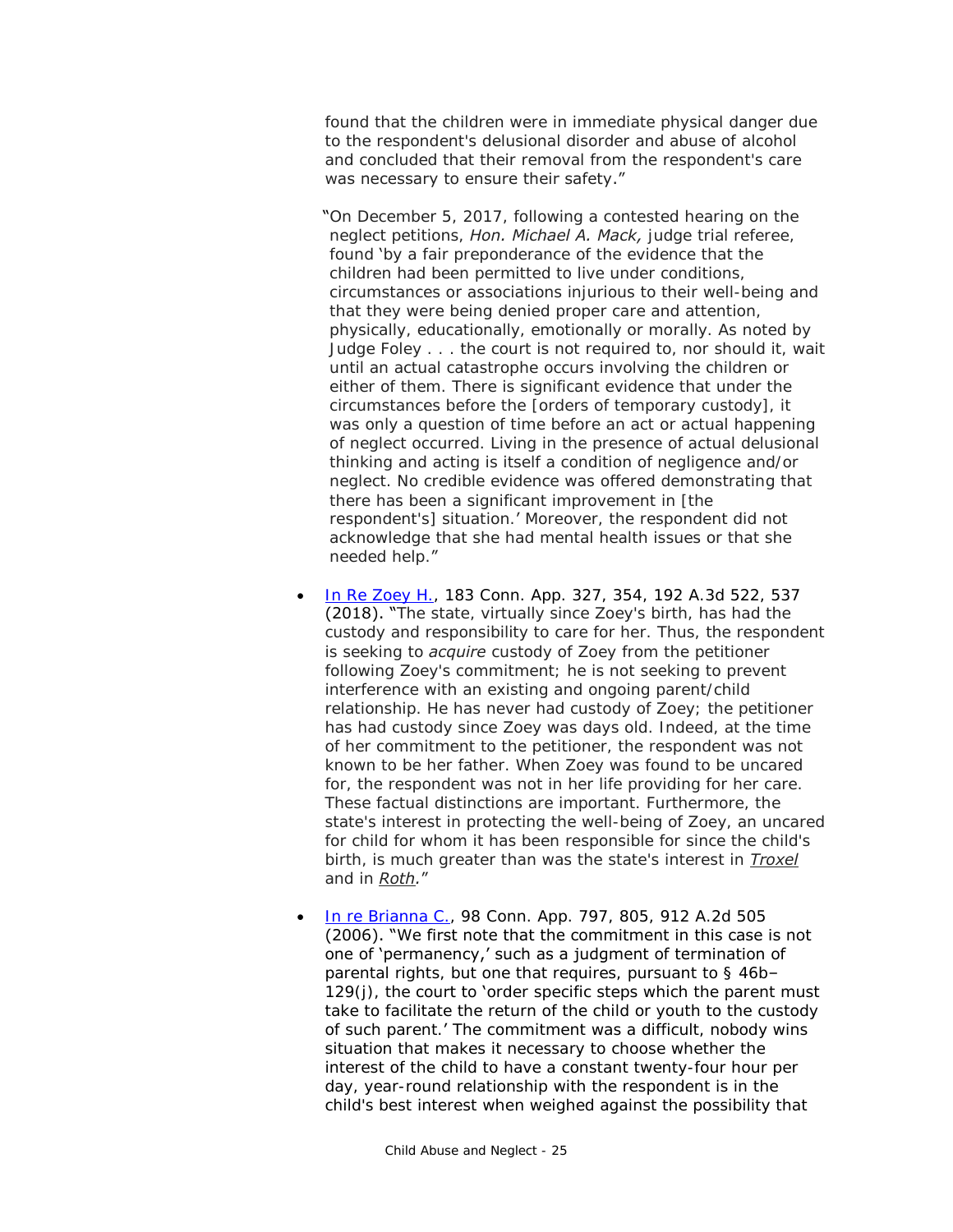the respondent is unable to prevent the child's father from causing injury to the well-being of the child in the event that he fails to medicate himself appropriately. In this case, there may be no 'best,' but only a 'better,' solution."

- [In re Ja-Lyn R.,](http://scholar.google.com/scholar_case?case=14286864534784403049) 132 Conn. App. 31, 324, 31 A.3d 441 (2011). "Here, the court committed Ja-lyn to the custody of the commissioner after finding that the respondent was unable to care for him safely on the basis of the respondent's prior history with the department, her anger management issues and her inability to work with the department to improve her parenting skills."
- $\cdot$  In Re Juvenile Appeal (1983-4), 39 Conn. Supp. 490, 493, 466 A.2d 798 (1983). "The defendant further claims that the court erred in committing the child to the custody of the DCYS. State intervention in family matters is only justified when it is in the best interests of the child. *In re Juvenile Appeal (83–CD)*, 189 Conn. 276, 285, 455 A.2d 1313 (1983). In making its disposition, the trial court must balance the child's interests in safety and in a stable family environment with the mother's interest in the integrity of the family. It is only when 'the child's interest no longer coincides with that of the parent, thereby diminishing the magnitude of the parent's right to family integrity; *In re Angelia P.*, 28 Cal.3d 908, 916–17 [171 Cal.Rptr. 637], 623 P.2d 198 (1981);' *In re Juvenile Appeal (83–CD)*, supra, 189 Conn. 287–88, 455 A.2d 1313; that the state may intervene to protect the child."

### **WEST KEY NUMBERS:**

### • Infants

-Child Protection- Agencies and Proceedings #1441-Protective custody and removal of child ##1450—1460 Actions by or against agency -Dependency, Permanent custody, and Termination of Rights; Children in Need ##1811—2440

# **FORMS:**

(CT Judicial Branch)

Official Judicial Branch forms are frequently updated. Please visit the **Official Court** [Webforms page](https://www.jud.ct.gov/webforms/) for the current forms.

- [Custody Affidavit,](http://www.jud.ct.gov/webforms/forms/jm030.pdf) Rev. 10-12.
- [Motion/Order of Temporary Custody/Order to Appear,](http://www.jud.ct.gov/webforms/forms/jm058.pdf) Rev. 12- 15.
- [Petition: Neglected, Uncared-Form, Abused Child/Youth,](http://www.jud.ct.gov/webforms/forms/jm098.pdf) Rev. 12-15.
- [Plea of Nolo Contendere,](http://www.jud.ct.gov/webforms/forms/JM102.pdf) Rev. 7-12
- [Adjudicatory/Dispositional Orders,](http://www.jud.ct.gov/webforms/forms/jm065.pdf) 4-12.
- [Specific Steps,](http://www.jud.ct.gov/webforms/forms/JM106.pdf) Rev. 1-11.
- [Notice/Summons and Order For](http://www.jud.ct.gov/webforms/forms/jm040.pdf) Hearing Termination of [Parental Rights,](http://www.jud.ct.gov/webforms/forms/jm040.pdf) Rev. 6-16.
- [Motion, Permanent Legal Guardianship,](http://www.jud.ct.gov/webforms/forms/JM203.pdf) New 10-12.
- [Affidavit/Consent to Termination of Parental Rights,](http://www.jud.ct.gov/webforms/forms/jm060.pdf) Rev. 7-11.
- **ENCYCLOPEDIAS:** Elizabeth O'Connor Tomlinson, *Termination of Parental Rights Under Adoption and Safe Families Act (ASFA)*, 115 Am. Jur. Trials 465 (2010).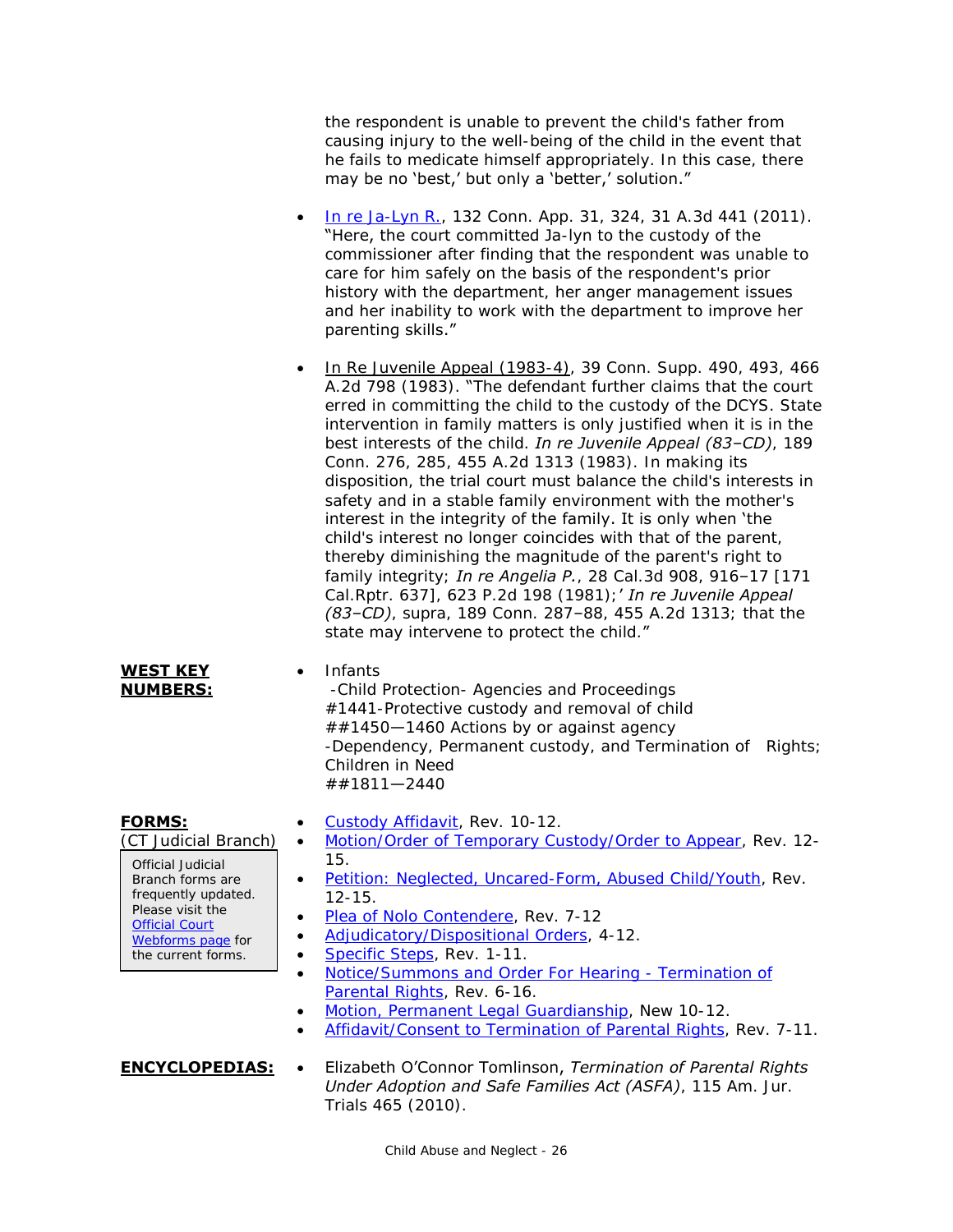**TEXTS & TREATISES:**

You can click on the links provided to see which law libraries own the title you are interested in, or visit ou[r catalog](http://csjd-agent.auto-graphics.com/MVC/) directly to search for more treatises.

(1974). Lynn B. Cochrane, *Child Protection*, [Connecticut Lawyers'](http://csjd-agent.auto-graphics.com/mvc/PersistentLink?key=MZK0SfxEsyomUhOPVq3FRmxG2sri%2b4qkQrwltlUxusg%3d)  [Deskbook](http://csjd-agent.auto-graphics.com/mvc/PersistentLink?key=MZK0SfxEsyomUhOPVq3FRmxG2sri%2b4qkQrwltlUxusg%3d) Ch. 21 (3d ed. 2008). Basic principles: Neglect and Termination of parental rights cases, pp. 518-519 Neglect, Initiation of a neglect case, pp. 519-524 Neglect petitions, pp. 524-529

Jimmie E. Tinsley, *Child Neglect*, 3 Am. Jur. POF 2d 265

Common evidentiary issues, pp. 529-532 Permanency plan review p. 532

Revocation of commitment, pp. 532-533 Appeals, pp. 533-534 Duty to foster children, p. 534

Termination of parental rights, pp. 534-539

- Paul Chill, [The Law of Child Abuse and Neglect in Connecticut](http://lsr.nellco.org/uconn_wps/51/) (1997).
	- Chapter 7. Emergency removal and temporary custody A. Overview
		- B. 96-hour hold
		- C. 96-hour hold by physician
		- D. Orders of temporary custody
- Ralph H. Folsom and Gayle B. Wilhelm, Connecticut Estates Practice Series: *Incapacity, Powers of Attorney and Adoption in* [Connecticut](http://csjd-agent.auto-graphics.com/mvc/PersistentLink?key=ysR6mMF%2fVCHPXYoxl%2b2B8w%3d%3d) (2018).

Chapter 1. Commitments and Placements

§ 1:21. Commitment in juvenile proceedings; termination of parental rights, statutory parent

 Thomas A. Jacobs, [Children & the Law: Rights & Obligations](http://csjd-agent.auto-graphics.com/mvc/PersistentLink?key=if5kb%2f7Dy08ER6IKGq6e9ApV2RhsRBqSiK3Pe5Y4BZU%3d) (2018 Ed.)

 Chapter 2. Protection of children (Dependency process) III. Entry into system: Voluntary vs. involuntary removal §§2:16 – 2:31. Involuntary commitment

Public access to law review databases is available on-site at each of our [law](https://www.jud.ct.gov/lawlib/staff.htm)  [libraries.](https://www.jud.ct.gov/lawlib/staff.htm)

- **LAW REVIEWS:** . Jordan Blair Woods, *Unaccompanied Youth and Private-Public Failures*, 103 Iowa L. Rev. 1639 (2018).
	- Yvonne Vissing; Quixanda Moore-Vissing; Leah Salloway, *Complexity in the Determination of Child Abuse: A Statistical and Rights Based Approach*, 32 J. C. R. & Econ. Dev. 1 (2018).
	- Emily Suski, *The Privacy of the Public Schools*, 77 Md. L. Rev. 427 (2018).
	- Rakesh Beniwal, *Implicit Bias in Child Welfare: Overcoming Intent*, 49 Conn. L. Rev. 1021 (Feb. 2017).
	- Charisa Smith, *Making Good on an Historic Federal Precedent: Americans with Disabilities (ADA) Claims and the Termination*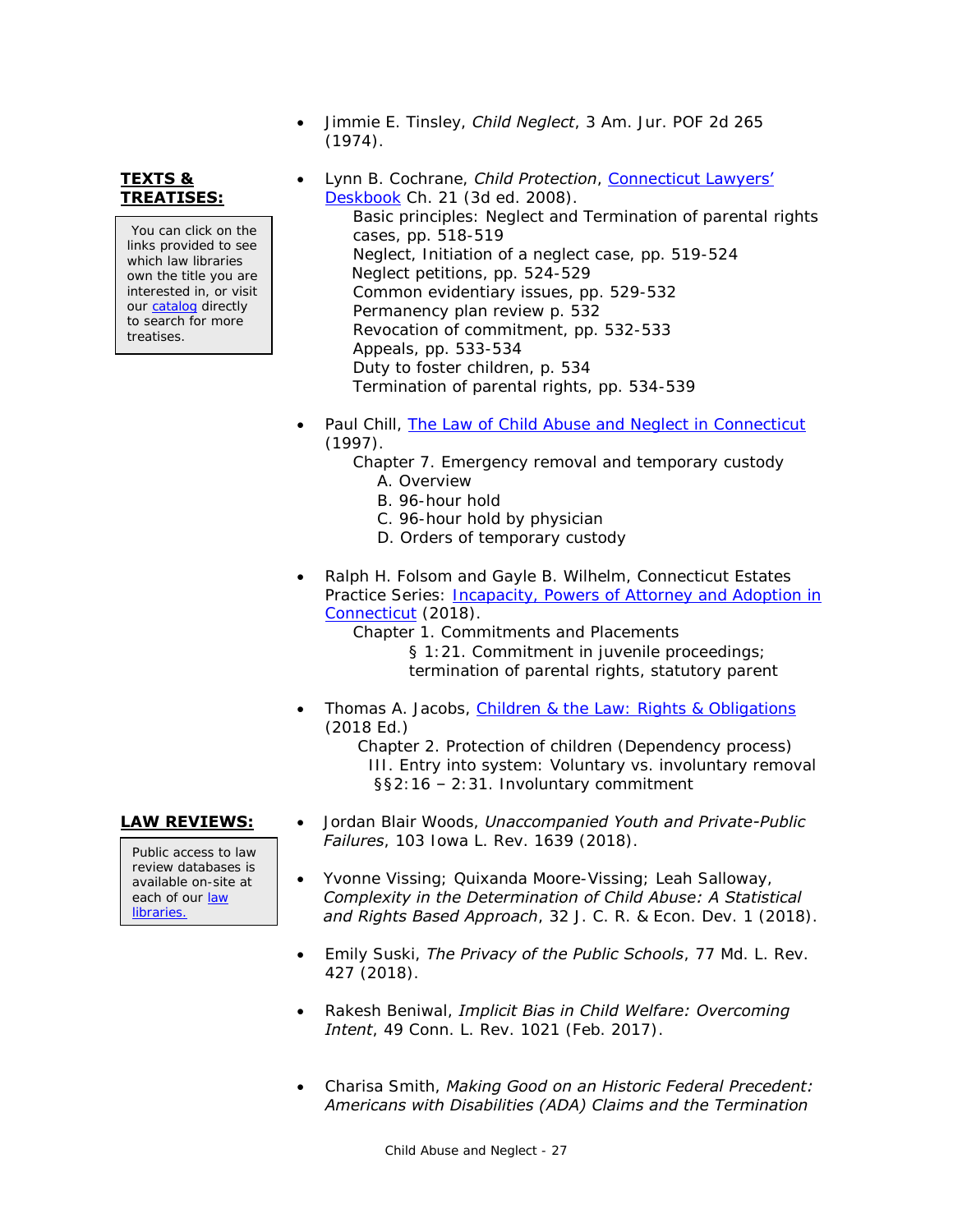*of Parental Rights of Parents with Mental Disabilities*, 18 Quinnipiac Health L. J. 191 (2015).

- Melissa L. Breger, *The (In)Visibility of Motherhood in Family Court Proceedings*, 36 N.Y.U. Rev. L. & Soc. Change 555 (2012).
- Josh Gupta-Kagan, *Filling the Due Process Donut Hole: Abuse and Neglect Cases Between Disposition and Permanency*, 10 Conn. Pub. Int. L. J. 13 (Winter 2010).
- Erik S. Pitchal, *Where Are All the Children- Increasing Youth Participation in Dependency Proceedings*, 12 U. C. Davis J. L. & Pol'y 233 (2008).
- Deborah Cromer, *Through No Fault of Their Own: Reasserting a Child's Right to Family Connectedness in the Child Welfare System,* 41 Fam. L. Q. 181 (2007-2008).
- Andrew Hoffman, *The Role of Child's Counsel in State Intervention Proceedings: Toward a Rebuttable Presumption on Favor of Family Reunification*, 3 Conn. Pub. Int. L. J. 326 (Spring, 2004).
- Margaret F. Brinig, *How Much Does Legal Status Matter-Adoptions by Kin Caregivers*, 36 Fam. L. Q. 449 (2002-2003).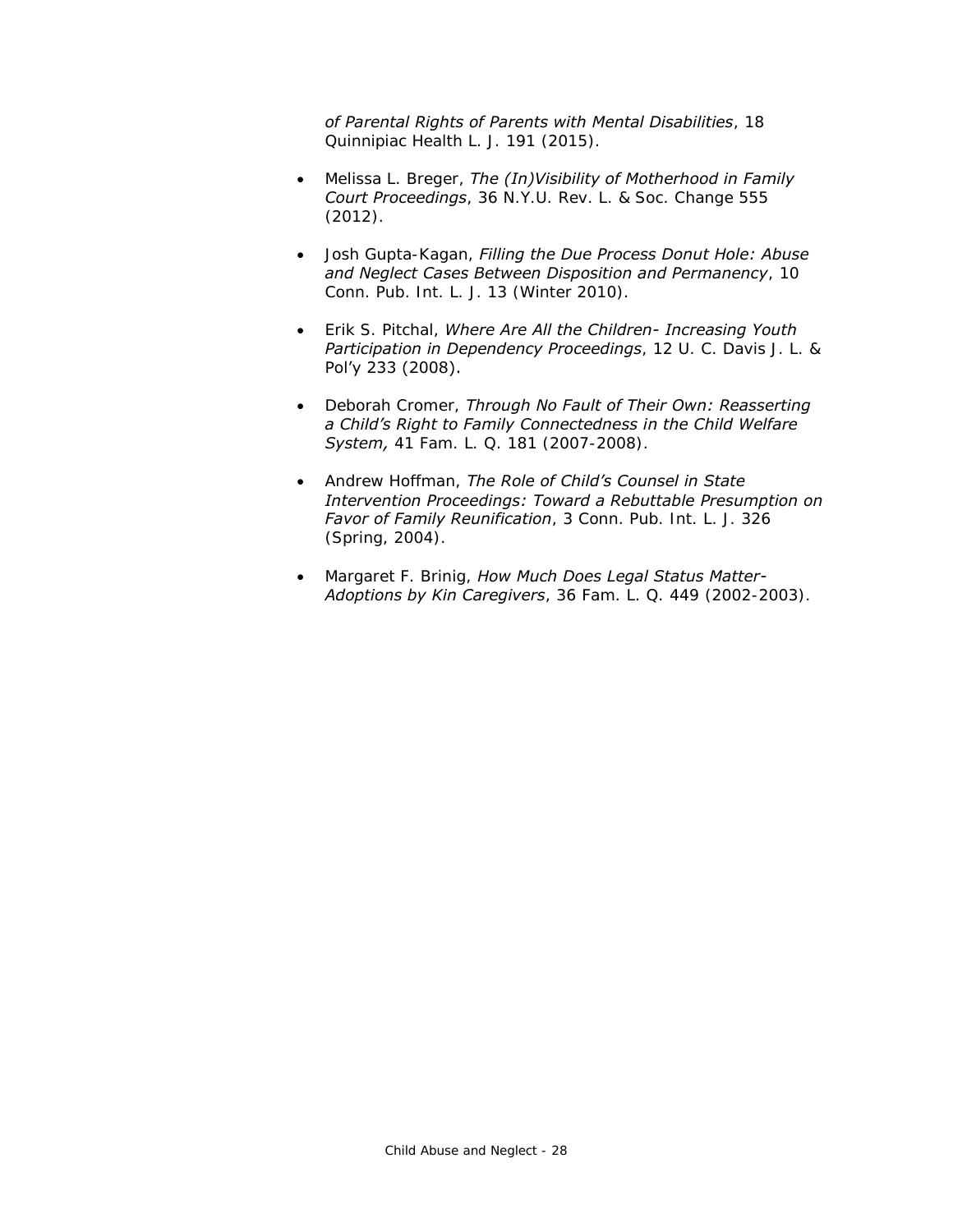<span id="page-28-0"></span>Table 1: Temporary Custody and Commitment procedures

٦

 $\sqrt{2\pi}$ 

| Temporary Custody and Commitment Procedures<br>Conn. Gen. Stats. § 46b-129 (2019).        |                                                                                                                                                                                                                                                                                                                                                                                                                                                                                                                                                                                                                                                                                                                                                                                                                                                                                                                                                                                            |
|-------------------------------------------------------------------------------------------|--------------------------------------------------------------------------------------------------------------------------------------------------------------------------------------------------------------------------------------------------------------------------------------------------------------------------------------------------------------------------------------------------------------------------------------------------------------------------------------------------------------------------------------------------------------------------------------------------------------------------------------------------------------------------------------------------------------------------------------------------------------------------------------------------------------------------------------------------------------------------------------------------------------------------------------------------------------------------------------------|
| <b>Petition</b>                                                                           | (a) Any selectman, town manager, or town, city or borough welfare<br>department, any probation officer, or the Commissioner of Social<br>Services, the Commissioner of Children and Families or any child-caring<br>institution or agency approved by the Commissioner of Children and<br>Families, a child or such child's representative or attorney or a foster<br>parent of a child, having information that a child or youth is neglected,<br>uncared for or abused may file with the Superior Court that has venue<br>over such matter a verified petition plainly stating such facts as bring<br>the child or youth within the jurisdiction of the court as neglected,<br>uncared for or abused within the meaning of section 46b-120, the<br>name, date of birth, sex and residence of the child or youth, the name<br>and residence of such child's parents or guardian, and praying for<br>appropriate action by the court in conformity with the provisions of this<br>chapter. |
| <b>Summons</b>                                                                            | Upon the filing of such a petition, except as otherwise provided in<br>subsection (k) of section 17a-112, the court shall cause a summons to<br>be issued requiring the parent or parents or the guardian of the child or<br>youth to appear in court at the time and place named, which summons<br>shall be served not less than fourteen days before the date of the<br>hearing in the manner prescribed by section 46b-128, and the court<br>shall further give notice to the petitioner and to the Commissioner of<br>Children and Families of the time and place when the petition is to be<br>heard not less than fourteen days prior to the hearing in question.                                                                                                                                                                                                                                                                                                                    |
| <b>Order to</b><br><b>Appear</b><br>or<br><b>Ex Parte</b><br>Order of<br><b>Temporary</b> | (b) If it appears from the specific allegations of the petition and other<br>verified affirmations of fact accompanying the petition and application,<br>or subsequent thereto, that there is reasonable cause to believe that<br>(1) the child or youth is suffering from serious physical illness or serious<br>physical injury or is in immediate physical danger from the child's or<br>youth's surroundings, and (2) as a result of said conditions, the child's<br>or youth's safety is endangered and immediate removal from such<br>surroundings is necessary to ensure the child's or youth's safety, the                                                                                                                                                                                                                                                                                                                                                                         |
| <b>Custody</b>                                                                            | court shall either (A) issue an order to the parents or other<br>person having responsibility for the care of the child or youth to<br>appear at such time as the court may designate to determine<br>whether the court should vest the child's or youth's temporary<br>care and custody in a person related to the child or youth by<br>blood or marriage or in some other person or suitable agency<br>pending disposition of the petition, or (B) issue an order ex<br>parte vesting the child's or youth's temporary care and custody<br>in a person related to the child or youth by blood or marriage or<br>in some other person or suitable agency. [Emphasis added]                                                                                                                                                                                                                                                                                                                |
| Preliminary<br>hearing on:<br><b>Ex Parte</b><br>Order of                                 | A preliminary hearing on any ex parte custody order or order to appear<br>issued by the court shall be held not later than ten days after the<br>issuance of such order. The service of such orders may be made by any<br>officer authorized by law to serve process, or by any probation officer<br>appointed in accordance with section 46b-123, investigator from the                                                                                                                                                                                                                                                                                                                                                                                                                                                                                                                                                                                                                   |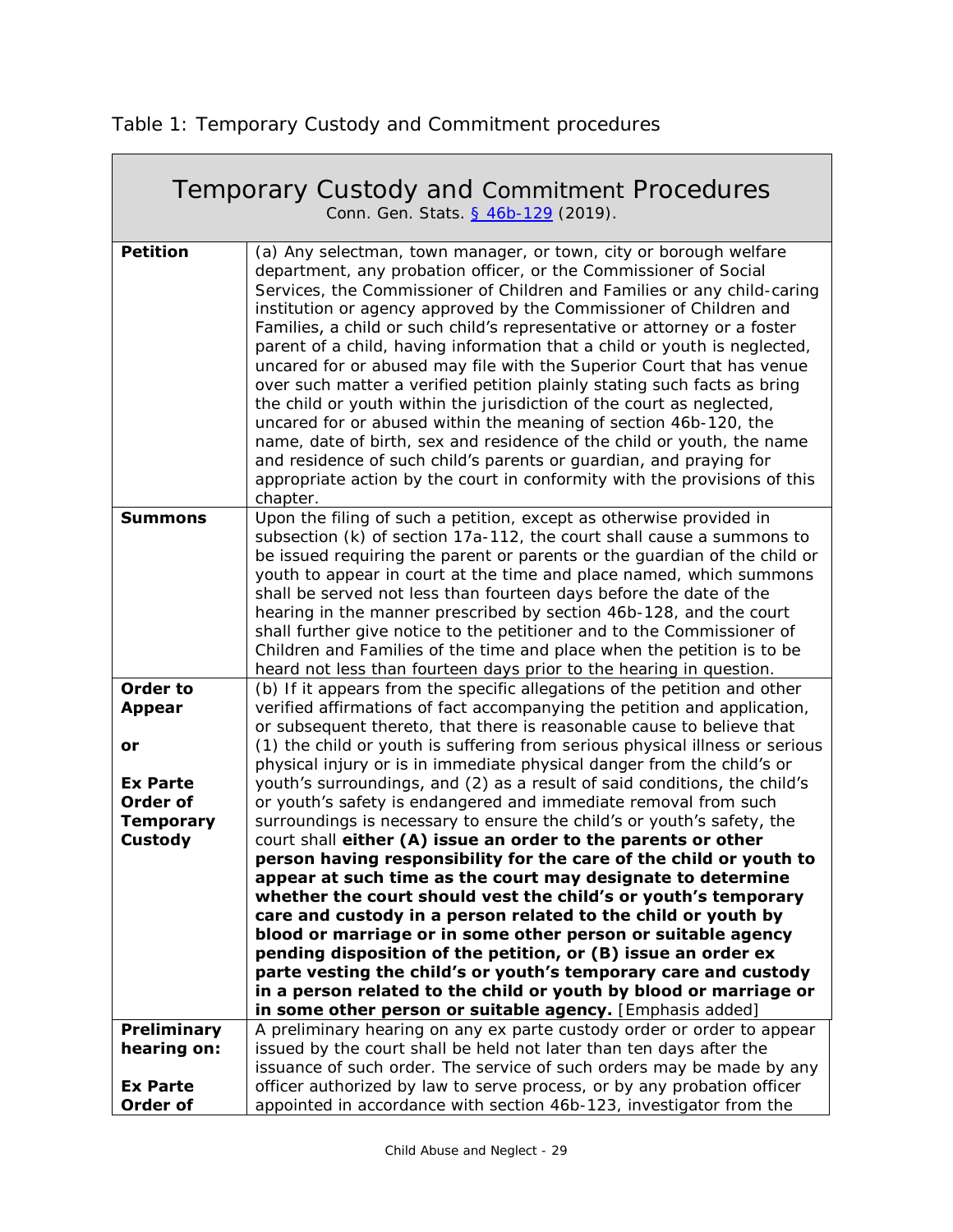| <b>Temporary</b> | Department of Administrative Services, state or local police officer or                                                                               |
|------------------|-------------------------------------------------------------------------------------------------------------------------------------------------------|
| Custody          | indifferent person. Such orders shall include a conspicuous notice to the                                                                             |
|                  | respondent written in clear and simple language containing at least the                                                                               |
| or               | following information: (i) That the order contains allegations that                                                                                   |
|                  | conditions in the home have endangered the safety and welfare of the                                                                                  |
| Order to         | child or youth; (ii) that a hearing will be held on the date on the form;                                                                             |
| <b>Appear</b>    | (iii) that the hearing is the opportunity to present the parents' position                                                                            |
|                  | concerning the alleged facts; (iv) that an attorney will be appointed for                                                                             |
|                  | parents who cannot afford an attorney; $(v)$ that such parents may                                                                                    |
|                  | apply for a court-appointed attorney by going in person to the court                                                                                  |
|                  | address on the form and are advised to go as soon as possible in order                                                                                |
|                  | for the attorney to prepare for the hearing; (vi) that such parents, or a                                                                             |
|                  | person having responsibility for the care and custody of the child or                                                                                 |
|                  | youth, may request the Commissioner of Children and Families to                                                                                       |
|                  | investigate placing the child or youth with a person related to the child                                                                             |
|                  | or youth by blood or marriage who might serve as a licensed foster                                                                                    |
|                  | parent or temporary custodian for such child or youth. The                                                                                            |
|                  | commissioner shall investigate any relative or relatives proposed to                                                                                  |
|                  | serve as a licensed foster parent or temporary custodian for such child                                                                               |
|                  | or youth prior to the preliminary hearing and provide a preliminary                                                                                   |
|                  | report to the court at such hearing as to such relative's or relatives'                                                                               |
|                  | suitability and any potential barriers to licensing such relative or                                                                                  |
|                  | relatives as a foster parent or parents or granting temporary custody of<br>such child or youth to such relative or relatives; and (vii) that if such |
|                  | parents have any questions concerning the case or appointment of                                                                                      |
|                  | counsel, any such parent is advised to go to the court or call the clerk's                                                                            |
|                  | office at the court as soon as possible. Upon application for appointed                                                                               |
|                  | counsel, the court shall promptly determine eligibility and, if the                                                                                   |
|                  | respondent is eligible, promptly appoint counsel. The expense for any                                                                                 |
|                  | temporary care and custody shall be paid by the town in which such                                                                                    |
|                  | child or youth is at the time residing, and such town shall be                                                                                        |
|                  | reimbursed for such expense by the town found liable for the child's or                                                                               |
|                  | youth's support, except that where a state agency has filed a petition                                                                                |
|                  | pursuant to the provisions of subsection (a) of this section, the agency                                                                              |
|                  | shall pay such expense. The agency shall give primary consideration to                                                                                |
|                  | placing the child or youth in the town where such child or youth                                                                                      |
|                  | resides. The agency shall file in writing with the clerk of the court the                                                                             |
|                  | reasons for placing the child or youth in a particular placement outside                                                                              |
|                  | the town where the child or youth resides. Upon issuance of an ex                                                                                     |
|                  | parte order, the court shall provide to the commissioner and the parent                                                                               |
|                  | or guardian specific steps necessary for each to take to address the ex-                                                                              |
|                  | parte order for the parent or quardian to retain or regain custody of the<br>child or youth. Upon the issuance of such order, or not later than sixty |
|                  | days after the issuance of such order, the court shall make a                                                                                         |
|                  | determination whether the Department of Children and Families made                                                                                    |
|                  | reasonable efforts to keep the child or youth with his or her parents or                                                                              |
|                  | guardian prior to the issuance of such order and, if such efforts were                                                                                |
|                  | not made, whether such reasonable efforts were not possible, taking                                                                                   |
|                  | into consideration the child's or youth's best interests, including the                                                                               |
|                  | child's or youth's health and safety. Any person or agency in which the                                                                               |
|                  | temporary care and custody of a child or youth is vested under this                                                                                   |
|                  | section shall have the following rights and duties regarding the child or                                                                             |
|                  | youth: (I) The obligation of care and control; (II) the authority to make                                                                             |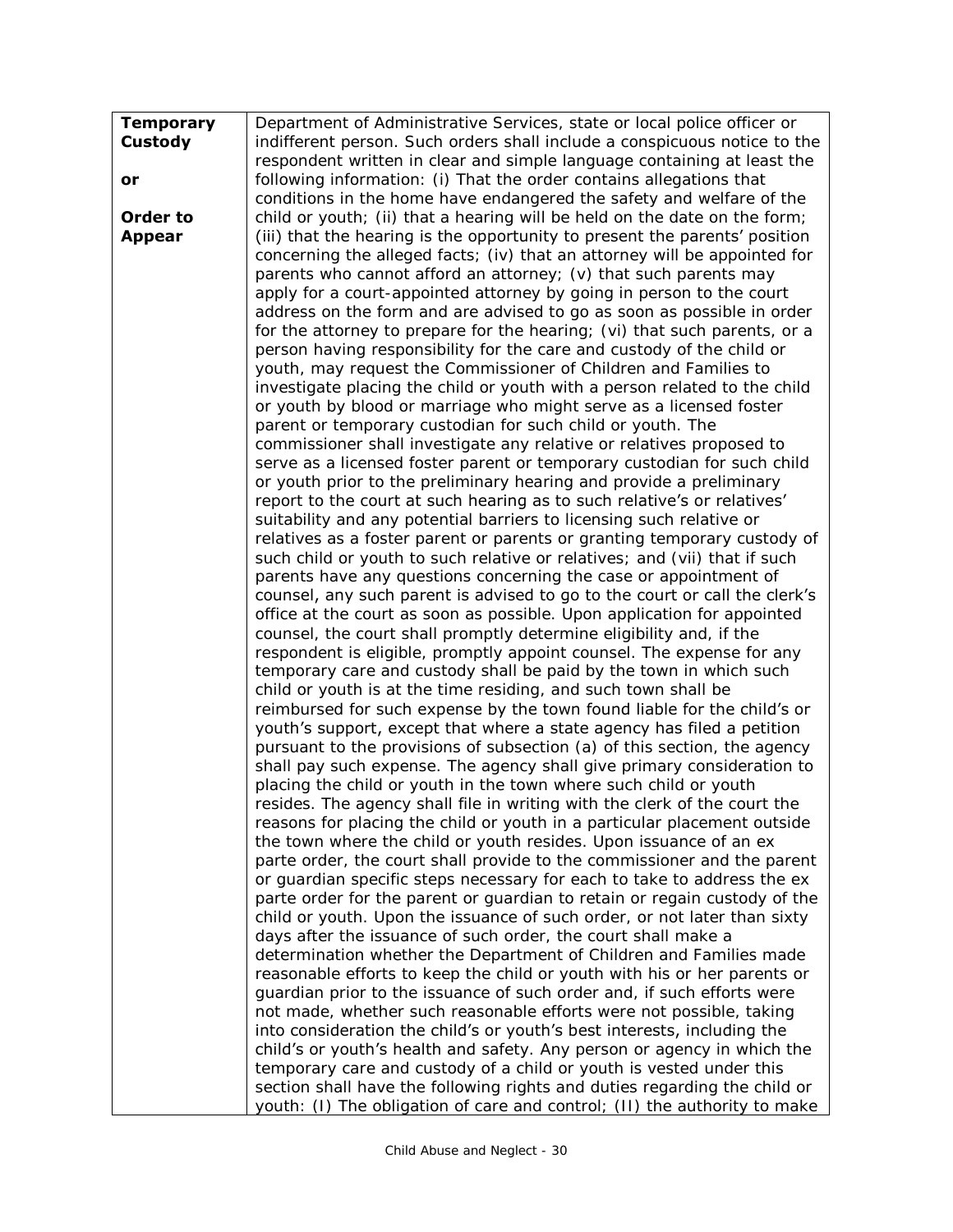|                                             | decisions regarding emergency medical, psychological, psychiatric or<br>surgical treatment; and (III) such other rights and duties that the court<br>having jurisdiction may order.                                                                                                                                                                                                                                                                                                   |
|---------------------------------------------|---------------------------------------------------------------------------------------------------------------------------------------------------------------------------------------------------------------------------------------------------------------------------------------------------------------------------------------------------------------------------------------------------------------------------------------------------------------------------------------|
|                                             |                                                                                                                                                                                                                                                                                                                                                                                                                                                                                       |
| <b>Purpose of</b><br>preliminary<br>hearing | (c) The preliminary hearing on the order of temporary custody or order<br>to appear or the first hearing on a petition filed pursuant to subsection<br>(a) of this section shall be held in order for the court to:                                                                                                                                                                                                                                                                   |
|                                             | (1) Advise the parent or guardian of the allegations contained in all<br>petitions and applications that are the subject of the hearing and the<br>parent's or guardian's right to counsel pursuant to subsection (b) of<br>section 46b-135;<br>(2) Ensure that an attorney, and where appropriate, a separate<br>guardian ad litem has been appointed to represent the child or youth in<br>accordance with subsection (b) of section 51-296a and sections 46b-<br>129a and 46b-136; |
|                                             | (3) Upon request, appoint an attorney to represent the respondent<br>when the respondent is unable to afford representation, in accordance<br>with subsection (b) of section 51-296a;                                                                                                                                                                                                                                                                                                 |
|                                             | (4) Advise the parent or guardian of the right to a hearing on the<br>petitions and applications, to be held not later than ten days after the<br>date of the preliminary hearing if the hearing is pursuant to an order of<br>temporary custody or an order to show cause;                                                                                                                                                                                                           |
|                                             | (5) Accept a plea regarding the truth of the allegations;<br>(6) Make any interim orders, including visitation orders, that the court<br>determines are in the best interests of the child or youth. The court,<br>after a hearing pursuant to this subsection, shall order specific steps<br>the commissioner and the parent or guardian shall take for the parent<br>or guardian to regain or to retain custody of the child or youth;                                              |
|                                             | (7) Take steps to determine the identity of the father of the child or<br>youth, including, if necessary, inquiring of the mother of the child or<br>youth, under oath, as to the identity and address of any person who<br>might be the father of the child or youth and ordering genetic testing,<br>and order service of the petition and notice of the hearing date, if any,<br>to be made upon him;                                                                              |
|                                             | (8) If the person named as the father appears and admits that he is<br>the father, provide him and the mother with the notices that comply<br>with section 17b-27 and provide them with the opportunity to sign a<br>paternity acknowledgment and affirmation on forms that comply with<br>section 17b-27. Such documents shall be executed and filed in                                                                                                                              |
|                                             | accordance with chapter 815y and a copy delivered to the clerk of the<br>superior court for juvenile matters. The clerk of the superior court for<br>juvenile matters shall send the original paternity acknowledgment and<br>affirmation to the Department of Public Health for filing in the paternity<br>registry maintained under section 19a-42a, and shall maintain a copy<br>of the paternity acknowledgment and affirmation in the court file;                                |
|                                             | (9) If the person named as a father appears and denies that he is the<br>father of the child or youth, order genetic testing to determine<br>paternity in accordance with section 46b-168. If the results of the<br>genetic tests indicate a ninety-nine per cent or greater probability that<br>the person named as father is the father of the child or youth, such                                                                                                                 |
|                                             | results shall constitute a rebuttable presumption that the person<br>named as father is the father of the child or youth, provided the court                                                                                                                                                                                                                                                                                                                                          |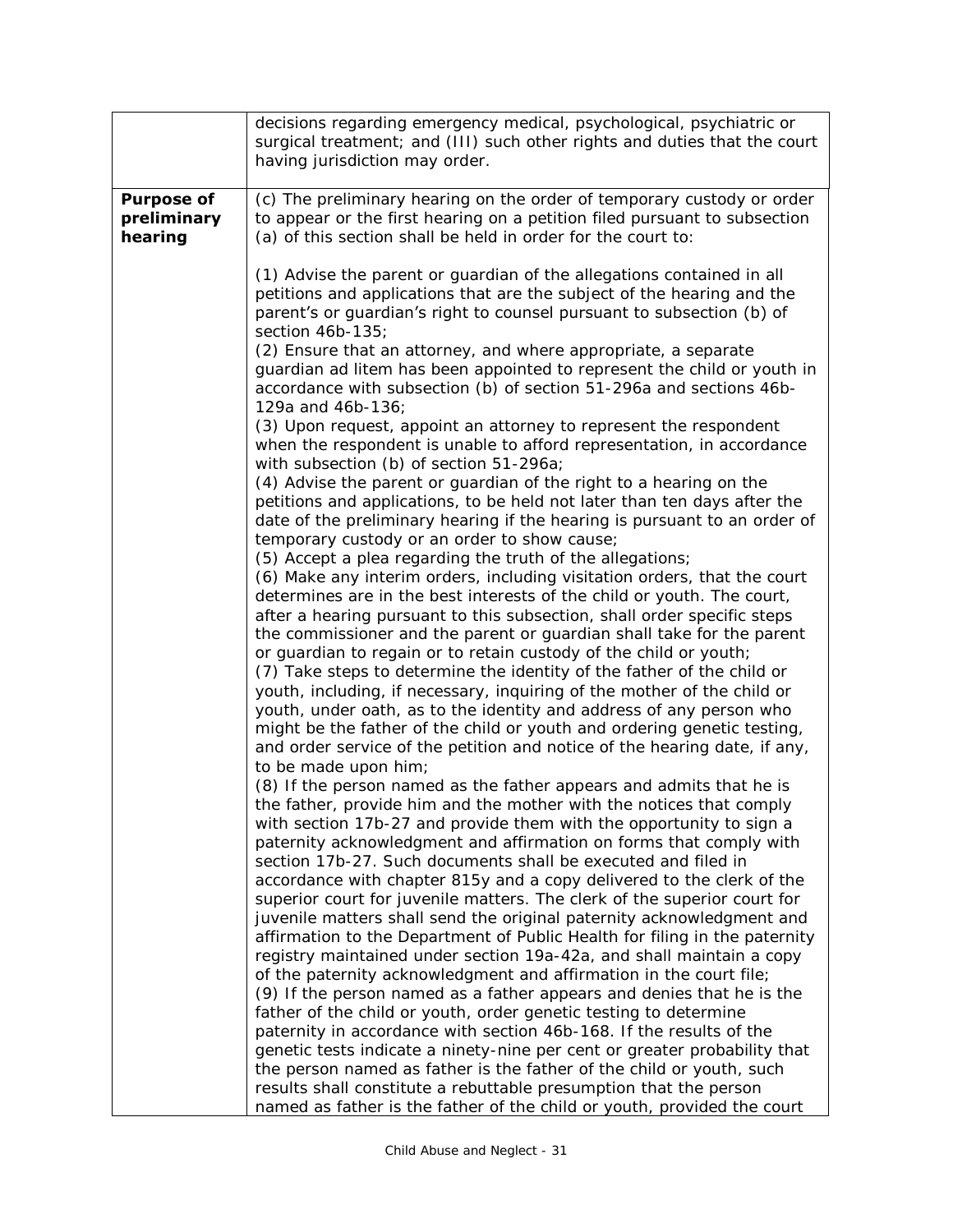| <b>Identify</b><br>persons<br>related to<br>the child or<br>youth for<br>placement | finds evidence that sexual intercourse occurred between the mother<br>and the person named as father during the period of time in which the<br>child was conceived. If the court finds such rebuttable presumption, the<br>court may issue judgment adjudicating paternity after providing the<br>father an opportunity for a hearing. The clerk of the court shall send a<br>certified copy of any judgment adjudicating paternity to the<br>Department of Public Health for filing in the paternity registry<br>maintained under section 19a-42a. If the results of the genetic tests<br>indicate that the person named as father is not the biological father of<br>the child or youth, the court shall enter a judgment that he is not the<br>father and the court shall remove him from the case and afford him no<br>further standing in the case or in any subsequent proceeding regarding<br>the child or youth;<br>(10) Identify any person or persons related to the child or youth by<br>blood or marriage residing in this state who might serve as licensed<br>foster parents or temporary custodians and order the Commissioner of<br>Children and Families to investigate and report to the court, not later<br>than thirty days after the preliminary hearing, the appropriateness of<br>placing the child or youth with such relative or relatives; and<br>(11) In accordance with the provisions of the Interstate Compact on<br>the Placement of Children pursuant to section 17a-175, identify any<br>person or persons related to the child or youth by blood or marriage<br>residing out of state who might serve as licensed foster parents or<br>temporary custodians, and order the Commissioner of Children and<br>Families to investigate and determine, within a reasonable time, the<br>appropriateness of placing the child or youth with such relative or<br>relatives. |
|------------------------------------------------------------------------------------|--------------------------------------------------------------------------------------------------------------------------------------------------------------------------------------------------------------------------------------------------------------------------------------------------------------------------------------------------------------------------------------------------------------------------------------------------------------------------------------------------------------------------------------------------------------------------------------------------------------------------------------------------------------------------------------------------------------------------------------------------------------------------------------------------------------------------------------------------------------------------------------------------------------------------------------------------------------------------------------------------------------------------------------------------------------------------------------------------------------------------------------------------------------------------------------------------------------------------------------------------------------------------------------------------------------------------------------------------------------------------------------------------------------------------------------------------------------------------------------------------------------------------------------------------------------------------------------------------------------------------------------------------------------------------------------------------------------------------------------------------------------------------------------------------------------------------------------------------------------------------------------------------------|
| <b>Motion to</b><br>Intervene by<br>relatives<br>for                               | (d) (1) (A) If not later than thirty days after the preliminary hearing, or<br>within a reasonable time when a relative resides out of state, the<br>Commissioner of Children and Families determines that there is not a<br>suitable person related to the child or youth by blood or marriage who                                                                                                                                                                                                                                                                                                                                                                                                                                                                                                                                                                                                                                                                                                                                                                                                                                                                                                                                                                                                                                                                                                                                                                                                                                                                                                                                                                                                                                                                                                                                                                                                    |
| temporary<br>custody                                                               | can be licensed as a foster parent or serve as a temporary custodian,<br>and the court has not granted temporary custody to a person related to<br>the child or youth by blood or marriage, any person related to the child<br>or youth by blood or marriage may file, not later than ninety days after<br>the date of the preliminary hearing, a motion to intervene for the<br>limited purpose of moving for temporary custody of such child or<br>youth. If a motion to intervene is timely filed, the court shall grant such<br>motion except for good cause shown.                                                                                                                                                                                                                                                                                                                                                                                                                                                                                                                                                                                                                                                                                                                                                                                                                                                                                                                                                                                                                                                                                                                                                                                                                                                                                                                                |
|                                                                                    | (B) Any person related to a child or youth may file a motion to<br>intervene for purposes of seeking temporary custody of a child or youth<br>more than ninety days after the date of the preliminary hearing. The<br>granting of such motion shall be solely in the court's discretion, except<br>that such motion shall be granted absent good cause shown whenever<br>the child's or youth's most recent placement has been disrupted or is                                                                                                                                                                                                                                                                                                                                                                                                                                                                                                                                                                                                                                                                                                                                                                                                                                                                                                                                                                                                                                                                                                                                                                                                                                                                                                                                                                                                                                                         |
|                                                                                    | about to be disrupted.<br>(C) A relative shall appear in person, with or without counsel, and shall<br>not be entitled to court appointed counsel or the assignment of counsel<br>by the office of Chief Public Defender, except as provided in section<br>46b-136.<br>(2) Upon the granting of intervenor status to such relative of the child<br>or youth, the court shall issue an order directing the Commissioner of<br>Children and Families to conduct an assessment of such relative and to                                                                                                                                                                                                                                                                                                                                                                                                                                                                                                                                                                                                                                                                                                                                                                                                                                                                                                                                                                                                                                                                                                                                                                                                                                                                                                                                                                                                    |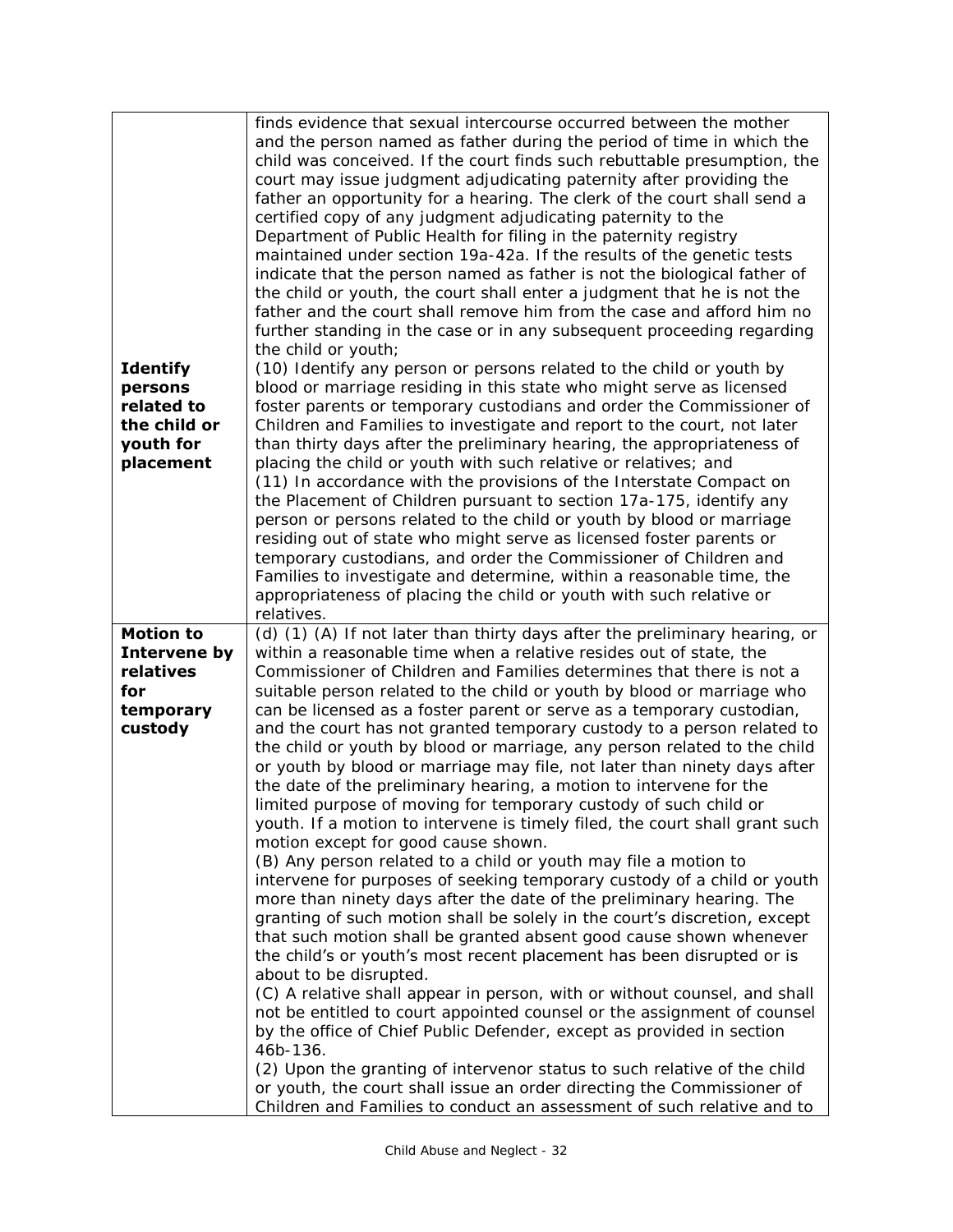| <b>Motion to</b>  | file a written report with the court not later than forty days after such                                                          |
|-------------------|------------------------------------------------------------------------------------------------------------------------------------|
| Intervene by      | order, unless such relative resides out of state, in which case the                                                                |
| relatives         | assessment shall be ordered and requested in accordance with the                                                                   |
| for               | provisions of the Interstate Compact on the Placement of Children,                                                                 |
| temporary         | pursuant to section 17a-175. The court may also request such relative                                                              |
| custody           | to release such relative's medical records, including any psychiatric or                                                           |
| (cont'd)          | psychological records and may order such relative to submit to a                                                                   |
|                   | physical or mental examination. The expenses incurred for such                                                                     |
|                   | physical or mental examination shall be paid as costs of commitment                                                                |
|                   | are paid. Upon receipt of the assessment, the court shall schedule a                                                               |
|                   | hearing on such relative's motion for temporary custody not later than                                                             |
|                   | fifteen days after the receipt of the assessment. If the Commissioner of                                                           |
|                   | Children and Families, the child's or youth's attorney or guardian ad                                                              |
|                   | litem, or the parent or guardian objects to the vesting of temporary                                                               |
|                   | custody in such relative, the agency or person objecting at such                                                                   |
|                   | hearing shall be required to prove by a fair preponderance of the                                                                  |
|                   | evidence that granting temporary custody of the child or youth to such                                                             |
|                   | relative would not be in the best interests of such child or youth.                                                                |
|                   | (3) If the court grants such relative temporary custody during the                                                                 |
|                   | period of such temporary custody, such relative shall be subject to                                                                |
|                   | orders of the court, including, but not limited to, providing for the care                                                         |
|                   | and supervision of such child or youth and cooperating with the                                                                    |
|                   | Commissioner of Children and Families in the implementation of                                                                     |
|                   | treatment and permanency plans and services for such child or youth.                                                               |
|                   | The court may, on motion of any party or the court's own motion, after                                                             |
|                   | notice and a hearing, terminate such relative's intervenor status if such                                                          |
|                   | relative's participation in the case is no longer warranted or necessary.                                                          |
|                   | (4) Any person related to a child or youth may file a motion to                                                                    |
|                   | intervene for purposes of seeking guardianship of a child or youth more                                                            |
|                   | than ninety days after the date of the preliminary hearing. The granting                                                           |
|                   | of such motion to intervene shall be solely in the court's discretion,                                                             |
|                   | except that such motion shall be granted absent good cause shown<br>whenever the child's or youth's most recent placement has been |
|                   | disrupted or is about to be disrupted. The court may, in the court's                                                               |
|                   | discretion, order the Commissioner of Children and Families to conduct                                                             |
|                   | an assessment of such relative granted intervenor status pursuant to                                                               |
|                   | this subdivision.                                                                                                                  |
|                   | (5) Any relative granted intervenor status pursuant to this subsection                                                             |
|                   | shall not be entitled to court-appointed counsel or representation by                                                              |
|                   | Division of Public Defender Services assigned counsel, except as                                                                   |
|                   | provided in section 46b-136.                                                                                                       |
| <b>Failure to</b> | (e) If any parent or guardian fails, after service of such order, to                                                               |
| appear            | appear at the preliminary hearing, the court may enter or sustain an                                                               |
|                   | order of temporary custody.                                                                                                        |
| <b>Hearing</b>    | (f) Upon request, or upon its own motion, the court shall schedule a                                                               |
|                   | hearing on the order for temporary custody or the order to appear to                                                               |
|                   | be held not later than ten days after the date of the preliminary                                                                  |
|                   | hearing. Such hearing shall be held on consecutive days except for                                                                 |
|                   | compelling circumstances or at the request of the parent or guardian.                                                              |
| <b>Contested</b>  | (g) At a contested hearing on the order for temporary custody or order                                                             |
| hearing           | to appear, credible hearsay evidence regarding statements of the child                                                             |
|                   | or youth made to a mandated reporter or to a parent may be offered                                                                 |
|                   | by the parties and admitted by the court upon a finding that the                                                                   |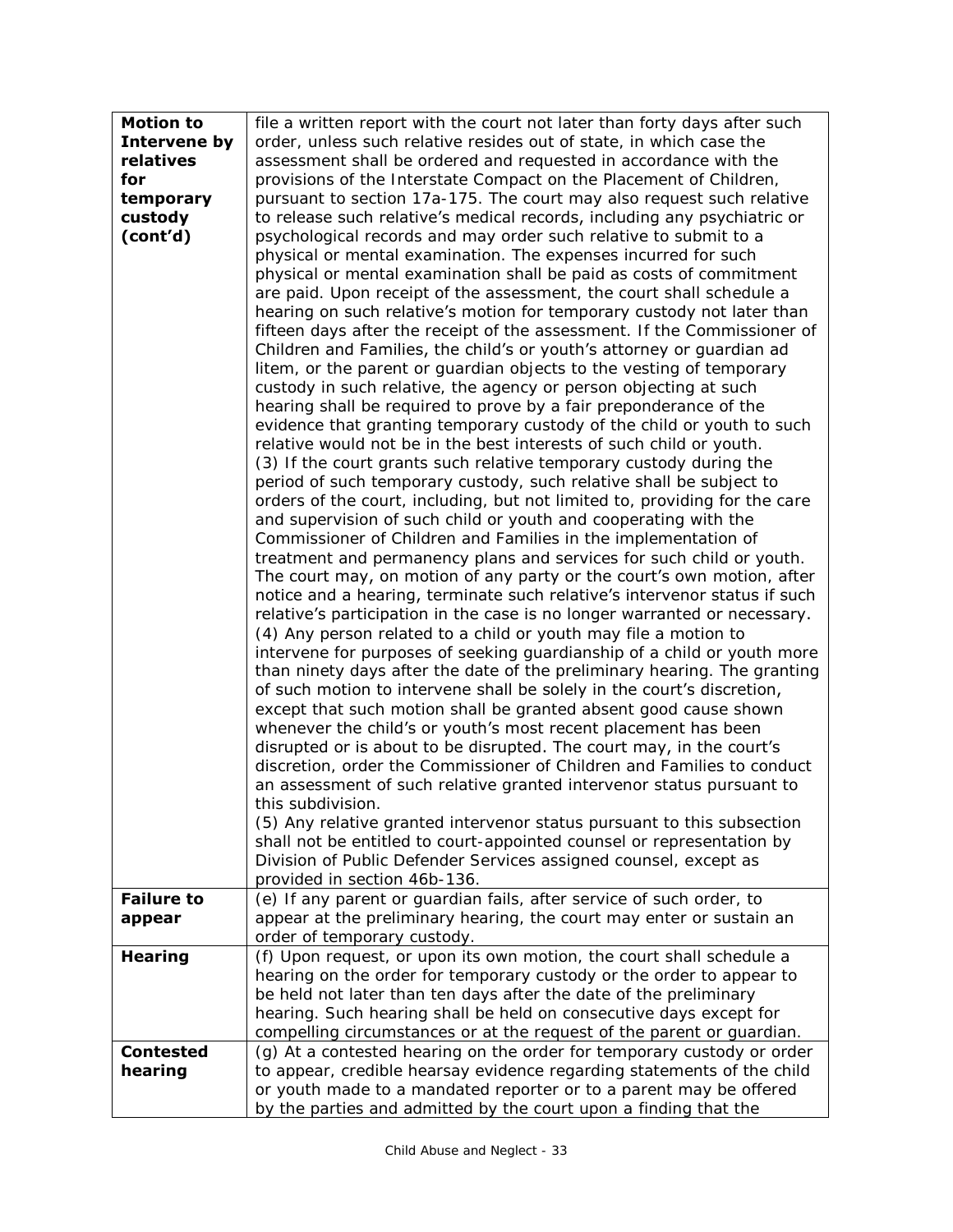| <b>Contested</b><br>hearing<br>(cont'd)                                                                                                | statement is reliable and trustworthy and that admission of such<br>statement is reasonably necessary. A signed statement executed by a<br>mandated reporter under oath may be admitted by the court without<br>the need for the mandated reporter to appear and testify unless called<br>by a respondent or the child, provided the statement: (1) Was provided<br>at the preliminary hearing and promptly upon request to any counsel<br>appearing after the preliminary hearing; (2) reasonably describes the<br>qualifications of the reporter and the nature of his contact with the<br>child; and (3) contains only the direct observations of the reporter, and<br>statements made to the reporter that would be admissible if the<br>reporter were to testify to them in court and any opinions reasonably<br>based thereupon. If a respondent or the child gives notice at the<br>preliminary hearing that he intends to cross-examine the reporter, the<br>person filing the petition shall make the reporter available for such<br>examination at the contested hearing. |
|----------------------------------------------------------------------------------------------------------------------------------------|-------------------------------------------------------------------------------------------------------------------------------------------------------------------------------------------------------------------------------------------------------------------------------------------------------------------------------------------------------------------------------------------------------------------------------------------------------------------------------------------------------------------------------------------------------------------------------------------------------------------------------------------------------------------------------------------------------------------------------------------------------------------------------------------------------------------------------------------------------------------------------------------------------------------------------------------------------------------------------------------------------------------------------------------------------------------------------------|
| <b>Default</b><br>judgment                                                                                                             | (h) If any parent or guardian fails, after due notice of the hearing<br>scheduled pursuant to subsection (g) of this section and without good<br>cause, to appear at the scheduled date for a contested hearing on the<br>order of temporary custody or order to appear, the court may enter or<br>sustain an order of temporary custody.                                                                                                                                                                                                                                                                                                                                                                                                                                                                                                                                                                                                                                                                                                                                           |
| <b>Mental and</b><br>physical<br>examination                                                                                           | (i) When a petition is filed in said court for the commitment of a child<br>or youth, the Commissioner of Children and Families shall make a<br>thorough investigation of the case and shall cause to be made a<br>thorough physical and mental examination of the child or youth if<br>requested by the court. The court after hearing may also order a<br>thorough physical or mental examination, or both, of a parent or<br>guardian whose competency or ability to care for a child or youth<br>before the court is at issue. The expenses incurred in making such<br>physical and mental examinations shall be paid as costs of commitment<br>are paid.                                                                                                                                                                                                                                                                                                                                                                                                                       |
| <b>Adjudication:</b>                                                                                                                   | (j) (1) For the purposes of this subsection and subsection (k) of this<br>section, (A) "permanent legal guardianship" means a permanent<br>quardianship, as defined in section 45a-604, and (B) "caregiver" means<br>(i) a fictive kin caregiver, as defined in section 17a-114, as amended<br>by this act, who is caring for a child, (ii) a relative caregiver, as defined<br>in section 17a-126, who is caring for a child or (iii) a person who is<br>licensed or approved to provide foster care pursuant to section 17a-<br>114, as amended by this act, who is caring for a child.                                                                                                                                                                                                                                                                                                                                                                                                                                                                                           |
| uncared for,<br>neglected or<br>abused                                                                                                 | (2) Upon finding and adjudging that any child or youth is uncared for,<br>neglected or abused the court may (A) commit such child or youth to<br>the Commissioner of Children and Families, and such commitment shall<br>remain in effect until further order of the court, except that such                                                                                                                                                                                                                                                                                                                                                                                                                                                                                                                                                                                                                                                                                                                                                                                        |
| <b>Disposition:</b><br>commitment,<br>transfer of<br>guardianship,<br>permanent<br>legal<br>guardianship,<br>protective<br>supervision | commitment may be revoked or parental rights terminated at any time<br>by the court; (B) vest such child's or youth's legal guardianship in any<br>private or public agency that is permitted by law to care for neglected,<br>uncared for or abused children or youths or with any other person or<br>persons found to be suitable and worthy of such responsibility by the<br>court, including, but not limited to, any relative of such child or youth<br>by blood or marriage; (C) vest such child's or youth's permanent legal<br>guardianship in any person or persons found to be suitable and worthy<br>of such responsibility by the court, including, but not limited to, any<br>relative of such child or youth by blood or marriage in accordance with                                                                                                                                                                                                                                                                                                                  |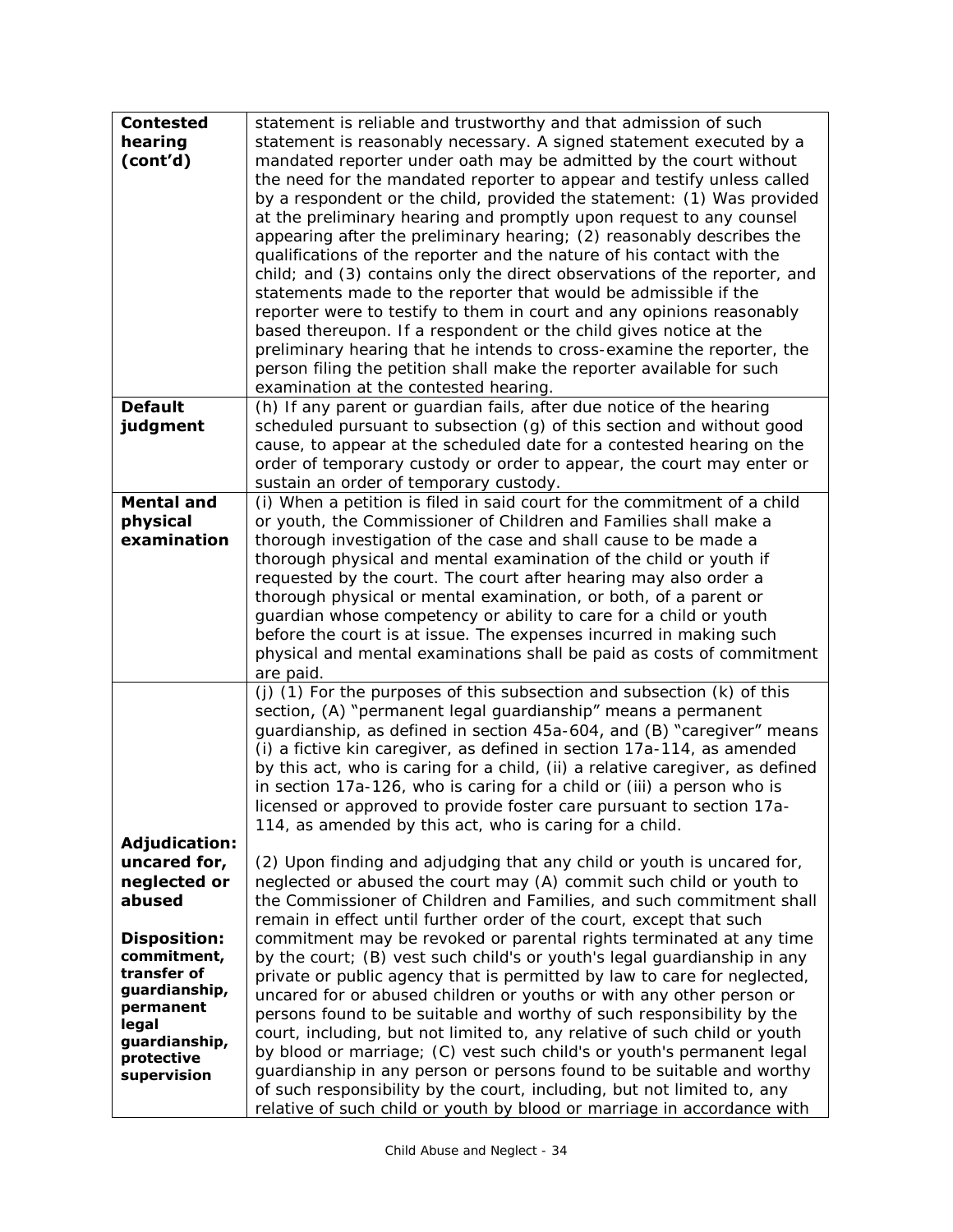|                       | the requirements set forth in subdivision (5) of this subsection; or (D)<br>place the child or youth in the custody of the parent or guardian with<br>protective supervision by the Commissioner of Children and Families<br>subject to conditions established by the court.                                                                                                                                                                                                                                                                                                                                                                                                                                                                                                                                                                                                                                                                                                                                                                                                                                                                                                                                                                                                                                                                                                                                                                                                                                                                                                                                                                                                                                                                                                                                                                                                                                                                                                                                                                                                                                  |
|-----------------------|---------------------------------------------------------------------------------------------------------------------------------------------------------------------------------------------------------------------------------------------------------------------------------------------------------------------------------------------------------------------------------------------------------------------------------------------------------------------------------------------------------------------------------------------------------------------------------------------------------------------------------------------------------------------------------------------------------------------------------------------------------------------------------------------------------------------------------------------------------------------------------------------------------------------------------------------------------------------------------------------------------------------------------------------------------------------------------------------------------------------------------------------------------------------------------------------------------------------------------------------------------------------------------------------------------------------------------------------------------------------------------------------------------------------------------------------------------------------------------------------------------------------------------------------------------------------------------------------------------------------------------------------------------------------------------------------------------------------------------------------------------------------------------------------------------------------------------------------------------------------------------------------------------------------------------------------------------------------------------------------------------------------------------------------------------------------------------------------------------------|
| <b>Specific Steps</b> | (3) If the court determines that the commitment should be revoked<br>and the child's or youth's legal guardianship or permanent legal<br>guardianship should vest in someone other than the respondent parent,<br>parents or former guardian, or if parental rights are terminated at any<br>time, there shall be a rebuttable presumption that an award of legal<br>guardianship or permanent legal guardianship upon revocation to, or<br>adoption upon termination of parental rights by, any caregiver or<br>person or who is, pursuant to an order of the court, the temporary<br>custodian of the child or youth at the time of the revocation or<br>termination, shall be in the best interests of the child or youth and that<br>such caregiver is a suitable and worthy person to assume legal<br>guardianship or permanent legal guardianship upon revocation or to<br>adopt such child or youth upon termination of parental rights. The<br>presumption may be rebutted by a preponderance of the evidence that<br>an award of legal guardianship or permanent legal guardianship to, or<br>an adoption by, such caregiver would not be in the child's or youth's<br>best interests and such caregiver is not a suitable and worthy person.<br>The court shall order specific steps that the parent must take to<br>facilitate the return of the child or youth to the custody of such parent.                                                                                                                                                                                                                                                                                                                                                                                                                                                                                                                                                                                                                                                                                                     |
| <b>Commitment</b>     | (4) The commissioner shall be the guardian of such child or youth for<br>the duration of the commitment, provided the child or youth has not<br>reached the age of eighteen years, or until another guardian has been<br>legally appointed, and in like manner, upon such vesting of the care of<br>such child or youth, such other public or private agency or individual<br>shall be the guardian of such child or youth until such child or youth<br>has reached the age of eighteen years or, in the case of a child or<br>youth in full-time attendance in a secondary school, a technical<br>education and career school, a college or a state-accredited job training<br>program, until such child or youth has reached the age of twenty-one<br>years or until another guardian has been legally appointed. The<br>commissioner may place any child or youth so committed to the<br>commissioner in a suitable foster home or in the home of a fictive kin<br>caregiver, relative caregiver, or in a licensed child-caring institution or<br>in the care and custody of any accredited, licensed or approved child-<br>caring agency, within or without the state, provided a child shall not be<br>placed outside the state except for good cause and unless the parents<br>or guardian of such child are notified in advance of such placement and<br>given an opportunity to be heard, or in a receiving home maintained<br>and operated by the commissioner. When placing such child or youth,<br>the commissioner shall provide written notification of the placement,<br>including the name, address and other relevant contact information<br>relating to the placement, to any attorney or guardian ad litem<br>appointed to represent the child or youth pursuant to subsection (c) of<br>this section. The commissioner shall provide written notification to such<br>attorney or guardian ad litem of any change in placement of such child<br>or youth, including a hospitalization or respite placement, and if the<br>child or youth absconds from care. The commissioner shall provide |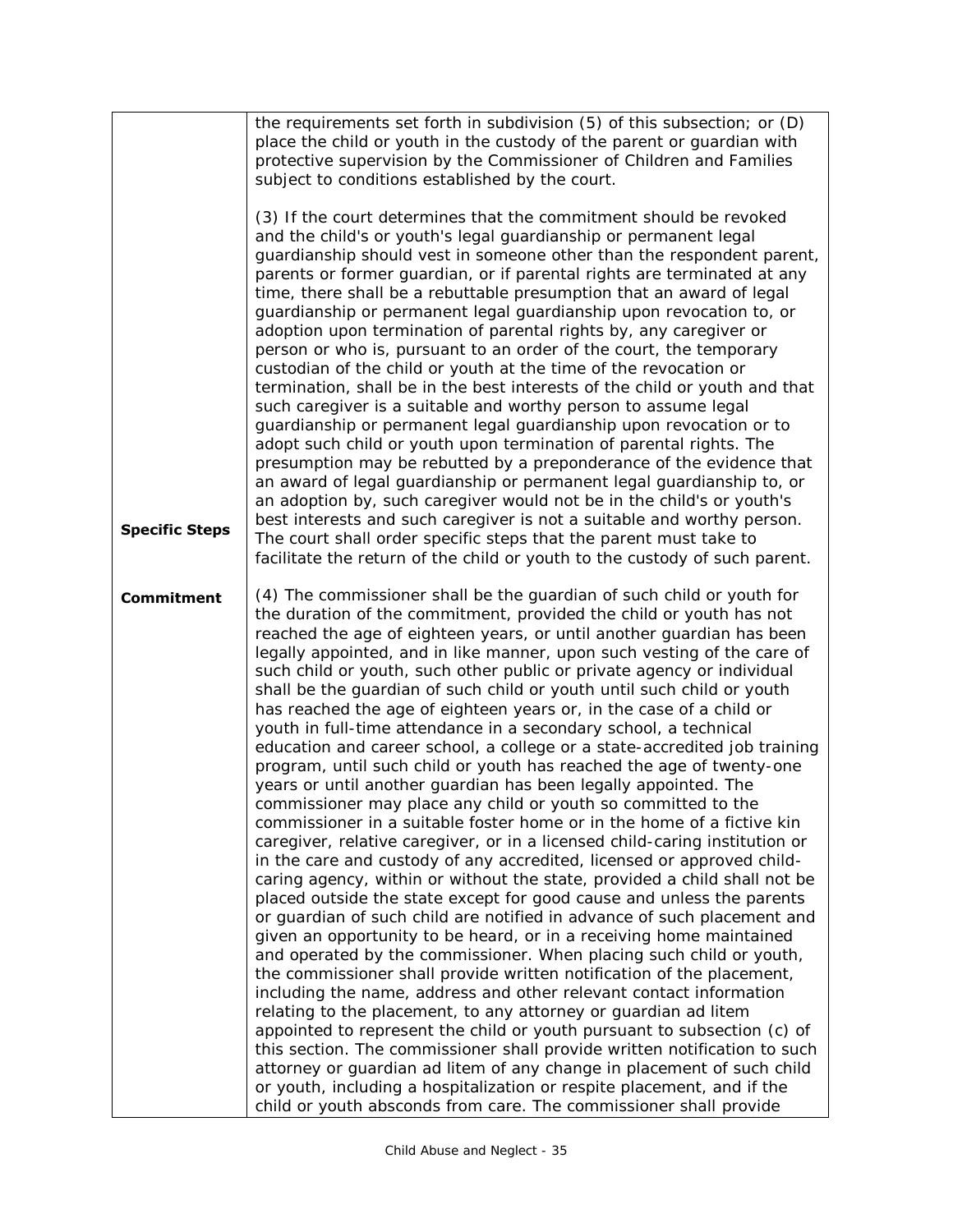| <b>Reasonable</b><br><b>Efforts finding</b> | such written notification not later than ten business days prior to the<br>date of change of placement in a nonemergency situation, not later<br>than two business days following the date of a change of placement in<br>an emergency situation. In placing such child or youth, the<br>commissioner shall, if possible, select a home, agency, institution or<br>person of like religious faith to that of a parent of such child or youth, if<br>such faith is known or may be ascertained by reasonable inquiry,<br>provided such home conforms to the standards of the commissioner<br>and the commissioner shall, when placing siblings, if possible, place<br>such children together. Upon the issuance of an order committing the<br>child or youth to the commissioner, or not later than sixty days after<br>the issuance of such order, the court shall determine whether the<br>department made reasonable efforts to keep the child or youth with his<br>or her parents or guardian prior to the issuance of such order and, if<br>such efforts were not made, whether such reasonable efforts were not<br>possible, taking into consideration the child's or youth's best interests,<br>including the child's or youth's health and safety.                                                                                 |
|---------------------------------------------|-------------------------------------------------------------------------------------------------------------------------------------------------------------------------------------------------------------------------------------------------------------------------------------------------------------------------------------------------------------------------------------------------------------------------------------------------------------------------------------------------------------------------------------------------------------------------------------------------------------------------------------------------------------------------------------------------------------------------------------------------------------------------------------------------------------------------------------------------------------------------------------------------------------------------------------------------------------------------------------------------------------------------------------------------------------------------------------------------------------------------------------------------------------------------------------------------------------------------------------------------------------------------------------------------------------------------------------------|
| <b>Custody</b><br>beyond 18<br>years of age | (5) A youth who is committed to the commissioner pursuant to this<br>subsection and has reached eighteen years of age may remain in the<br>care of the commissioner, by consent of the youth and provided the<br>youth has not reached the age of twenty-one years of age, if the youth<br>is (A) enrolled in a full-time approved secondary education program or<br>an approved program leading to an equivalent credential; (B) enrolled<br>full time in an institution which provides postsecondary or vocational<br>education; or (C) participating full time in a program or activity<br>approved by said commissioner that is designed to promote or remove<br>barriers to employment. The commissioner, in his or her discretion,<br>may waive the provision of full-time enrollment or participation based<br>on compelling circumstances. Not more than one hundred twenty days<br>after the youth's eighteenth birthday, the department shall file a<br>motion in the superior court for juvenile matters that had jurisdiction<br>over the youth's case prior to the youth's eighteenth birthday for a<br>determination as to whether continuation in care is in the youth's best<br>interest and, if so, whether there is an appropriate permanency plan.<br>The court, in its discretion, may hold a hearing on said motion. |
| <b>Permanent</b><br>legal<br>guardianship   | (6) Prior to issuing an order for permanent legal guardianship, the<br>court shall provide notice to each parent that the parent may not file a<br>motion to terminate the permanent legal guardianship, or the court<br>shall indicate on the record why such notice could not be provided, and<br>the court shall find by clear and convincing evidence that the<br>permanent legal guardianship is in the best interests of the child or<br>youth and that the following have been proven by clear and convincing<br>evidence:<br>(A) One of the statutory grounds for termination of parental rights<br>exists, as set forth in subsection (j) of section 17a-112, or the parents<br>have voluntarily consented to the establishment of the permanent legal<br>guardianship;                                                                                                                                                                                                                                                                                                                                                                                                                                                                                                                                                          |
|                                             | (B) Adoption of the child or youth is not possible or appropriate;                                                                                                                                                                                                                                                                                                                                                                                                                                                                                                                                                                                                                                                                                                                                                                                                                                                                                                                                                                                                                                                                                                                                                                                                                                                                        |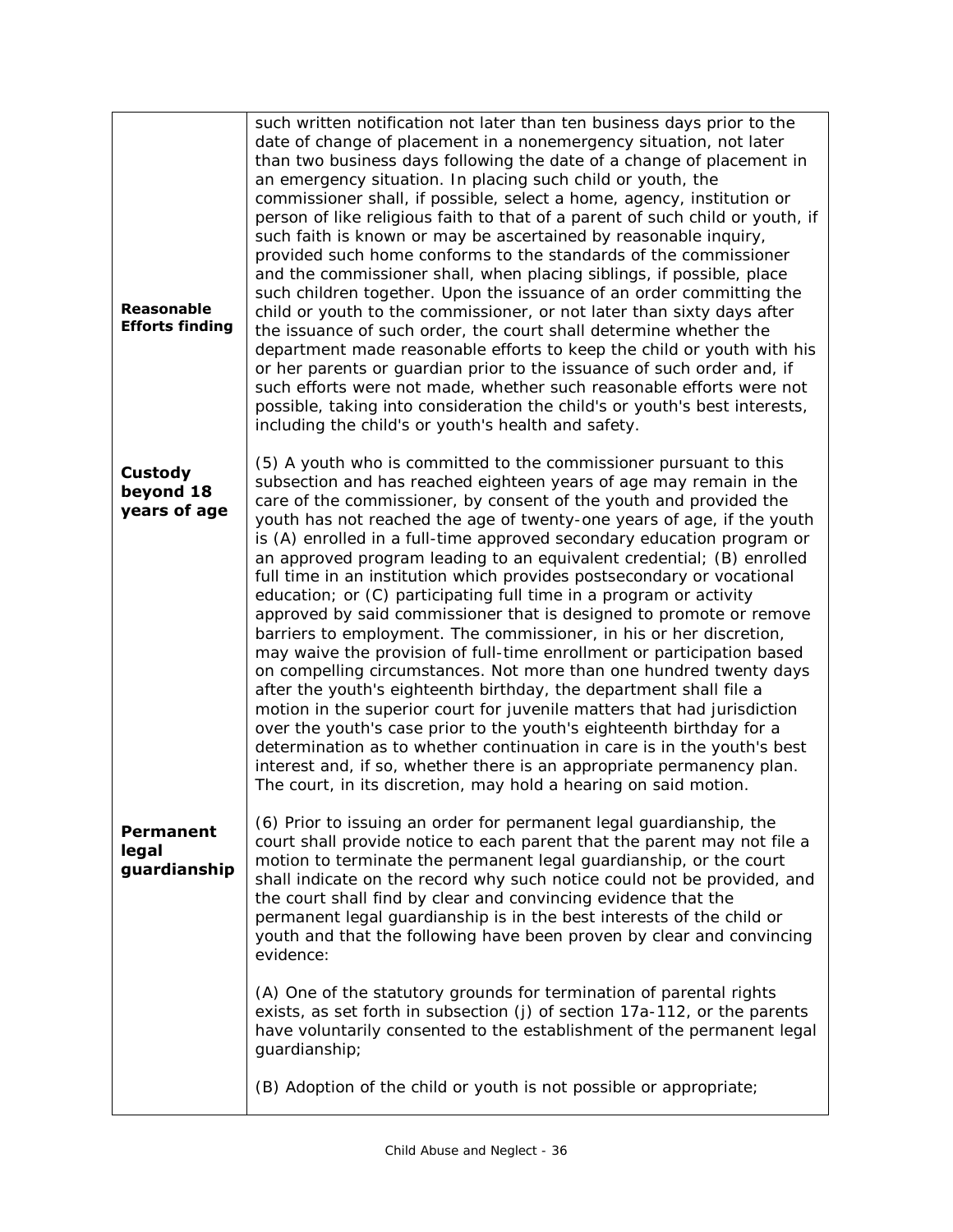|                           | (C) (i) If the child or youth is at least twelve years of age, such child or<br>youth consents to the proposed permanent legal guardianship, or (ii) if<br>the child is under twelve years of age, the proposed permanent legal<br>guardian is: (I) A relative, (II) a caregiver, or (III) already serving as<br>the permanent legal guardian of at least one of the child's siblings, if<br>any;                                                                                                                                                                                                                                                                                                                                                                                                                                                                                                                                                                                                                                                                                                                                                                                                                                                                                                                                                                                                                                                                                                                                                                                                                                                                                                                                                                                                                                                                                                                                                                                                                                                                                                                                     |
|---------------------------|---------------------------------------------------------------------------------------------------------------------------------------------------------------------------------------------------------------------------------------------------------------------------------------------------------------------------------------------------------------------------------------------------------------------------------------------------------------------------------------------------------------------------------------------------------------------------------------------------------------------------------------------------------------------------------------------------------------------------------------------------------------------------------------------------------------------------------------------------------------------------------------------------------------------------------------------------------------------------------------------------------------------------------------------------------------------------------------------------------------------------------------------------------------------------------------------------------------------------------------------------------------------------------------------------------------------------------------------------------------------------------------------------------------------------------------------------------------------------------------------------------------------------------------------------------------------------------------------------------------------------------------------------------------------------------------------------------------------------------------------------------------------------------------------------------------------------------------------------------------------------------------------------------------------------------------------------------------------------------------------------------------------------------------------------------------------------------------------------------------------------------------|
|                           | (D) The child or youth has resided with the proposed permanent legal<br>guardian for at least a year; and                                                                                                                                                                                                                                                                                                                                                                                                                                                                                                                                                                                                                                                                                                                                                                                                                                                                                                                                                                                                                                                                                                                                                                                                                                                                                                                                                                                                                                                                                                                                                                                                                                                                                                                                                                                                                                                                                                                                                                                                                             |
|                           | (E) The proposed permanent legal guardian is (i) a suitable and worthy<br>person, and (ii) committed to remaining the permanent legal guardian<br>and assuming the right and responsibilities for the child or youth until<br>the child or youth attains the age of majority.                                                                                                                                                                                                                                                                                                                                                                                                                                                                                                                                                                                                                                                                                                                                                                                                                                                                                                                                                                                                                                                                                                                                                                                                                                                                                                                                                                                                                                                                                                                                                                                                                                                                                                                                                                                                                                                         |
|                           | (7) An order of permanent legal guardianship may be reopened and<br>modified and the permanent legal guardian removed upon the filing of<br>a motion with the court, provided it is proven by a fair preponderance<br>of the evidence that the permanent legal guardian is no longer suitable<br>and worthy. A parent may not file a motion to terminate a permanent<br>legal guardianship. If, after a hearing, the court terminates a<br>permanent legal guardianship, the court, in appointing a successor<br>legal guardian or permanent legal guardian for the child or youth shall<br>do so in accordance with this subsection.                                                                                                                                                                                                                                                                                                                                                                                                                                                                                                                                                                                                                                                                                                                                                                                                                                                                                                                                                                                                                                                                                                                                                                                                                                                                                                                                                                                                                                                                                                 |
| <b>Permanency</b><br>plan | (k) (1) (A) Nine months after placement of the child or youth in the<br>care and custody of the commissioner pursuant to a voluntary<br>placement agreement, or removal of a child or youth pursuant to<br>section 17a-101g or an order issued by a court of competent<br>jurisdiction, whichever is earlier, the commissioner shall file a motion<br>for review of a permanency plan if the child or youth has not reached<br>his or her eighteenth birthday. Nine months after a permanency plan<br>has been approved by the court pursuant to this subsection or<br>subdivision (5) of subsection (j) of this section, the commissioner shall<br>file a motion for review of the permanency plan. Any party seeking to<br>oppose the commissioner's permanency plan, including a relative of a<br>child or youth by blood or marriage who has intervened pursuant to<br>subsection (d) of this section and is licensed as a foster parent for such<br>child or youth or is vested with such child's or youth's temporary<br>custody by order of the court, shall file a motion in opposition not later<br>than thirty days after the filing of the commissioner's motion for review<br>of the permanency plan, which motion shall include the reason<br>therefor. A permanency hearing on any motion for review of the<br>permanency plan shall be held not later than ninety days after the filing<br>of such motion. The court shall hold evidentiary hearings in connection<br>with any contested motion for review of the permanency plan and<br>credible hearsay evidence regarding any party's compliance with<br>specific steps ordered by the court shall be admissible at such<br>evidentiary hearings. The commissioner shall have the burden of<br>proving that the proposed permanency plan is in the best interests of<br>the child or youth. After the initial permanency hearing, subsequent<br>permanency hearings shall be held not less frequently than every<br>twelve months while the child or youth remains in the custody of the<br>Commissioner of Children and Families or, if the youth is over eighteen |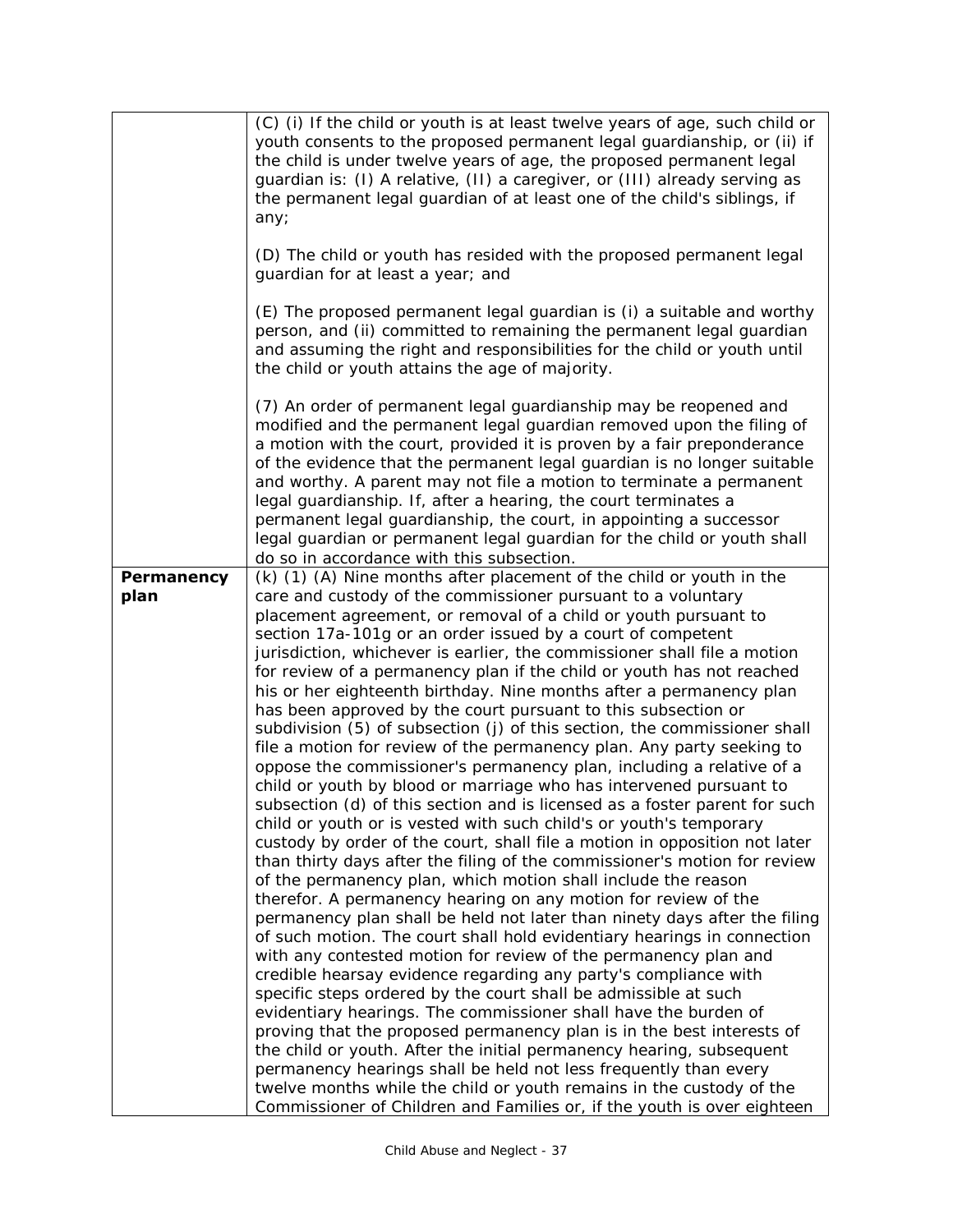| <b>Permanency</b><br>plan<br>(cont'd) | years of age, while the youth remains in voluntary placement with the<br>department. The court shall provide notice to the child or youth, the<br>parent or guardian of such child or youth, and any intervenor of the<br>time and place of the court hearing on any such motion not less than<br>fourteen days prior to such hearing.                                                                                                                                                                                                                                                                                                                                                                                                                                                                                                                                                                                                                                  |
|---------------------------------------|-------------------------------------------------------------------------------------------------------------------------------------------------------------------------------------------------------------------------------------------------------------------------------------------------------------------------------------------------------------------------------------------------------------------------------------------------------------------------------------------------------------------------------------------------------------------------------------------------------------------------------------------------------------------------------------------------------------------------------------------------------------------------------------------------------------------------------------------------------------------------------------------------------------------------------------------------------------------------|
|                                       | (B) (i) If a child is at least twelve years of age, the child's permanency<br>plan, and any revision to such plan, shall be developed in consultation<br>with the child. In developing or revising such plan, the child may<br>consult up to two individuals participating in the department's case<br>plan regarding such child, neither of whom shall be the foster parent or<br>caseworker of such child. One individual so selected by such child may<br>be designated as the child's advisor for purposes of developing or<br>revising the permanency plan. Regardless of the child's age, the<br>commissioner shall provide not less than five days advance written<br>notice of any permanency team meeting concerning the child's<br>permanency plan to an attorney and guardian ad litem appointed to<br>represent the child pursuant to subsection (c) of this section.                                                                                       |
|                                       | (ii) If a child is at least twelve years of age, the commissioner shall<br>notify the parent or guardian, foster parent and child of any<br>administrative case review regarding such child's commitment not less<br>than five days prior to such review and shall make a reasonable effort<br>to schedule such review at a time and location that allows the parent or<br>guardian, foster parent and child to attend.                                                                                                                                                                                                                                                                                                                                                                                                                                                                                                                                                 |
|                                       | (iii) If a child is at least twelve years of age, such child shall, whenever<br>possible, identify not more than three adults with whom such child has<br>a significant relationship and who may serve as a permanency<br>resource. The identity of such adults shall be recorded in the case plan<br>of such child.                                                                                                                                                                                                                                                                                                                                                                                                                                                                                                                                                                                                                                                    |
|                                       | (iv) Not later than January 1, 2016, and annually thereafter, the<br>commissioner shall submit a report, in accordance with the provisions<br>of section 11-4a, to the joint standing committees of the General<br>Assembly having cognizance of matters relating to children and the<br>judiciary, on the number of case plans in which children have identified<br>adults with whom they have a significant relationship and who may<br>serve as a permanency resource.                                                                                                                                                                                                                                                                                                                                                                                                                                                                                               |
|                                       | (2) At a permanency hearing held in accordance with the provisions of<br>subdivision (1) of this subsection, the court shall approve a<br>permanency plan that is in the best interests of the child or youth and<br>takes into consideration the child's or youth's need for permanency.<br>The child's or youth's health and safety shall be of paramount concern<br>in formulating such plan. Such permanency plan may include the goal<br>of (A) revocation of commitment and reunification of the child or youth<br>with the parent or guardian, with or without protective supervision; (B)<br>transfer of guardianship or permanent legal guardianship; (C) filing of<br>termination of parental rights and adoption; or (D) for a child sixteen<br>years of age or older, another planned permanent living arrangement<br>ordered by the court, provided the Commissioner of Children and<br>Families has documented a compelling reason why it would not be in |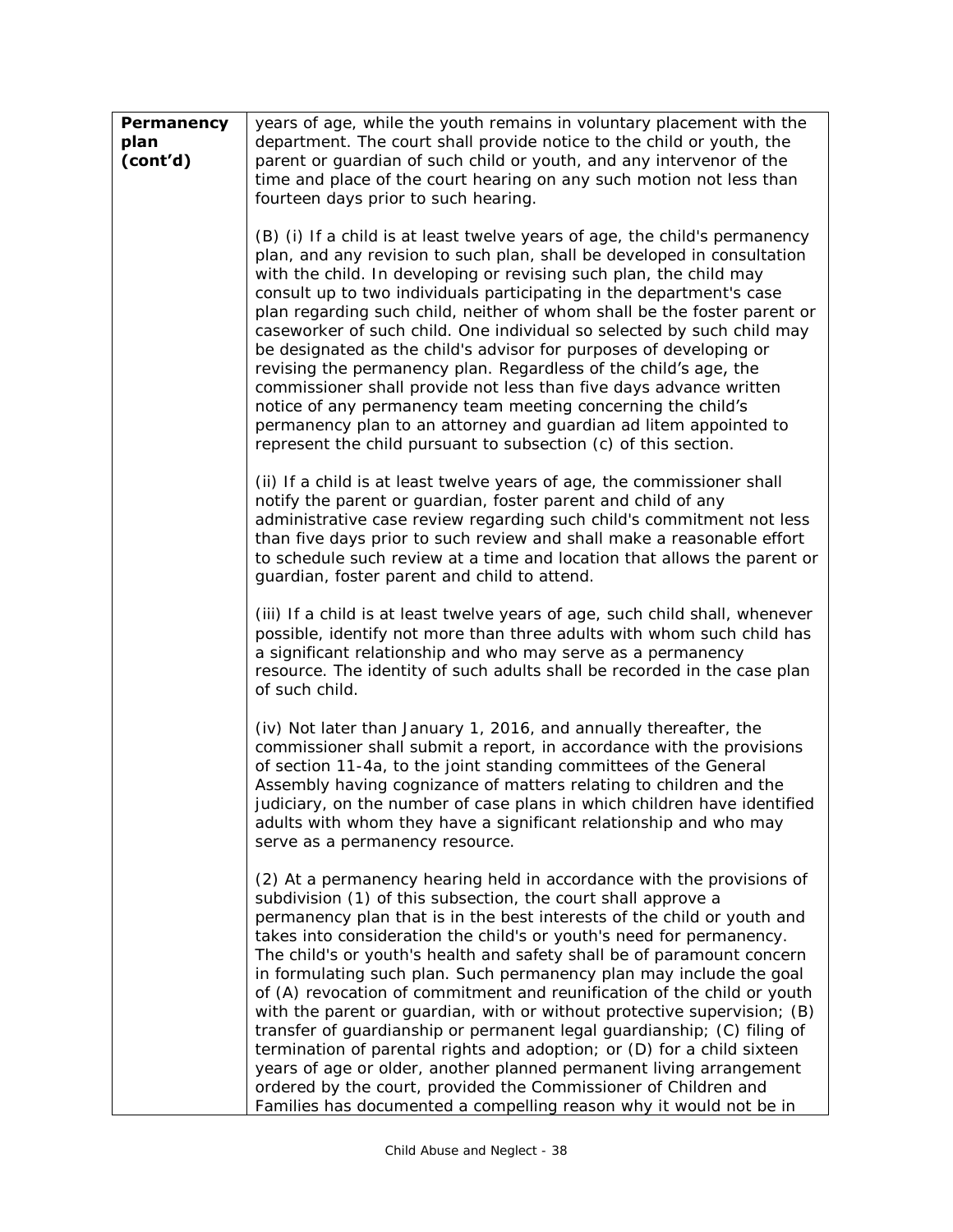| <b>Permanency</b><br>plan<br>(cont'd) | the best interests of the child or youth for the permanency plan to<br>include the goals in subparagraphs (A) to (C), inclusive, of this<br>subdivision. Such other planned permanent living arrangement shall,<br>whenever possible, include an adult who has a significant relationship<br>with the child, and who is willing to be a permanency resource, and<br>may include, but not be limited to, placement of a youth in an<br>independent living program or long term foster care with an identified<br>foster parent.                                                                                                                                                                                                                                                                                                                                                                                                                                                                                                                                                     |
|---------------------------------------|------------------------------------------------------------------------------------------------------------------------------------------------------------------------------------------------------------------------------------------------------------------------------------------------------------------------------------------------------------------------------------------------------------------------------------------------------------------------------------------------------------------------------------------------------------------------------------------------------------------------------------------------------------------------------------------------------------------------------------------------------------------------------------------------------------------------------------------------------------------------------------------------------------------------------------------------------------------------------------------------------------------------------------------------------------------------------------|
|                                       | (3) If the permanency plan for a child sixteen years of age or older<br>includes the goal of another planned permanent living arrangement<br>pursuant to subparagraph (D) of subdivision (2) of this subsection or<br>subdivision (3) of subsection (c) of section 17a-111b, the department<br>shall document for the court: (A) The manner and frequency of efforts<br>made by the department to return the child home or to secure<br>placement for the child with a fit and willing relative, legal guardian or<br>adoptive parent; and (B) the steps the department has taken to ensure<br>(i) the child's foster family home or child care institution is following a<br>reasonable and prudent parent standard, as defined in section 17a-<br>114d; and (ii) the child has regular opportunities to engage in age<br>appropriate and developmentally appropriate activities, as defined in<br>section 17a-114d.                                                                                                                                                              |
|                                       | (4) At a permanency hearing held in accordance with the provisions of<br>subdivision (1) of this subsection, the court shall (A) (i) ask the child or<br>youth about his or her desired permanency outcome, or (ii) if the child<br>or youth is unavailable to appear at such hearing, require the attorney<br>for the child or youth to consult with the child or youth regarding the<br>child's or youth's desired permanency outcome and report the same to<br>the court, (B) review the status of the child or youth, (C) review the<br>progress being made to implement the permanency plan, (D)<br>determine a timetable for attaining the permanency plan, (E)<br>determine the services to be provided to the parent if the court<br>approves a permanency plan of reunification and the timetable for such<br>services, and (F) determine whether the commissioner has made<br>reasonable efforts to achieve the permanency plan. The court may<br>revoke commitment if a cause for commitment no longer exists and it<br>is in the best interests of the child or youth. |
|                                       | (5) If the permanency plan for a child sixteen years of age or older<br>includes the goal of another planned permanent living arrangement<br>pursuant to subparagraph (D) of subdivision (2) of this subsection, the<br>court shall (A) (i) ask the child about his or her desired permanency<br>outcome, or (ii) if the child is unavailable to appear at a permanency<br>hearing held in accordance with the provisions of subdivision (1) of this<br>subsection, require the attorney for the child to consult with the child<br>regarding the child's desired permanency outcome and report the same<br>to the court; (B) make a judicial determination that, as of the date of<br>hearing, another planned permanent living arrangement is the best<br>permanency plan for the child; and (C) document the compelling<br>reasons why it is not in the best interest of the child to return home or<br>to be placed with a fit and willing relative, legal guardian or adoptive<br>parent.                                                                                     |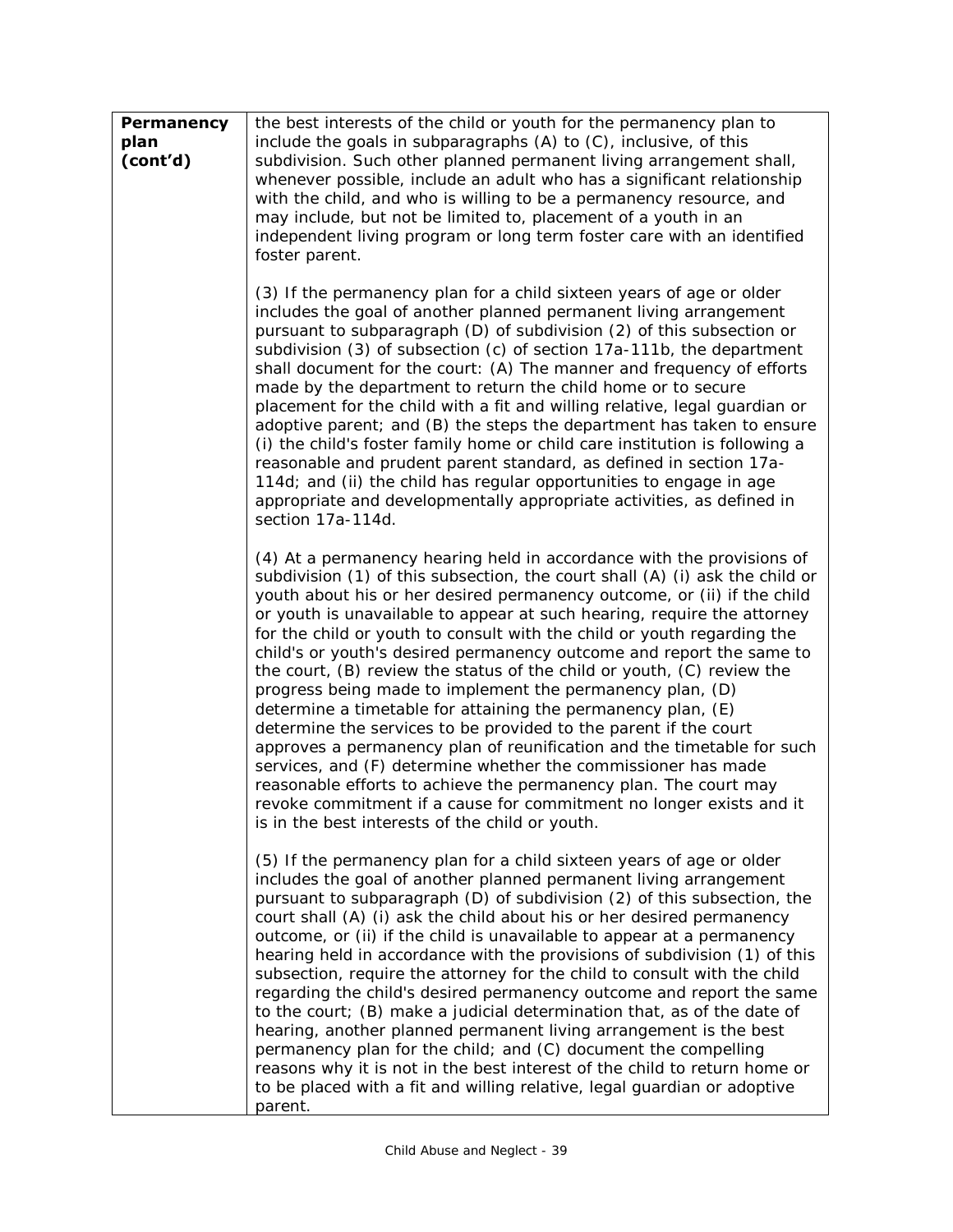|                                                                                       | (6) If the court approves the permanency plan of adoption: (A) The<br>Commissioner of Children and Families shall file a petition for<br>termination of parental rights not later than sixty days after such<br>approval if such petition has not previously been filed; (B) the<br>commissioner may conduct a thorough adoption assessment and child-<br>specific recruitment; and (C) the court may order that the child be<br>photo-listed within thirty days if the court determines that such photo-<br>listing is in the best interests of the child or youth. As used in this<br>subdivision, "thorough adoption assessment" means conducting and<br>documenting face-to-face interviews with the child or youth, foster care<br>providers and other significant parties and "child specific recruitment"<br>means recruiting an adoptive placement targeted to meet the individual<br>needs of the specific child or youth, including, but not limited to, use of<br>the media, use of photo-listing services and any other in-state or out-<br>of-state resources that may be used to meet the specific needs of the<br>child or youth, unless there are extenuating circumstances that indicate<br>that such efforts are not in the best interests of the child or youth.                                                                                                                                                                                                                                                                                                                                                                                                                                                                                                                                                                                                                      |
|---------------------------------------------------------------------------------------|----------------------------------------------------------------------------------------------------------------------------------------------------------------------------------------------------------------------------------------------------------------------------------------------------------------------------------------------------------------------------------------------------------------------------------------------------------------------------------------------------------------------------------------------------------------------------------------------------------------------------------------------------------------------------------------------------------------------------------------------------------------------------------------------------------------------------------------------------------------------------------------------------------------------------------------------------------------------------------------------------------------------------------------------------------------------------------------------------------------------------------------------------------------------------------------------------------------------------------------------------------------------------------------------------------------------------------------------------------------------------------------------------------------------------------------------------------------------------------------------------------------------------------------------------------------------------------------------------------------------------------------------------------------------------------------------------------------------------------------------------------------------------------------------------------------------------------------------------------------------------------------------------------|
| <b>Cost of care</b><br>and<br>maintenance<br>of child or<br>youth<br><b>Motion to</b> | (I) The Commissioner of Children and Families shall pay directly to the<br>person or persons furnishing goods or services determined by said<br>commissioner to be necessary for the care and maintenance of such<br>child or youth the reasonable expense thereof, payment to be made at<br>intervals determined by said commissioner; and the Comptroller shall<br>draw his or her order on the Treasurer, from time to time, for such part<br>of the appropriation for care of committed children or youths as may be<br>needed in order to enable the commissioner to make such payments.<br>The commissioner shall include in the department's annual budget a<br>sum estimated to be sufficient to carry out the provisions of this<br>section. Notwithstanding that any such child or youth has income or<br>estate, the commissioner may pay the cost of care and maintenance of<br>such child or youth. The commissioner may bill to and collect from the<br>person in charge of the estate of any child or youth aided under this<br>chapter, or the payee of such child's or youth's income, the total<br>amount expended for care of such child or youth or such portion<br>thereof as any such estate or payee is able to reimburse, provided the<br>commissioner shall not collect from such estate or payee any<br>reimbursement for the cost of care or other expenditures made on<br>behalf of such child or youth from (1) the proceeds of any cause of<br>action received by such child or youth; (2) any lottery proceeds due to<br>such child or youth; (3) any inheritance due to such child or youth; (4)<br>any payment due to such child or youth from a trust other than a trust<br>created pursuant to 42 USC 1396p, as amended from time to time; or<br>(5) the decedent estate of such child or youth.<br>(m) The commissioner, a parent or the child's attorney may file a |
| revoke<br>commitment                                                                  | motion to revoke a commitment, and, upon finding that cause for<br>commitment no longer exists, and that such revocation is in the best<br>interests of such child or youth, the court may revoke the commitment<br>of such child or youth. No such motion shall be filed more often than<br>once every six months.                                                                                                                                                                                                                                                                                                                                                                                                                                                                                                                                                                                                                                                                                                                                                                                                                                                                                                                                                                                                                                                                                                                                                                                                                                                                                                                                                                                                                                                                                                                                                                                      |
| <b>Motion for</b><br>reinstatement                                                    | (n) If the court has ordered legal guardianship of a child or youth to be<br>vested in a suitable and worthy person pursuant to subsection (j) of                                                                                                                                                                                                                                                                                                                                                                                                                                                                                                                                                                                                                                                                                                                                                                                                                                                                                                                                                                                                                                                                                                                                                                                                                                                                                                                                                                                                                                                                                                                                                                                                                                                                                                                                                        |

٦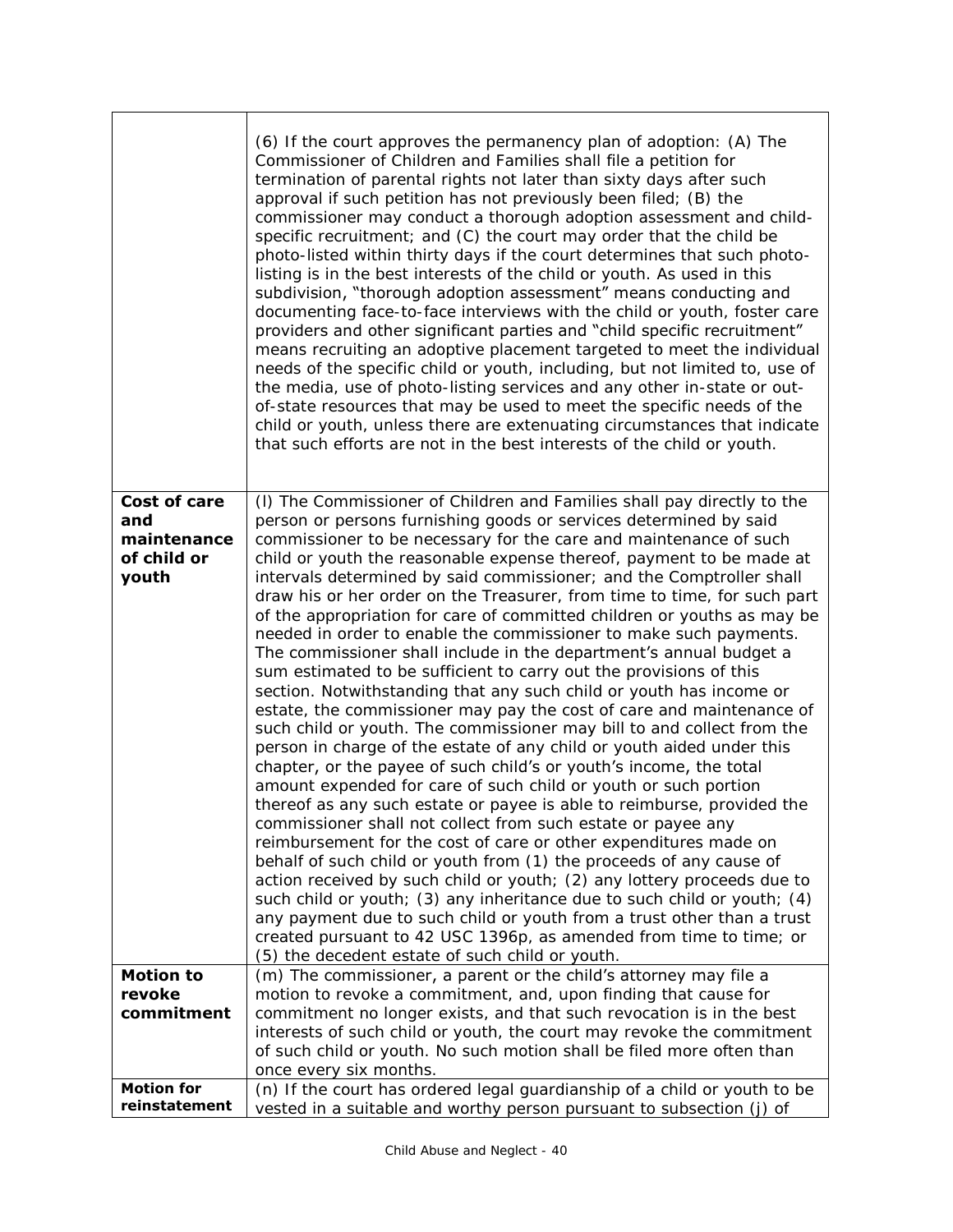| of                  | this section, the child's or youth's parent or former legal guardian may   |
|---------------------|----------------------------------------------------------------------------|
| guardianship        | file a motion to reinstate guardianship of the child or youth in such      |
|                     | parent or former legal guardian. Upon the filing of such a motion, the     |
|                     | court may order the Commissioner of Children and Families to               |
|                     | investigate the home conditions and needs of the child or youth and        |
|                     | the home conditions of the person seeking reinstatement of                 |
|                     | guardianship, and to make a recommendation to the court. A party to a      |
|                     | motion for reinstatement of guardianship shall not be entitled to court-   |
|                     | appointed counsel or representation by Division of Public Defender         |
|                     | Services assigned counsel, except as provided in section 46b-136.          |
|                     | Upon finding that the cause for the removal of guardianship no longer      |
|                     | exists, and that reinstatement is in the best interests of the child or    |
|                     | youth, the court may reinstate the guardianship of the parent or the       |
|                     | former legal guardian. No such motion may be filed more often than         |
|                     | once every six months.                                                     |
| <b>Surrender of</b> | (o) Upon service on the parent, guardian or other person having            |
| child or            | control of the child or youth of any order issued by the court pursuant    |
| youth to            | to the provisions of subsections (b) and (j) of this section, the child or |
| custodian           | youth concerned shall be surrendered to the person serving the order       |
|                     | who shall forthwith deliver the child or youth to the person, agency,      |
|                     | department or institution awarded custody in the order. Upon refusal of    |
|                     | the parent, guardian or other person having control of the child or        |
|                     | youth to surrender the child or youth as provided in the order, the        |
|                     | court may cause a warrant to be issued charging the parent, guardian       |
|                     | or other person having control of the child or youth with contempt of      |
|                     | court. If the person arrested is found in contempt of court, the court     |
|                     | may order such person confined until the person complies with the          |
|                     | order, but for not more than six months, or may fine such person not       |
|                     | more than five hundred dollars, or both.                                   |
| <b>Foster</b>       | (p) A foster parent, prospective adoptive parent or relative caregiver     |
| parent(s)           | shall receive notice and have the right to be heard for the purposes of    |
|                     | this section in Superior Court in any proceeding concerning a foster       |
|                     | child living with such foster parent, prospective adoptive parent or       |
|                     | relative caregiver. A foster parent, prospective adoptive parent or        |
|                     | relative caregiver who has cared for a child or youth shall have the       |
|                     | right to be heard and comment on the best interests of such child or       |
|                     | youth in any proceeding under this section which is brought not more       |
|                     | than one year after the last day the foster parent, prospective adoptive   |
|                     | parent or relative caregiver provided such care.                           |
| <b>Siblings</b>     | (q) Upon motion of any sibling of any child committed to the               |
|                     | Department of Children and Families pursuant to this section, such         |
|                     | sibling shall have the right to be heard concerning visitation with, and   |
|                     | placement of, any such child. In awarding any visitation or modifying      |
|                     | any placement, the court shall be guided by the best interests of all      |
|                     | siblings affected by such determination.                                   |
| <b>Interstate</b>   | (r) The provisions of section 17a-152, regarding placement of a child      |
| <b>Compact on</b>   | from another state, and section 17a-175, regarding the Interstate          |
| the                 | Compact on the Placement of Children, shall apply to placements            |
| <b>Placement of</b> | pursuant to this section. In any proceeding under this section involving   |
| <b>Children</b>     | the placement of a child or youth in another state where the provisions    |
|                     | of section 17a-175 are applicable, the court shall, before ordering or     |
|                     | approving such placement, state for the record the court's finding         |
|                     | concerning compliance with the provisions of section 17a-175. The          |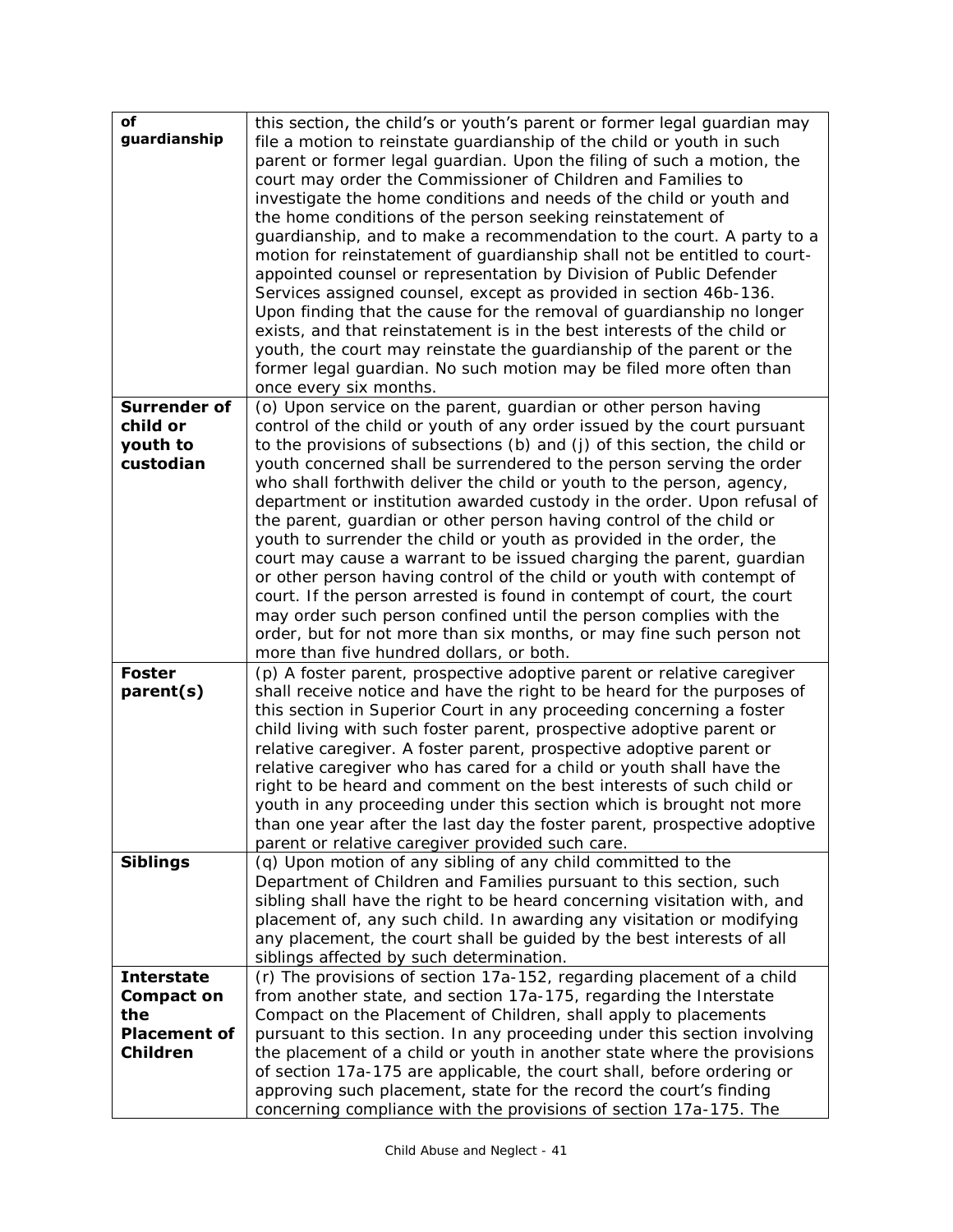|              | court's statement shall include, but not be limited to: (1) A finding that |
|--------------|----------------------------------------------------------------------------|
|              | the state has received notice in writing from the receiving state, in      |
|              | accordance with subsection (d) of Article III of section 17a-175,          |
|              | indicating that the proposed placement does not appear contrary to the     |
|              | interests of the child, (2) the court has reviewed such notice, (3)        |
|              | whether or not an interstate compact study or other home study has         |
|              | been completed by the receiving state, and (4) if such a study has         |
|              | been completed, whether the conclusions reached by the receiving           |
|              | state as a result of such study support the placement.                     |
| Out-of-state | (s) In any proceeding under this section, the Department of Children       |
|              |                                                                            |
| placement,   | and Families shall provide notice to each attorney of record for each      |
| notice       | party involved in the proceeding when the department seeks to              |
|              | transfer a child or youth in its care, custody or control to an out-of-    |
|              | state placement.                                                           |
| Out-of-home  | (t) If a child or youth is placed into out-of-home care by the             |
| care,        | Commissioner of Children and Families pursuant to this section, the        |
| required     | commissioner shall include in any report the commissioner submits to       |
| information  | the court information regarding (1) the safety and suitability of such     |
| for any      | child or youth's placement, taking into account the requirements set       |
| report to    | forth in section 17a-114; (2) such child or youth's medical, dental,       |
| court        | developmental, educational and treatment needs; and (3) a timeline         |
|              | for ensuring that such needs are met. Such information shall also be       |
|              | submitted to the court (A) not later than ninety days after such child or  |
|              | youth is placed into out-of-home care; (B) if such child or youth's out-   |
|              | of-home placement changes; and (C) if the commissioner files a             |
|              | permanency plan on behalf of such child or youth. The court shall          |
|              | consider such information in making decisions regarding such child or      |
|              | youth's well-being.                                                        |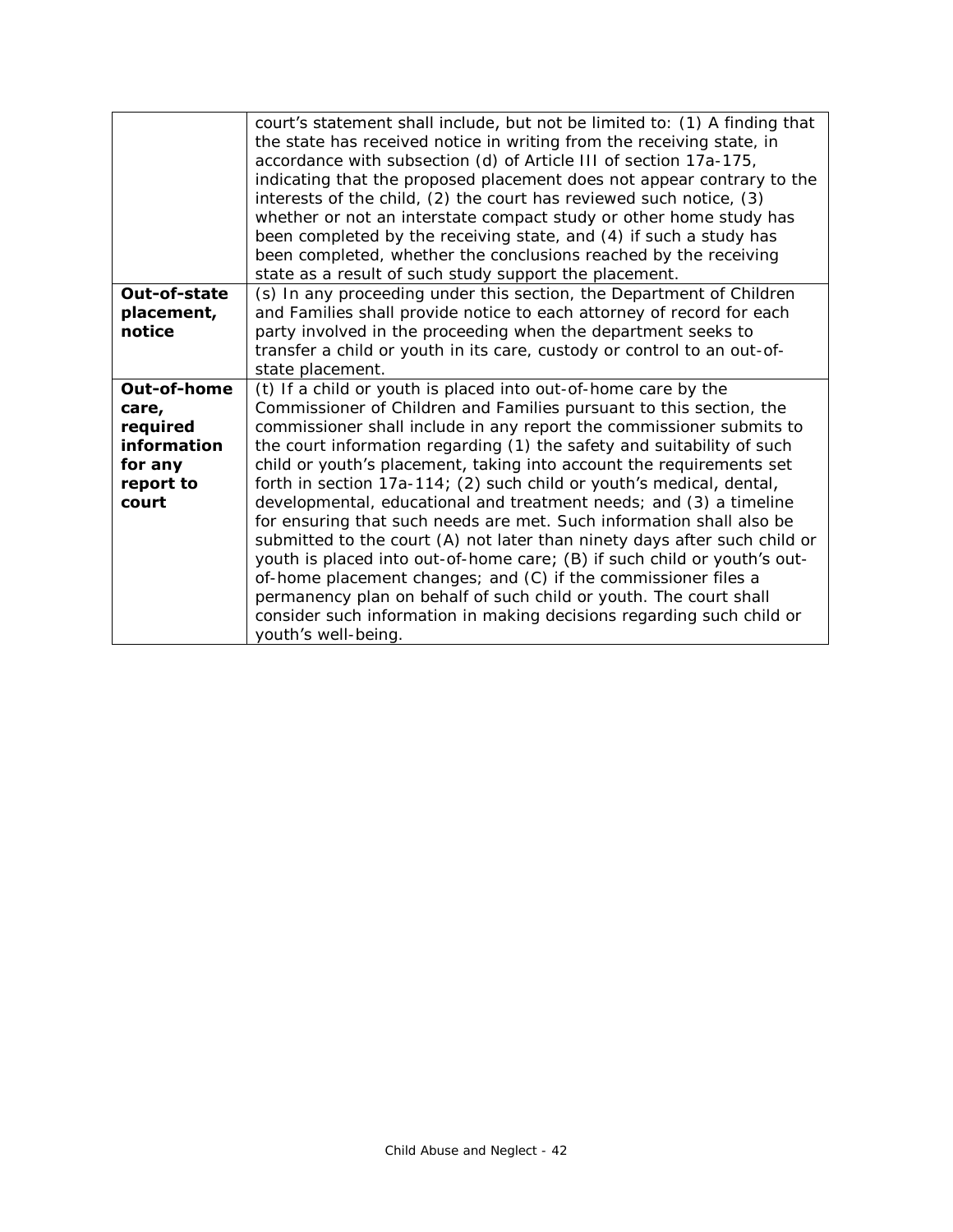# Section 5: Child Witnesses in Connecticut

*A Guide to Resources in the Law Library*

<span id="page-42-0"></span>**SCOPE:** Bibliographic resources relating to the vulnerability of child witnesses and the reliability of child testimony.

- **CONSTITUTION:** . [U.S. Const.](https://www.cga.ct.gov/asp/Content/constitutions/Declaration.htm#UNITED STATES) amend. VI.
	-

You can visit your local law library or search the most recent [statutes](http://search.cga.state.ct.us/r/statute/dtsearch_form.asp) and [public acts](http://search.cga.state.ct.us/r/adv/dtsearch_form.asp) on the Connecticut General Assembly website to confirm that you are using the most upto-date statutes.

## **FEDERAL STATUTES:**

You can visit your local law library or search the most [recent U.S. Code](http://uscode.house.gov/) on the U.S. Code website to confirm that you are accessing the most up-to-date laws.

Amendments to the Practice Book (Court Rules) are published in the [Connecticut](https://jud.ct.gov/lawjournal/)  [Law Journal](https://jud.ct.gov/lawjournal/) and posted [online.](https://www.jud.ct.gov/pb.htm)

[Conn. Const.](http://www.ct.gov/sots/cwp/view.asp?A=3188&Q=392288) art. I, § 8.

# **STATUTES:** Conn. Gen. Statutes (2019)

Chapter 4. Oaths

- [§ 1-25](http://www.cga.ct.gov/current/pub/chap_004.htm#sec_1-25) Oath for witnesses 12 years of age or younger
- Chapter 815j. Dissolution of marriage, legal separation and annulment
	- [§ 46b-49](http://www.cga.ct.gov/current/pub/chap_815j.htm#sec_46b-49) Private hearing.
- Chapter 815t. Juvenile matters [§ 46b-138a](http://www.cga.ct.gov/current/pub/chap_815t.htm#Sec_46b-138a) Testimony of accused juvenile, parent or guardian in juvenile proceeding.
- Chapter 961. Trial and proceedings after conviction [§ 54-86g](http://www.cga.ct.gov/current/pub/chap_961.htm#Sec_54-86g) Testimony of victim of child abuse. [§ 54-86h](http://www.cga.ct.gov/current/pub/chap_961.htm#Sec_54-86h) Competency of child as witness.

# United States Code (2018)

[18 U.S.C. § 3509](http://www.law.cornell.edu/uscode/text/18/3509) Child victims' and child witnesses' rights

- **COURT RULES:** Conn. Practice Book (2019)
	- Chapter 25. Superior Court—Procedure in family matters [§ 25-59.](https://www.jud.ct.gov/Publications/PracticeBook/PB.pdf#page=312) Closure of courtroom in family matters. Chapter 32a. Rights of parties: Neglected, uncared for and
	- dependent children and termination of parental rights [§ 32a-1.](https://www.jud.ct.gov/Publications/PracticeBook/PB.pdf#page=351) Right to Counsel and to Remain Silent
		- [§ 32a-2.](https://www.jud.ct.gov/Publications/PracticeBook/PB.pdf#page=352) Hearing procedure; Subpoena
		- [§ 32a-3.](https://www.jud.ct.gov/Publications/PracticeBook/PB.pdf#page=352) Standard of proof
		- [§ 32a-4.](https://www.jud.ct.gov/Publications/PracticeBook/PB.pdf#page=352) Child or Youth Witness
		- [§ 32a-5.](https://www.jud.ct.gov/Publications/PracticeBook/PB.pdf#page=352) Consultation with Child or Youth
- **CASES:** [State v. Devon D.,](https://scholar.google.com/scholar_case?case=12843620501390908767) 321 Conn. 656, 686, 138 A.3d 849, 867 (2016). "We conclude that the trial court may exercise its discretion to permit a dog to provide comfort and support to a testifying witness. Before doing so, the court must balance the extent to which the accommodation will help the witness to testify reliably and completely against any possible prejudice to the defendant's right to a fair trial. The trial court should consider the particular facts and circumstances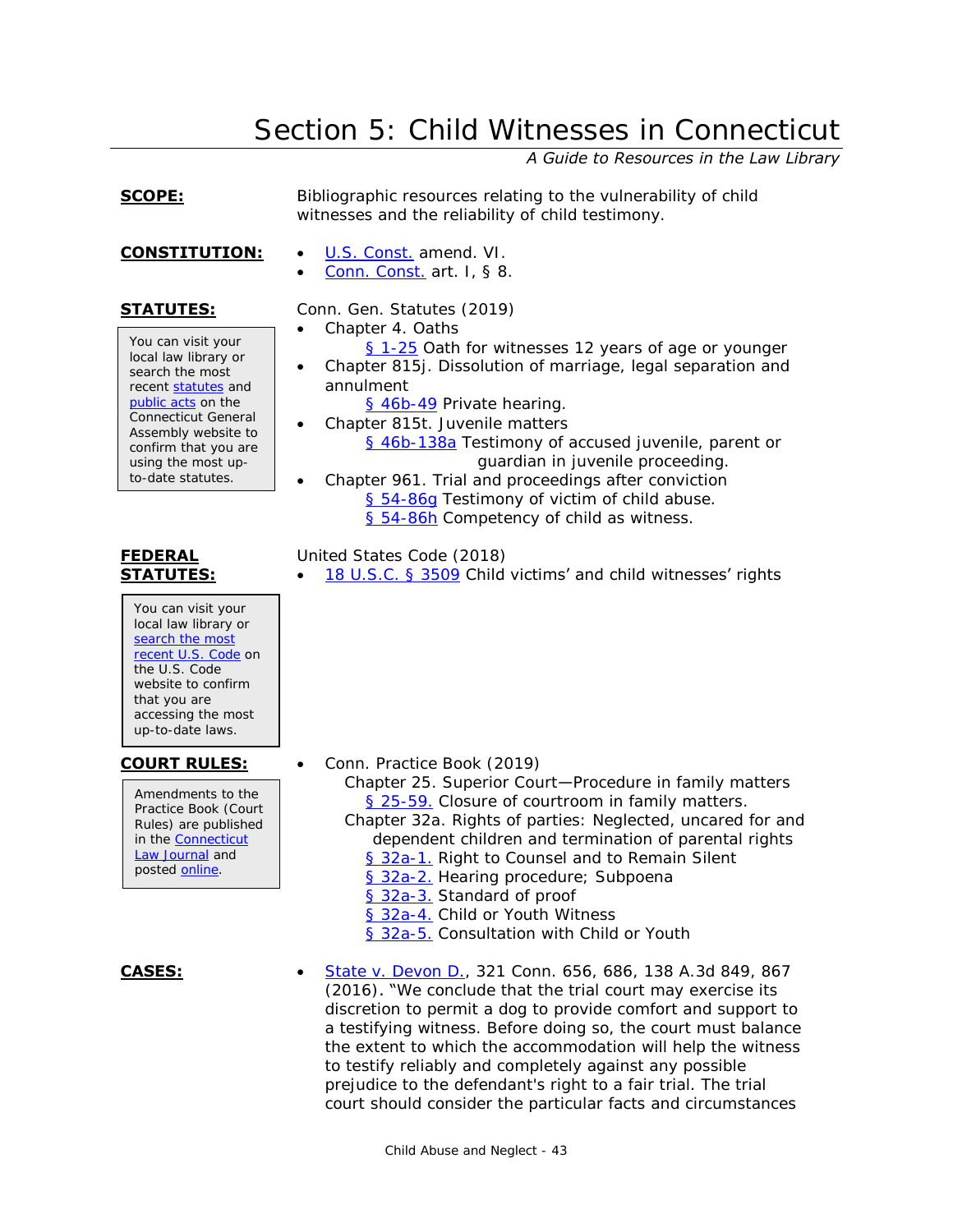Once you have identified useful cases, it is important to update the cases before you rely on them. Updating case law means checking to see if the cases are still good law. You can [contact your](http://www.jud.ct.gov/lawlib/staff.htm)  [local law librarian](http://www.jud.ct.gov/lawlib/staff.htm) to learn about the tools available to you to update cases.

for the request to have a dog accompany the particular witness, the extent to which the dog's presence will permit the witness to testify truthfully, completely and reliably, and the extent to which the dog's presence will obviate the need for more drastic measures to secure the witness' testimony. The trial court should balance these factors against the potential prejudice to the defendant and the availability of measures to mitigate any prejudice, such as limiting instructions and procedures to limit the jury's view of the dog."

- [In re Tayler F.](https://scholar.google.com/scholar_case?case=14821307975767795087), 296 Conn. 524, 544-45, 995 A.2d 611, 626- 27 (2010). "Consistent with these authorities and our jurisprudence, we conclude that a trial court properly may conclude that a child is unavailable if there is competent evidence that the child will suffer psychological harm from testifying. The court's determination must be based, however, on evidence specific to the child and the circumstances, not a generalized presumption that testifying is per se harmful. We further conclude that, although the nature of the conduct that is the subject of the testimony may be a relevant consideration, we decline to limit the court's discretion to deem the child unavailable to only cases involving sexual abuse, as the respondent appears to suggest. This state's policies, as reflected in our statutes and rules of practice, support a broader view of the protection of child witnesses. See General Statutes § 54–86g (providing special procedures for testimony of child in criminal prosecution of offense involving assault, sexual assault or abuse of child twelve years of age or younger); Practice Book § 32a–4 (providing alternative to in-court testimony and confrontation of parent for child witness, irrespective of conduct at issue). This is especially true in neglect proceedings, in which the sole focus is the safety and general well-being of the child. *In re Allison G*., 276 Conn. 146, 158–59,164, 883 A.2d 1226 (2005); *In re T.K.*, 105 Conn.App. 502, 505–506, 939 A.2d 9, cert. denied, 286 Conn. 914, 945 A.2d 976 (2008)."
- [State v. Bronson](http://scholar.google.com/scholar_case?case=3710684761384068481), 258 Conn. 42, 50, 779 A.2d 95 (2001). "In the exercise of discretion, the trial court must conduct an assessment of the victim's reliability as a witness pursuant to the test set forth in *Jarzbek* …We conclude that the defendant's request for an expert's assessment should have been granted."
- [State v. Aponte,](http://scholar.google.com/scholar_case?case=2489793755066358962) 249 Conn. 735, 738 A.2d 117 (1999) "We conclude that the actions of the prosecutor in giving the victim a Barney doll prior to her testifying, along with the trial court's limitations on the defendant's ability to expose to the jury the impact that such conduct may have had on her testimony, harmfully deprived the defendant of due process…" (737).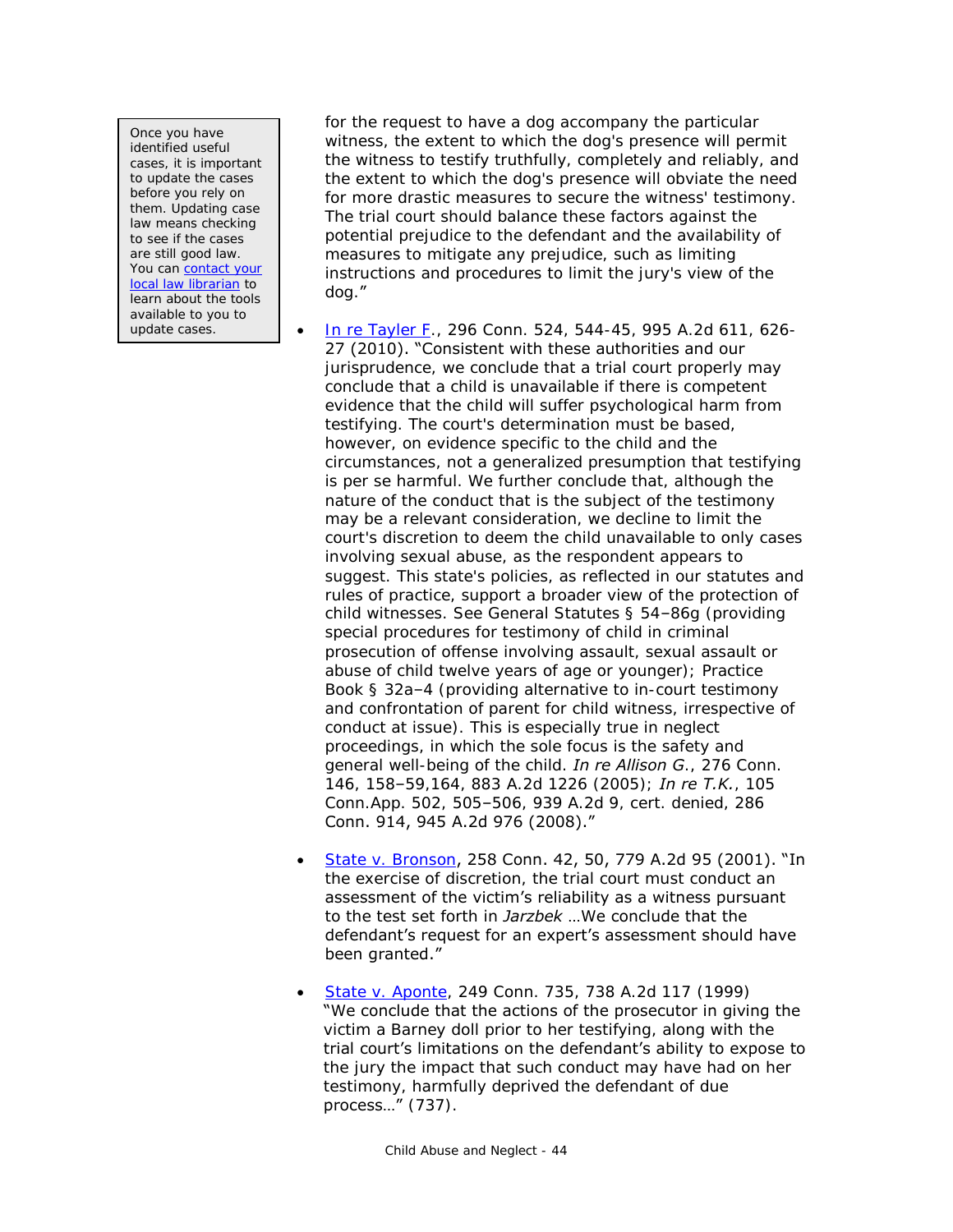"This four year old's inability to immediately 'shift gears' does not demonstrate a lack of comprehension such that her testimony should have been disallowed" (760).

- [State v. Jarzbek,](http://scholar.google.com/scholar_case?case=13880294429251452149) 204 Conn. 683, 704, 529 A.2d 1245 (1987), *cert. denied,* 484 U.S. 1061, 108 S.Ct. 1017, 98 L.Ed.2d 982 (1989). "We conclude that, in criminal prosecutions involving the alleged sexual abuse of children of tender years, the practice of videotaping the testimony of a minor victim outside the physical presence of the defendant is, in appropriate circumstances, constitutionally permissible... We ... mandate a cases-by-case analysis, whereby a trial court must balance the individual defendant's right of confrontation against the interest of the state in obtaining reliable testimony from the particular minor victim in question… Under the approach we adopt today, a trial court must determine, at an evidentiary hearing, whether the state has demonstrated a compelling need for excluding the defendant from the witness room during the videotaping of a minor victim's testimony."
- [State v. Angell,](http://scholar.google.com/scholar_case?case=12133046523987946698) 237 Conn. 321, 331, 677 A.2d 912 (1996). "The defendant in this case has similarly failed to establish that the trial court's refusal to grant his request for a child credibility instruction constituted an abuse of discretion."
- [State v. Marquis,](http://scholar.google.com/scholar_case?case=13693528430119297007) 241 Conn. 823, 824-825, 699 A.2d 893 (1997). "The issue in this certified appeal is whether a trial court has the discretion, under *State v. Jarzbek*, .... and General Statutes § 54-86g, to order that a child witness be examined by an expert witness for the defense before deciding whether to grant the state's motion for videotaped testimony pursuant to § 54-86g(a). We conclude that the trial court has the discretion to order such an examination ..."
- [Globe Newspaper Co. v. Superior Court,](http://scholar.google.com/scholar_case?case=9138451588502129368) 457 U.S. 596, 102 S.Ct. 2613 (1982). "This case addresses the constitutionality of a Massachusetts statute which, 'as construed by the Massachusetts Supreme Judicial Court, requires trial judges, at trials for specified sexual offenses involving a victim under the age of 18, to exclude the press and general public from the courtroom during the testimony of that victim.'" (p. 598) Held: "... § 16A, as construed by the Massachusetts Supreme Judicial Court, violates the First Amendment to the Constitution." (p. 610-611)
- Infants-Criminal Acts Against Children #1668 Child testimony in general; credibility #1669 Child hearsay and statements #1703 Weight and sufficiency- child testimony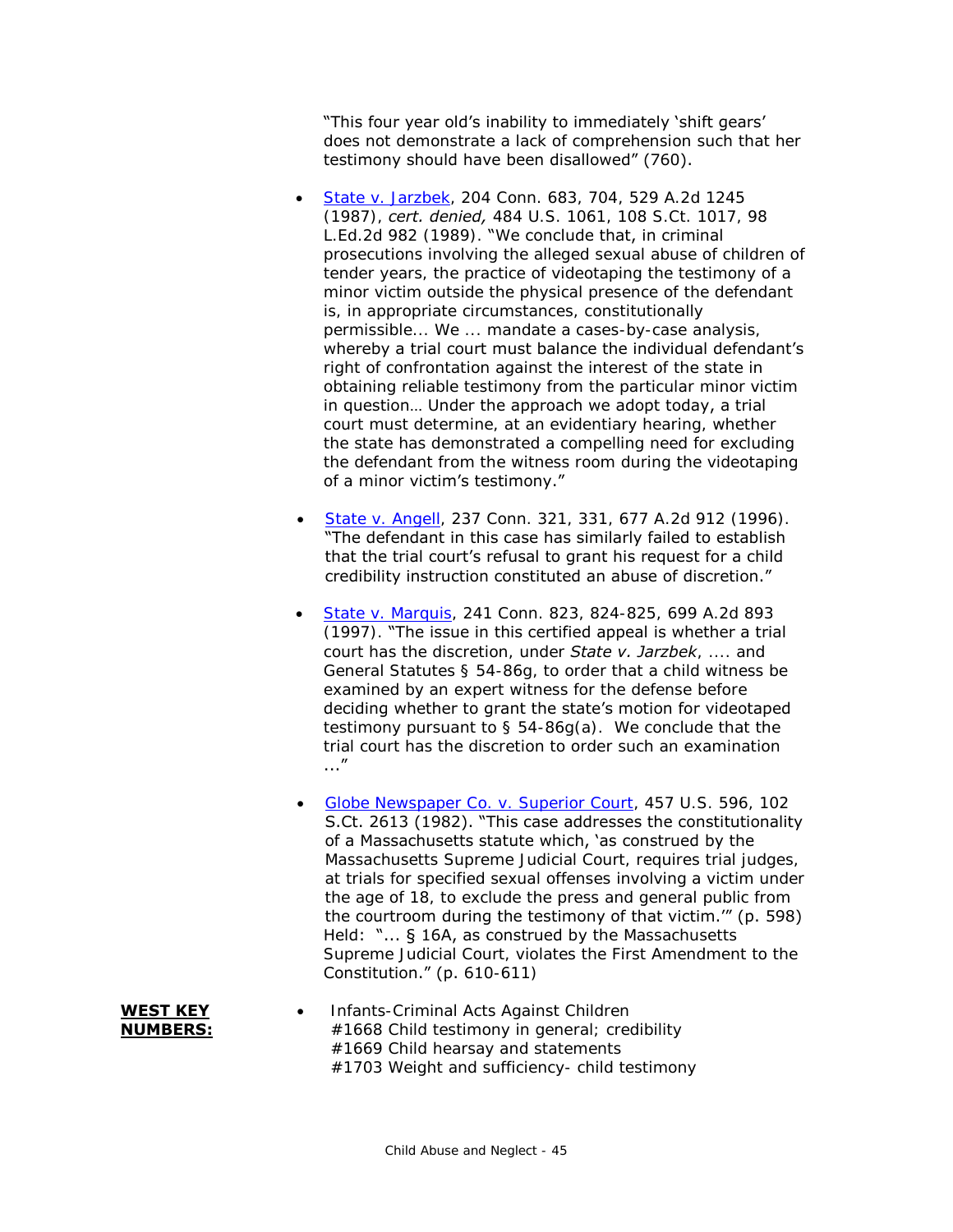- **ENCYCLOPEDIAS:** 81 Am. Jur. 2d *Witnesses* (2015).
	- § 198. Test of competency
	- § 199. Duty and discretion of court
	- § 200. Examination by court
	- § 201. Effect of statute
	- § 203. —Manner and extent of examination
	- § 204. Participation of counsel
	- § 205. Failure to conduct examination
	- § 206. Examination by psychiatrist or psychologist
	- § 208. Particular factors of child competency. Age and intelligence of child. Generally
	- § 209. Presumption of competence
	- § 210. Effect of statute
	- § 211. Particular ages of competency
	- § 212. Sensibility of child to obligation of oath. Generally
	- 98 C.J.S. *Witnesses* (2013).
		- § 128. Competency of particular persons, Children. Test of competency
		- § 129. Presumptions; children under certain ages
		- § 130. Special rules in sex offense cases
		- § 131. Time of competency
		- § 132. Understanding duty to tell truth. Generally
		- § 133. Knowledge of legal terms and consequences
		- § 134. Religious belief
		- § 135. Special rules in sex offence and other criminal cases
		- § 136. Particular factors affecting child's competency. Coaching and rehearsing
		- § 137. Mental retardation and disorders; commitment to juvenile facility
		- § 139. Uncertainties; reluctance to testify
		- § 140. Examination of child. Generally
		- § 141. Types of questions
		- § 142. Examination by psychiatrist

# **TEXTS & TREATISES:**

You can click on the links provided to see which law libraries own the title you are interested in, or visit our [catalog](http://csjd-agent.auto-graphics.com/MVC/) directly to search for more treatises.

- Paul Chill, [The Law of Child Abuse and Neglect in Connecticut](http://lsr.nellco.org/uconn_wps/51/) (1997).
	- Chapter 14 Trials

F. Rules of evidence: Child witnesses (p. 81).

- Ann M. Haralambie, Handling Child Custody, Abuse and [Adoption Cases](http://csjd-agent.auto-graphics.com/mvc/PersistentLink?key=IIo3p906pSMEv9xah4xxZ%2bMxPDY5x0%2fLwkpsPNwh5ns%3d) (3rd ed., 2009).
	- Chapter 21. Trial techniques: Basic strategies
		- § 21.7. The child witness
	- Chapter 24. Children's development, memory, and testimony
		- § 24.7. Importance of developmental level for child abuse/neglect issues
		- § 24.10. Children's memory in general
		- § 24.11. Memory for personally significant details
		- § 24.12. Memory for traumatic events
		- § 24.13. Suggestibility
		- § 24.14. Testimonial aids to children's memory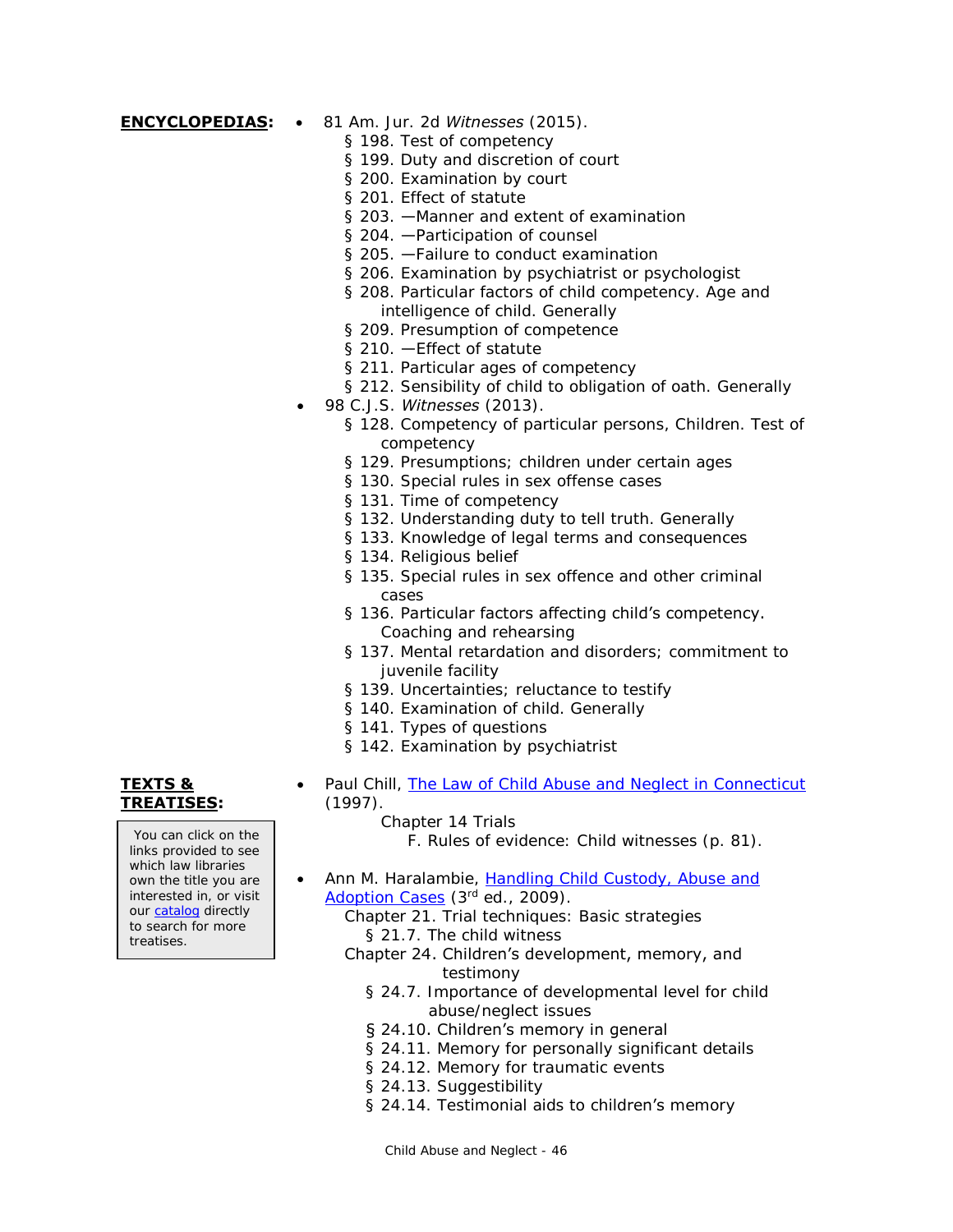- § 24.15. False Memory Syndrome
- § 24.16. Testimonial relevance of children's memory
- § 24.17. Competency
- § 24.18. Preparing the child
- § 24.19. Accommodations for child witness
- § 24.20. Expert testimony in preparation for child's testimony
- § 24.21. How to ask children questions they can understand
- § 24.22. Ensuring fair cross-examination
- Thomas A. Jacobs, [Children & the Law: Rights & Obligations](http://csjd-agent.auto-graphics.com/mvc/PersistentLink?key=if5kb%2f7Dy08ER6IKGq6e9ApV2RhsRBqSiK3Pe5Y4BZU%3d) (2018 ed.) Chapter 2. Protection of children (Dependency process) IV. Judicial process §2:65 Child witness
- Martin R. Gardner, *Understanding Juvenile Law* (4<sup>th</sup> ed. 2014)
	- Chapter 4. Child abuse § 4.03 The judicial process [B] Children's testimony
- Sherrie Bourg Carter, [Children in the Courtroom](http://csjd-agent.auto-graphics.com/mvc/PersistentLink?key=Roz1HMUkajW7HQAmtUUozDIVeTtLEllABwKgJD%2fmk6g%3d) (2<sup>nd</sup> ed. 2009)

Public access to law review databases is available on-site at each of our law [libraries.](https://www.jud.ct.gov/lawlib/staff.htm)

- **LAW REVIEWS:** . Madeline L. Porter, *From the Stand to on Tape: Why Recorded Child Victim Testimony is Safer, More Effective & Fairer*, 22 U. C. Davis J. Juv. L. & Pol'y 37 (2018).
	- Desiree Walden-Chastain, *The Child as Witness*, 30 J. Am. Acad. Matrimonial Law. 559 (2018). [Comment]
	- M. Arthur II Vaughn, *Children Are Speaking. It's Time We Listen: The Case for a Child Hearsay Exception in Military Courts*, 78 A.F. L. Rev. 169 (2018).
	- Tara Urs, *Can the Child Welfare System Protect Children without Believing What They Say*, 38 N.Y.U. Rev. L. & Soc. Change 305 (2014).
	- Ashley Fansher; Rolando V. del Carmen, *Child as Witness: Evaluating State Statutes on the Court's Most Vulnerable Population, 36 Child. Legal Rts. J.* 1 (2016).
	- Janet Leach Richards, *Protecting the Child Witness in Abuse Cases*, 34 Fam. L. Q. 393 (2000-2001).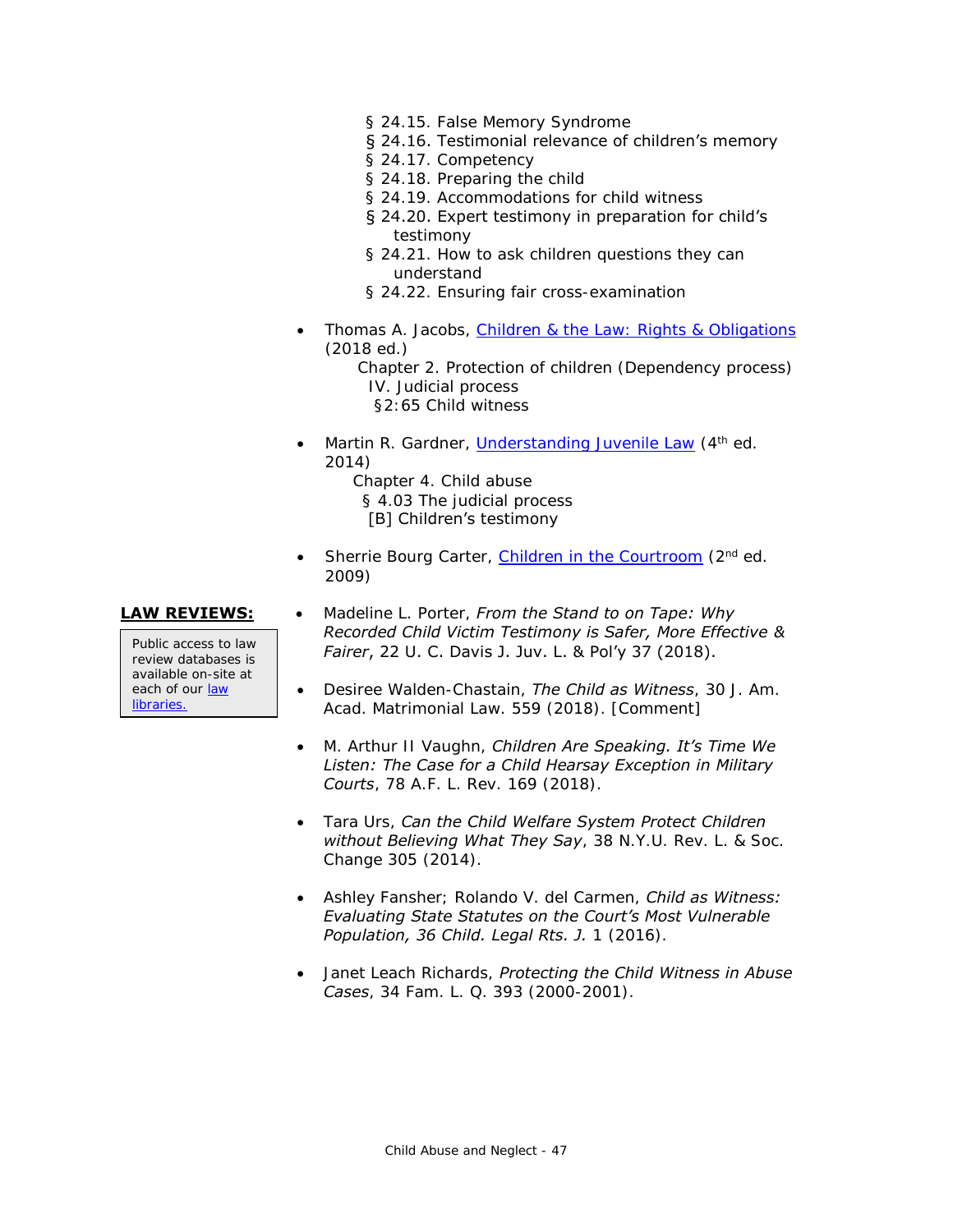# Section 6: Child Abuse Prevention

*A Guide to Resources in the Law Library*

to-date statutes.

<span id="page-47-0"></span>**SCOPE:** Bibliographic resources relating to state and federal programs and activities developed to prevent child abuse and neglect.

**STATUTES:** Conn. Gen. Statutes (2019)

- Chapter 104. Municipal police and fire protection [§ 7-294g.](http://www.cga.ct.gov/current/pub/chap_104.htm#Sec_7-294g) State and local police training programs to
	- provide training re domestic violence, child abuse, and suicide intervention procedures.
	- Chapter 319. Department of Children and Families [§ 17a-3.](http://www.cga.ct.gov/current/pub/chap_319.htm#sec_17a-3) Powers and duties of the department.

Comprehensive strategic plan.

- § 17a-6a. Commissioner to require applicants, vendors and contractors to submit to state and national criminal history records checks and state child abuse registry checks
- [§ 17a-49.](http://www.cga.ct.gov/current/pub/chap_319.htm#Sec_17a-49) Grants for programs to treat and prevent child abuse and neglect….
- Chapter 319a. Child welfare
	- [§ 17a-101.](https://www.cga.ct.gov/current/pub/chap_319a.htm#sec_17a-101) Protection of children from abuse. Mandated reporters. Educational and training programs.
	- [§ 17a-106.](http://www.cga.ct.gov/current/pub/chap_319a.htm#Sec_17a-106) Cooperation in relation to prevention, identification and investigation of child abuse and neglect.
- Chapter 319rr. Child care and protection
	- [§ 17b-751a.](https://www.cga.ct.gov/current/pub/chap_319rr.htm#sec_17b-751a) Eligibility for grants under the Kinship Fund and Grandparents and Relatives Respite Fund. Transfer of grant funds by Probate Court Administrator to Probate Courts.
	- [§ 17b-751b.](https://www.cga.ct.gov/current/pub/chap_319rr.htm#sec_17b-751b) Nurturing Families Network.
	- [§ 17b-751d.](https://www.cga.ct.gov/current/pub/chap_319rr.htm#sec_17b-751d) Office of Early Childhood designated as state agency responsible for programs and activities to prevent child abuse and neglect.
- Chapter 368a. Department of Public Health [§ 19a-4i.](http://www.cga.ct.gov/current/pub/chap_368a.htm#Sec_19a-4i) Office of Injury Prevention.
- Chapter 813a. Office of the Child Advocate [§ 46a-13k](https://www.cga.ct.gov/current/pub/chap_813a.htm#sec_46a-13k) et seq. Office of the Child Advocate.

**FEDERAL STATUTES:** United States Code (2018) Title 42 Public Health and Welfare Chapter 67. Child Abuse Prevention

- [42 U.S.C. §§ 5101 to 5107.](http://www.law.cornell.edu/uscode/text/42/chapter-67/subchapter-I) Child abuse prevention and treatment and adoption reform
- [42 U.S.C. 5111 to 5115.](https://www.law.cornell.edu/uscode/text/42/chapter-67/subchapter-II) Adoption opportunities

### **LEGISLATIVE REPORTS:**

 Michelle Kirby, *Court Appointed Special Advocates*, Connecticut General Assembly. Office of Legislative Research Report No. [2017-R-0076](https://www.cga.ct.gov/2017/rpt/pdf/2017-R-0076.pdf) (March 13, 2017).

You can visit your local law library or search the most recent [statutes](http://search.cga.state.ct.us/r/statute/dtsearch_form.asp) and [public acts](http://search.cga.state.ct.us/r/adv/dtsearch_form.asp) on the Connecticut General Assembly website to confirm that you are using the most up-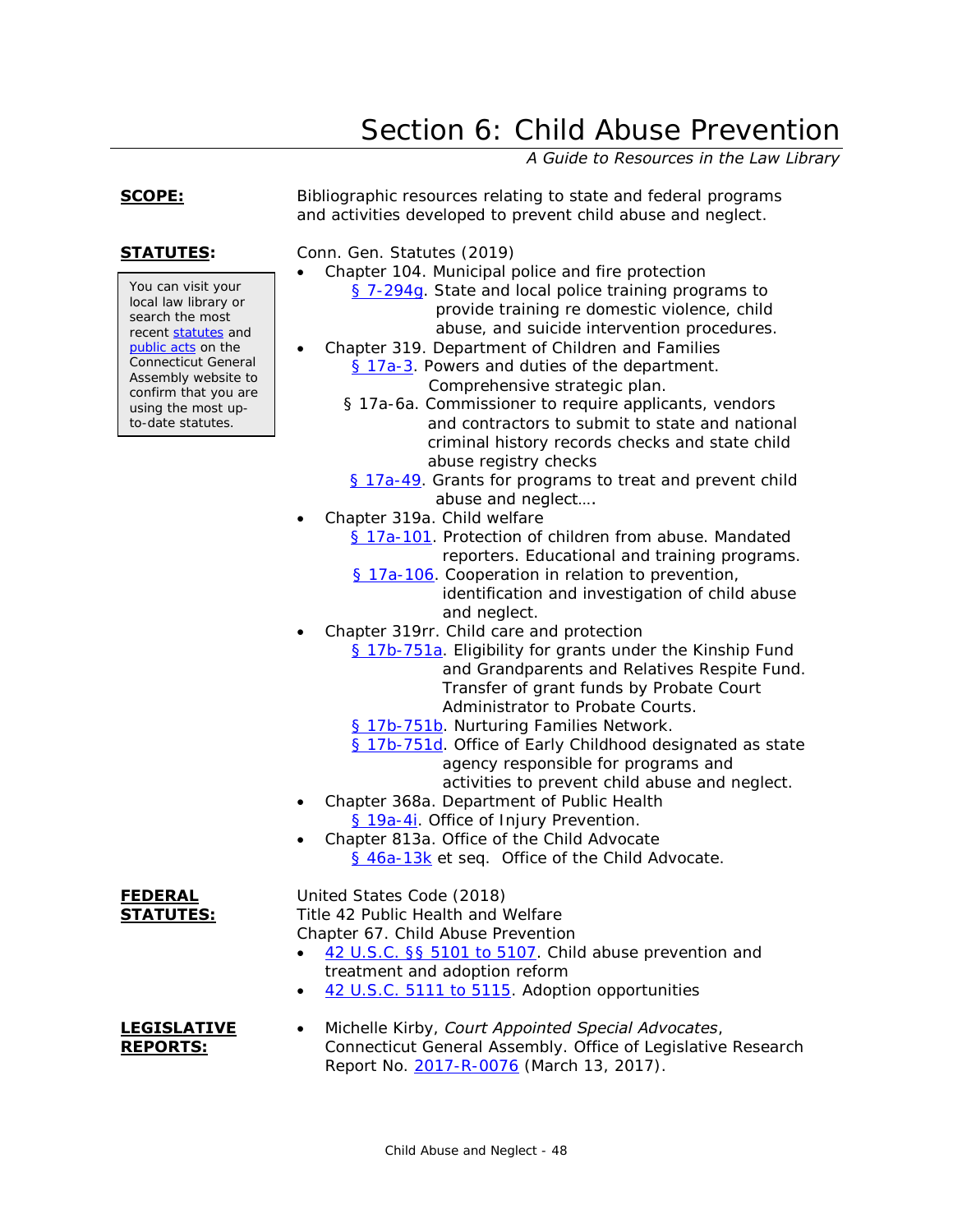[Office of Legislative](http://www.cga.ct.gov/olr/default.asp)  **[Research](http://www.cga.ct.gov/olr/default.asp)** reports summarize and analyze the law in effect on the date of each report's publication.

Once you have identified useful cases, it is important to update the cases before you rely on them. Updating case law means checking to see if the cases are still good law. You can **contact** your [local law librarian](http://www.jud.ct.gov/lawlib/staff.htm) to learn about the tools available to you to update cases.

- Mark Randall, ["Predictive Neglect" Cases Based on Parent's](http://www.cga.ct.gov/2012/rpt/2012-R-0103.htm)  [Mental Health,](http://www.cga.ct.gov/2012/rpt/2012-R-0103.htm) Connecticut General Assembly, Office of Legislative Research, Report No. 2012-R-0103 (Feb. 16, 2012).
- Saul Spigel, [Child Abuse Prevention and Punishment,](http://www.cga.ct.gov/2002/olrdata/kid/rpt/2002-r-0836.htm) Connecticut General Assembly, Office of Legislative Research, Report No. 2002-R-0836 (Oct. 18, 2002).
- **CASES:**  [In re Joseph W.](http://scholar.google.com/scholar_case?case=4378610577188579526), 305 Conn. 633, 46 A.3d 59 (2012). "We conclude, therefore, that the trial court must find that it is more likely than not that, if the child remained in the current situation, the child would be 'denied proper care and attention, physically, educationally, emotionally or morally'; General Statutes (Rev. to 2011) § 46b–120 (8)(B); or would be 'permitted to live under conditions, circumstances or associations injurious to the well-being of the child or youth....' General Statutes (Rev. to 2011) § 46b–120 (8)(C); see also *Stuart v. Stuart*, 297 Conn. 26, 38, 996 A.2d 259 (2010) ('the general rule [is] that when a civil statute is silent as to the applicable standard of proof, the preponderance of the evidence standard governs factual determinations required by that statute' [internal quotation marks omitted] ). We further conclude that, in neglect proceedings involving the doctrine of predictive neglect, the petitioner is required to meet this standard with respect to each parent who has contested the neglect petition and who has expressed a desire, or at least a willingness, to care for the child independently of the other parent."
	- [In re Michael D.,](http://scholar.google.com/scholar_case?case=4929505692668198347) 58 Conn. App. 119, 123-124, 752 A.2d 1135 (2000), *cert. denied* 254 Conn. 911 (2000). "By its terms, § 17a-101(a) connotes a responsibility on the state's behalf to act before the actual occurrence of injury or neglect has taken place… Our statutes clearly and explicitly recognize the state's authority to act before harm occurs to protect children whose health and welfare may be adversely affected and not just children whose welfare has been affected."
	- 1n re Kelly S., 29 Conn. App. 600, 613, 616 A.2d 1161 (1992). "The trial court found that the respondent was not capable of providing the necessary care. The evidence fully supports that conclusion… Actual incidents of abuse or neglect are not required in determining that a child is uncared for under the 'specialized needs' section of the statute… For purposes of commitment of a child to the custody of the commissioner pursuant to § 46b-129, proof of ongoing parenting deficiencies is sufficient to satisfy the statute where those deficiencies mean that the child's home is unable to provide the care required for her special needs."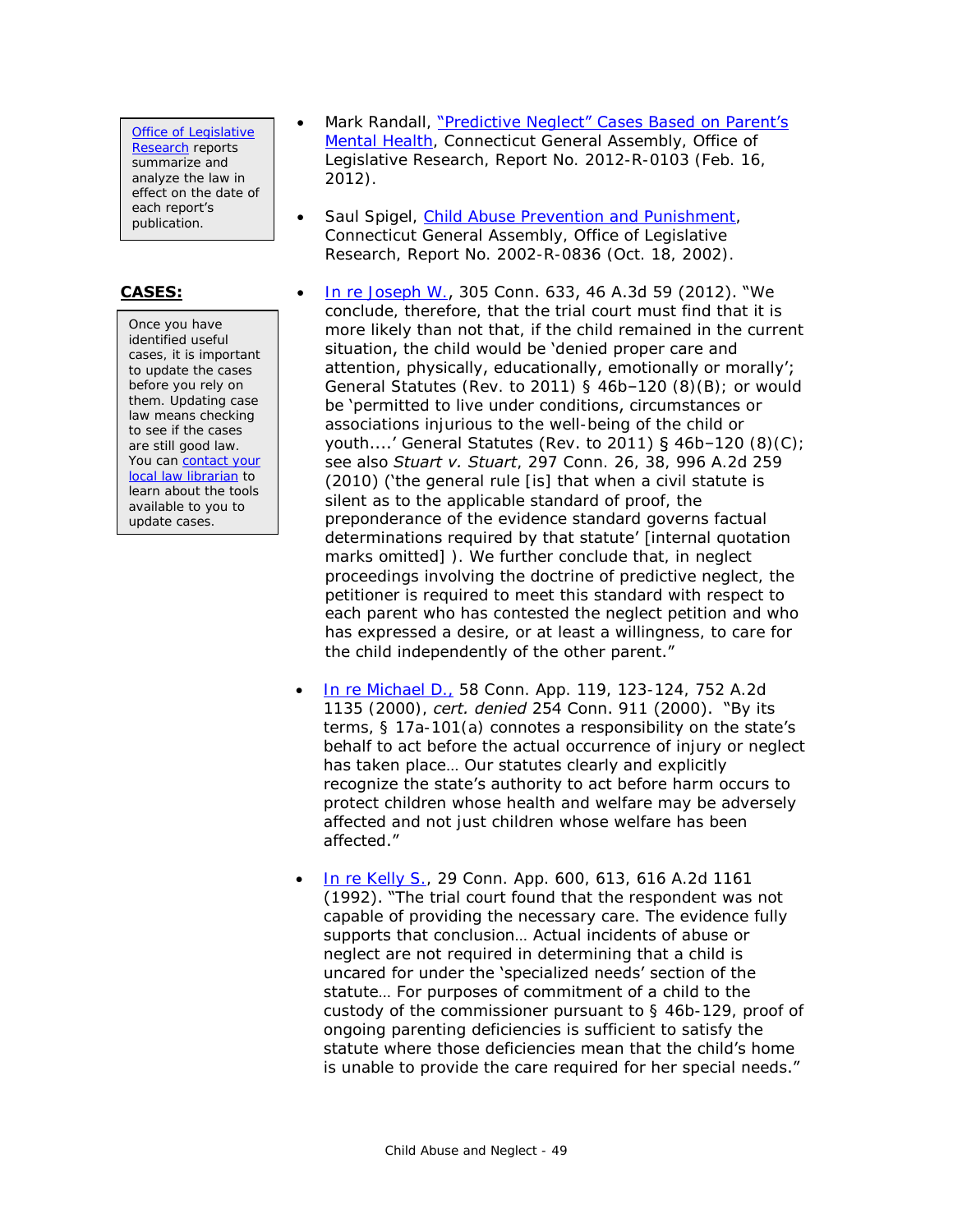Public access to law review databases is available on-site at each of our law [libraries.](https://www.jud.ct.gov/lawlib/staff.htm)

- **LAW REVIEWS:** Michal Gilad; Abraham Gutman; Stephen P. Chawaga, *The Snowball Effect of Crime and Violence; Measuring the Triple-C Impact*, 46 Fordham Urb, L.J. 1 (2019).
	- Alicia Le-Vezu, *Alone and Ignored: Children without Advocacy in Child Abuse and Neglect Courts*, 14 Stan. J. C.R. & C.L. 125 (2018).
	- Anne M. Nurse, *Construction of the Offender in Child Sexual Abuse Prevention Training for Adults*, 28 J. Crim. Just. Educ. 598 (2017).
	- (2016). *Within Our Reach: A National Strategy to Eliminate Child Abuse and Neglect Families*, Washington, Commission to Eliminate Child Abuse and Neglect Fatalities. Available in the HeinOnline Legal Classic Database.
	- Pamela Laufer-Ukeles, *The Relational Rights of Children*, 48 Conn. L. R. 741 (February, 2016).
	- Philippa M. Eve, Mitchell K. Byrne, Cinzia R. Gagliard, *What is Good Parenting? The Perspectives of Different Professionals*, 50 Fam. Ct. Rev. 114 (2014).
	- *Innovations in Child Abuse and Neglect Prevention*, 31 No. 10 Child L. Prac. 143 (2012).
	- Donna J. Goldsmith, *In the Best Interests of an Indian Child: The Indian Child Welfare Act,* 53 Juvenile and Family Court Journal, Fall 2002, at 9.
	- Richard R. Fields, Book Note, *The Future of Child Protection: How to Break the Cycles of Abuse and Neglect,* 3 J.L. & Fam. Stud. 243 (2001).
	- Jennifer L. Reichert, *Judges' Group Releases Guidelines for Protecting Victims of Family Violence*, 35 Trial, August 1999, at 83.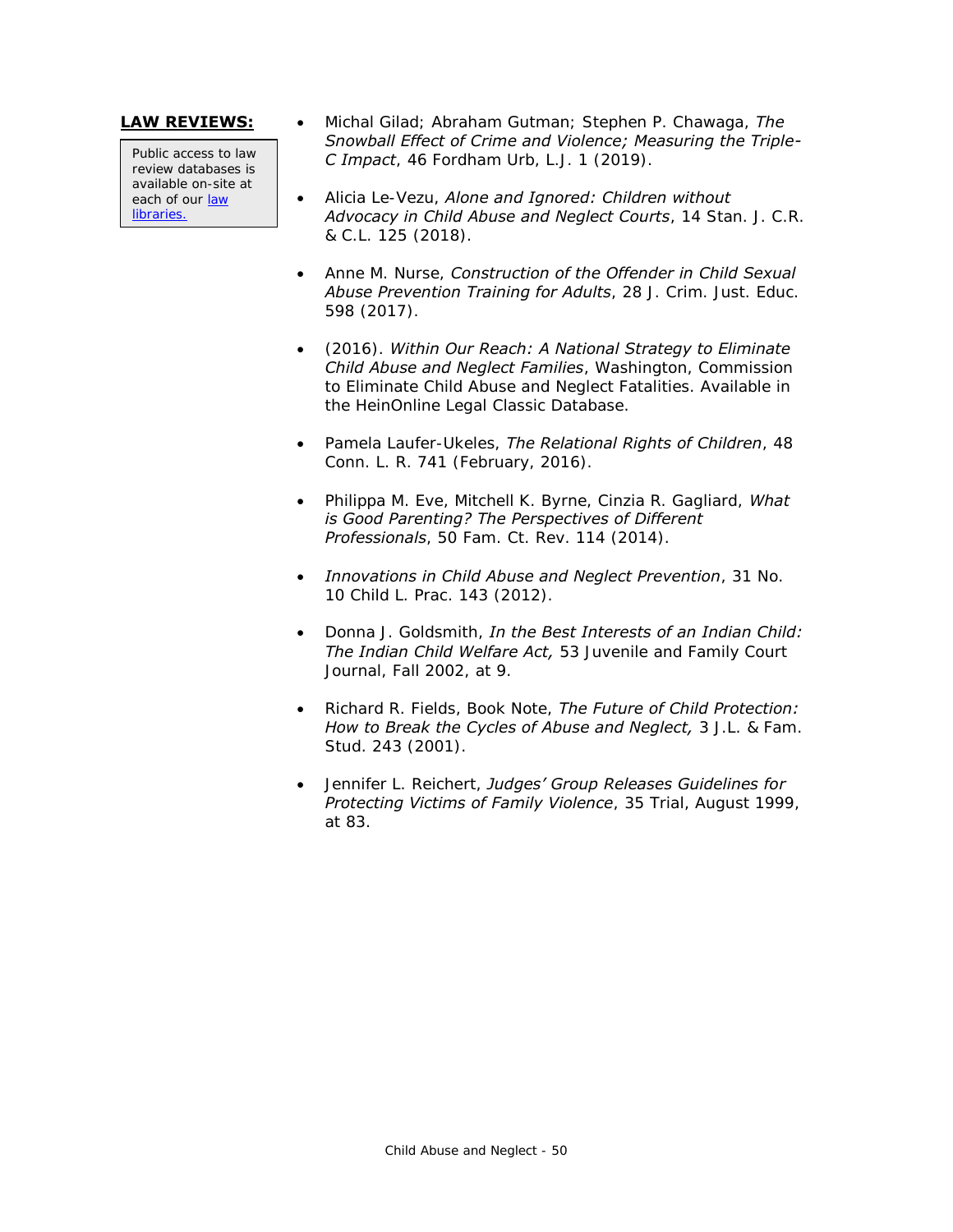# <span id="page-50-0"></span>Section 7: Safe Havens Act

*A Guide to Resources in the Law Library*

### **SCOPE:** Bibliographic resources relating to Connecticut's Safe Havens Act for Newborns.

**STATUTES:** Conn. Gen. Statutes (2019)

- Chapter 319. Department of Children and Families
	- [§ 17a-57.](http://www.cga.ct.gov/current/pub/chap_319.htm#sec_17a-57) Designation of emergency room nursing staff to take physical custody of infant voluntarily surrendered.
	- [§ 17a-58.](http://www.cga.ct.gov/current/pub/chap_319.htm#Sec_17a-58) Physical custody of infant upon voluntary surrender by parent or agent. Mother's surrender of custody of infant in hospital. Medical history. Identification bracelet.
	- [§ 17a-59.](http://www.cga.ct.gov/current/pub/chap_319.htm#Sec_17a-59) Notification of custody. Assumption of care and control by commissioner.
	- [§ 17a-60.](http://www.cga.ct.gov/current/pub/chap_319.htm#Sec_17a-60) Reunification of parent with infant. Confidentiality of information provided designated employee.
	- [§ 17a-61.](http://www.cga.ct.gov/current/pub/chap_319.htm#Sec_17a-61) Public information program.
	- Chapter 939. Offenses against the person
		- [§ 53-21\(](https://www.cga.ct.gov/current/pub/chap_939.htm#sec_53-21)b). Injury or risk of injury to, or impairing morals of, children.
		- [§ 53-23\(](https://www.cga.ct.gov/current/pub/chap_939.htm#sec_53-23)b). Abandonment of child under the age of six years.
	- State of Connecticut, Department of Children and Families, [Safe Havens Act for Newborns,](https://portal.ct.gov/DCF/1-DCF/SAFE-Havens-Act-for-Newborns) available on the DCF website.
	- State of Connecticut, Department of Children and Families, Policy Manual, Safe Havens for Newborns, [Chapter 21-12](https://portal.ct.gov/-/media/DCF/Policy/Chapters/21-12.pdf?la=en) (2019).
- 

Once you have identified useful cases, it is important to update the cases before you rely on them. Updating case law means checking to see if the cases are still good law. You can contact your [local law librarian](http://www.jud.ct.gov/lawlib/staff.htm) to learn about the tools available to you to update cases.

**CASES:** In re Doe, Superior Court, Judicial District of Fairfield, No. M08CP14012304A (Nov. 4, 2014) (2014 WL 7156188). "By leaving newborn Baby Boy Doe at the hospital on July 21, 2014 pursuant to the Safe Haven Act, the surrendering mother, or the agent who acted on her behalf, made it clear that she intended to abandon the child, abdicating to others all responsibilities for meeting the infant's basic and fundamental needs for love, food, shelter, clothing, medical care, and parental supervision. As found in Part II, there are no grounds upon which the court could reasonably attribute the surrendering woman's conduct to be related to issues of impoverishment. Moreover, the court has drawn the reasonable inference that the hospital where Baby Boy Doe was surrendered fulfilled its statutory obligation to deliver information concerning the legal ramifications of such surrender to the unidentified woman who left him there, prior to her departure from the hospital grounds."

You can visit your local law library or search the most recent [statutes](http://search.cga.state.ct.us/r/statute/dtsearch_form.asp) and [public acts](http://search.cga.state.ct.us/r/adv/dtsearch_form.asp) on the Connecticut General Assembly website to confirm that you are using the most upto-date statutes.

# **DCF and DCF POLICY MANUAL**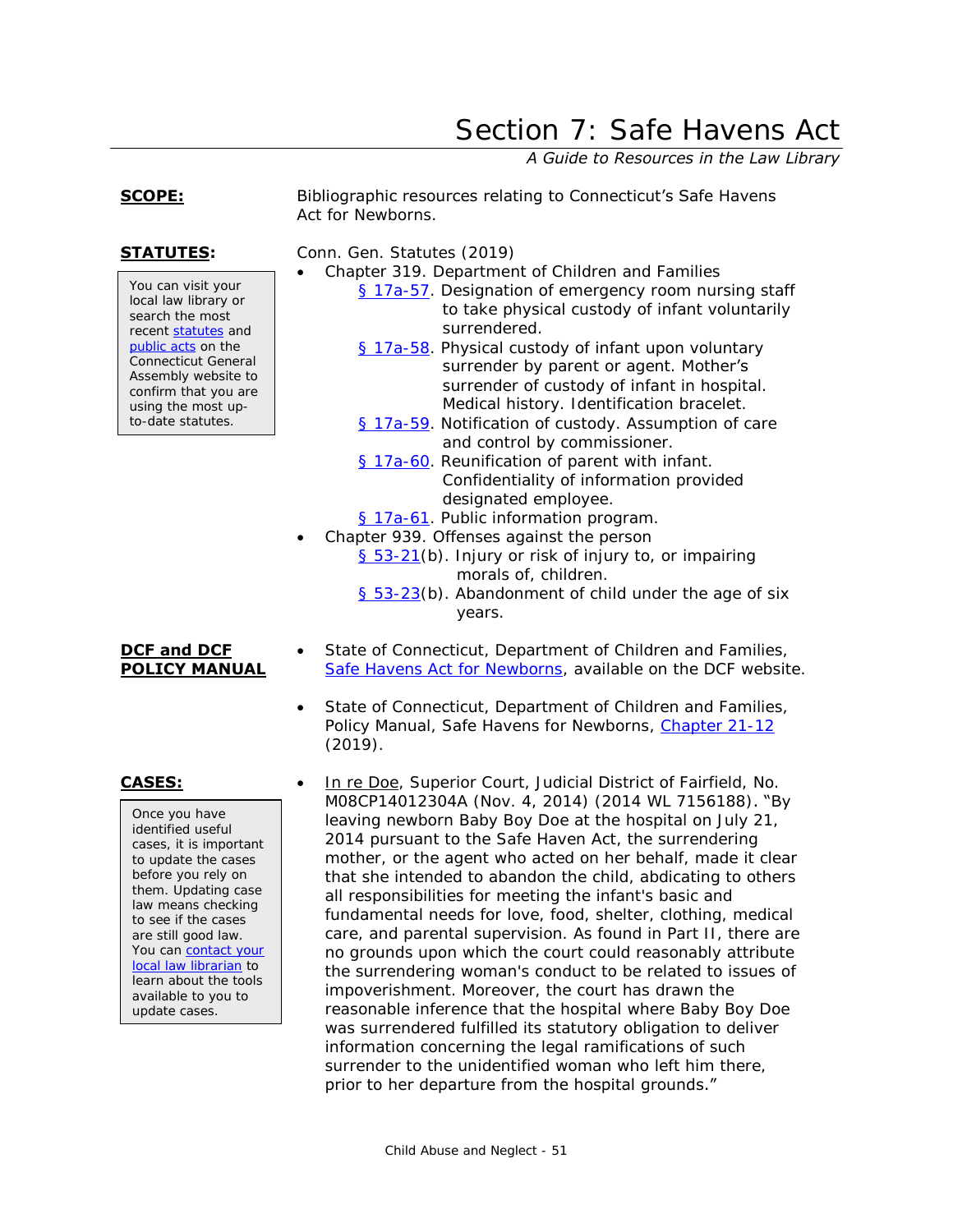In re Baby Girl Doe, Superior Court, Judicial District of Fairfield, No. F04CP12009701A, (Mar. 12, 2013) (2013 WL 1365004). "Pursuant to General Statutes § 17a–112(j)(1), the court finds that DCF has used its best efforts to identify the parents and to unify the child with the parents within the strictures of the Safe Haven Act. Because of the mother's assertion of the Safe Haven Act, the court concludes that unification efforts are not required. The court further finds that: the parents have abandoned the child under General Statutes §  $17A-112(j)(2)(A)$ ; and the parents do not have a parent-child relationship with the child under § 17A– 112(j)(D). It would be detrimental to the child's best interests for the parents to receive more time to establish such a relationship. The court also finds that DCF has proven that the termination of parental rights is in the child's best interests. See General Statutes § 17a–112(j)(2)."

Public access to law review databases is available on-site at each of our [law](https://www.jud.ct.gov/lawlib/staff.htm)  **libraries** 

- **LAW REVIEWS:** . Anarida Delaj; Anna Schamberg; Natalia Sosa; Camille Mendoza Soto, *Adoption and Foster Care*, 19 Geo. J. Gender & L. 157, 170 (2018) See *Sec. III. Rights of Biological Parents- Impact of Safe Haven Laws on the Rights of Biological Fathers.*
	- Diane S. Kaplan, Who are the Mothers Who Need Safe Haven Laws: An Empirical Investigation of Mothers Who Kill, Abandon or Safely Surrender Their Newborns, 29 Wis. J. L. Gender, & Soc'y 447 (2014).
	- Jeffrey A. Parness, *Lost Paternity in the Culture of Motherhood: A Different View of Safe Haven Laws*, 42 Val. U. L. Rev. 81 (2007).
	- Carol Sanger, *Infant Safe Haven Law: Legislating in the Culture of Life*, 106 Colum. L. Rev. 753 (2006).
	- Laura K. Lacci, *Statistically Speaking: Can Safe Haven Legislation Succeed without Education*, 26 Child. Legal Rts. J. 88 (2006).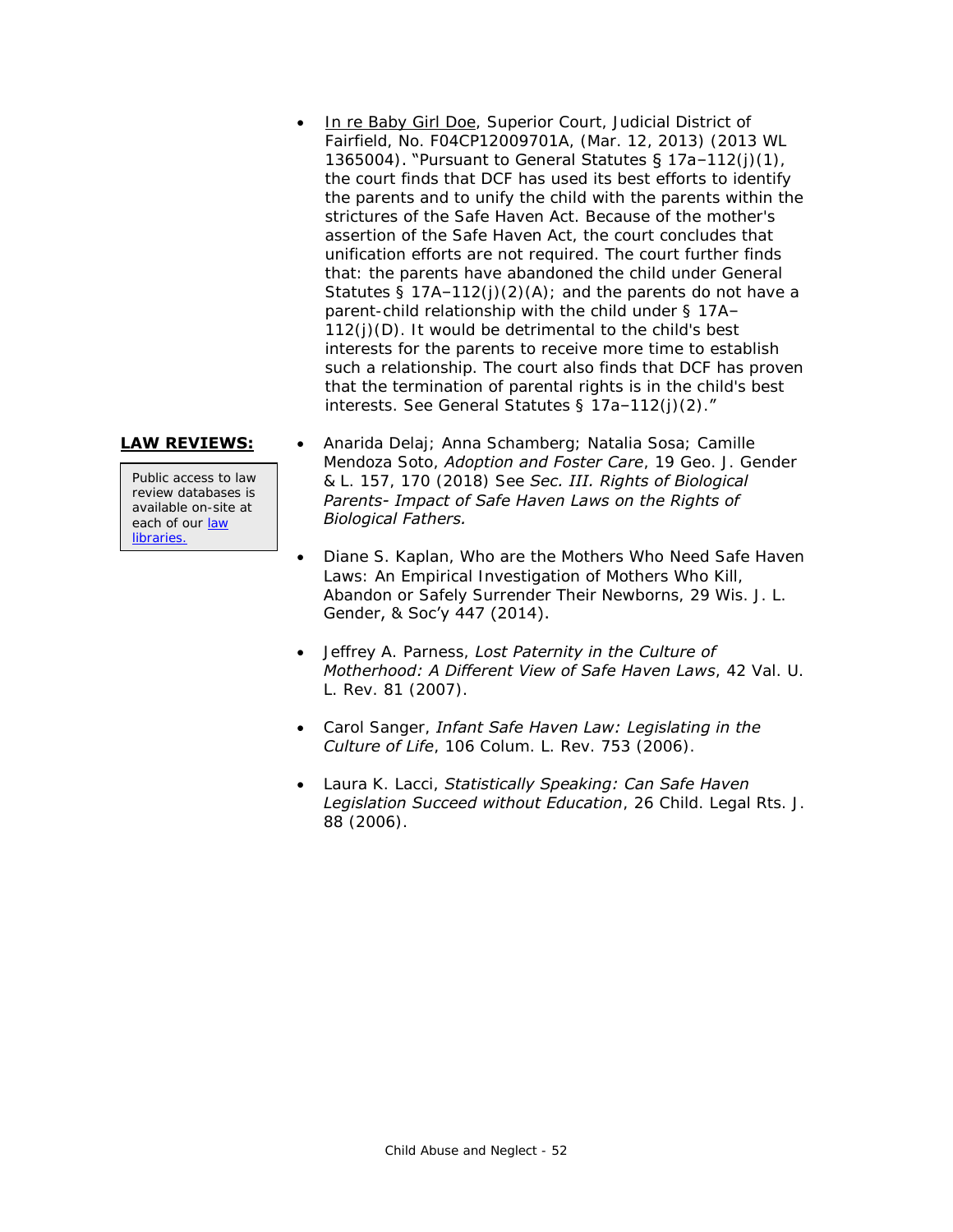# Section 8: False Allegations of Child Abuse

*A Guide to Resources in the Law Library*

<span id="page-52-0"></span>**SCOPE:** Bibliographic resources relating to false reports or false allegations of child abuse.

You can visit your local law library or search the most recent [statutes](http://search.cga.state.ct.us/r/statute/dtsearch_form.asp) and [public acts](http://search.cga.state.ct.us/r/adv/dtsearch_form.asp) on the Connecticut General Assembly website to confirm that you are using the most upto-date statutes.

You can visit your local law library or browse the **Connecticut** [eRegulations System](https://eregulations.ct.gov/eRegsPortal/) on the Secretary of the State website to check if a regulation has been updated.

Once you have identified useful cases, it is important to update the cases before you rely on them. Updating case law means checking to see if the cases are still good law. You can [contact your](http://www.jud.ct.gov/lawlib/staff.htm)  [local law librarian](http://www.jud.ct.gov/lawlib/staff.htm) to learn about the tools available to you to update cases.

**STATUTES:** Conn. Gen. Statutes (2019)

- Chapter 319a. Child welfare [§ 17a-101e\(](https://www.cga.ct.gov/current/pub/chap_319a.htm#sec_17a-101e)c). False report of child abuse. Penalty. [§ 17a-103.](http://www.cga.ct.gov/current/pub/chap_319a.htm#sec_17a-103) Reports by others. False reports. Notification to law enforcement agency.
	- Chapter 802h. Protected persons and their property [§ 45a-615.](http://www.cga.ct.gov/current/pub/chap_802h.htm#Sec_45a-615) False or malicious application for removal of guardian. Penalty.
- REGULATIONS: **•** Conn. Agencies Regs. (2019) [§ 17a-101k-16.](https://eregulations.ct.gov/eRegsPortal/Browse/RCSA?id=Title%2017a|17a-101k|17a-101k-16|17a-101k-16) Expunged Reports and Investigations.

- **CASES:** [Kruger v. Grauer,](https://scholar.google.com/scholar_case?case=5943586639125307303) 173 Conn. App. 539, 557, 164 A.3d 764, 775 (2017). "To be sure, § 17a-101e reflects the determination that, although child protection is an important goal, its achievement does not outweigh the harms resulting from reports of child abuse that are made in bad faith. That is, by excepting reports made in bad faith from its purview, the statute contemplates and accounts for (1) the harm likely inuring to an individual falsely and maliciously accused of child abuse, and (2) the extent to which false reports waste limited department resources and detract from the investigation of real cases of child abuse."
	- [Bhatia v. Debek,](https://scholar.google.com/scholar_case?case=11125371755184024471) 287 Conn. 397, 416, 948 A.2d 1009, 1023 (2008). "For substantially the same reasons, we reject the defendant's claim that she is entitled to statutory immunity pursuant to § 17a–101e(b), which provides immunity from criminal liability to persons who 'in good faith' report child abuse. Although the statute does not define the term 'good faith,' it is not necessary to engage in a lengthy statutory interpretation to resolve the defendant's claim, because, given the trial court's well supported factual findings that the defendant acted with malice and without probable cause, the meaning of the term 'good faith' does not support a conclusion that the defendant acted with good faith in reporting the alleged sexual abuse."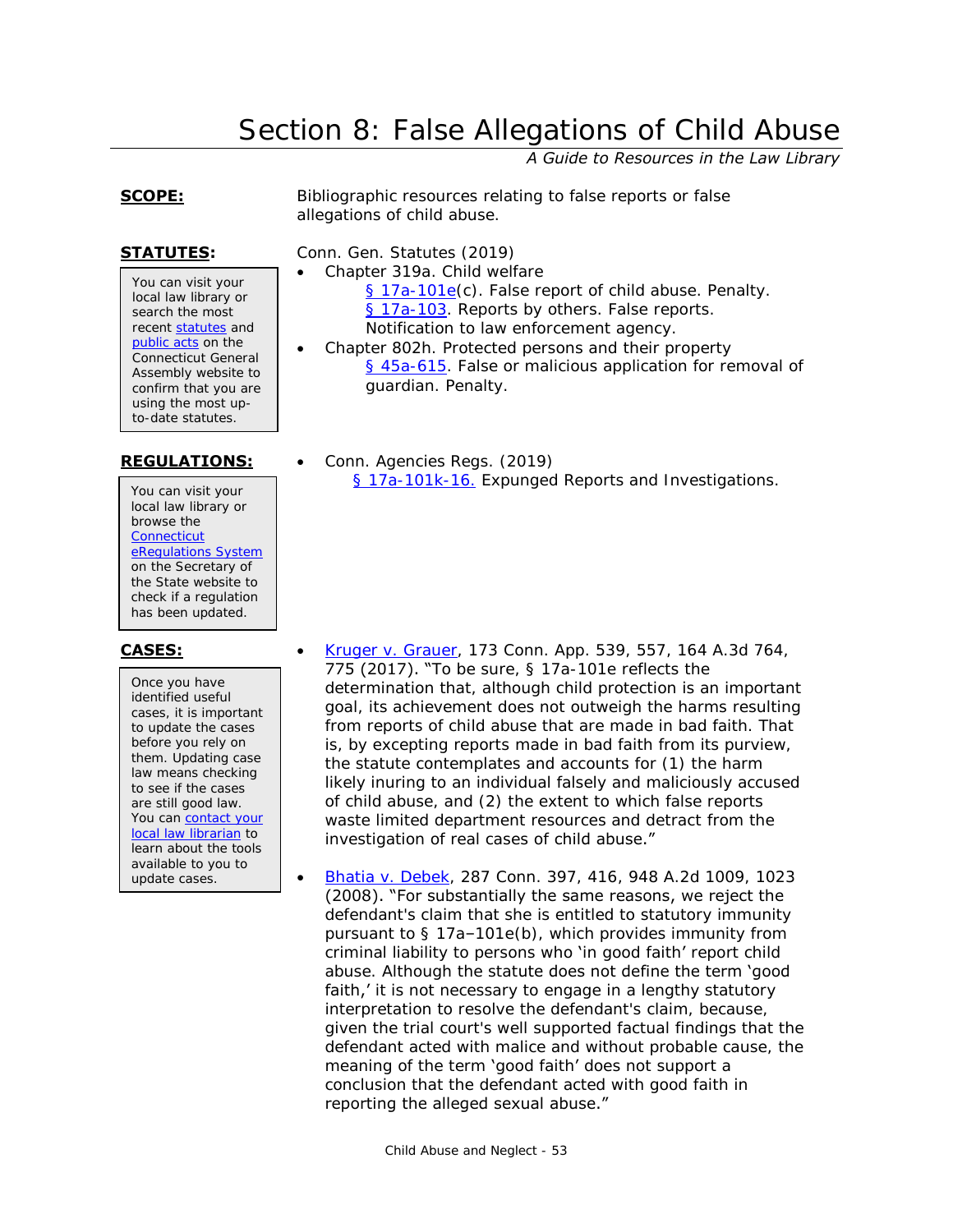- Vargas v. LaBella, Superior Court, Judicial District of Fairfield at Bridgeport, No. CV06-5001941-S (Mar. 8, 2007) (43 Conn. L. Rptr. 22) (2007 WL 901813). "Third, the plaintiff's allegations imply the legal conclusion that maliciousness, in the form of making a false report of sexual abuse, is a dangerous propensity. The plaintiff's memorandum has offered no legal authority for that proposition and the court is unaware of any such authority. Thus, the second count insufficiently alleges a claim of negligent supervision of a child and is stricken."
- Riedl v. Plourde, Superior Court, Judicial District of Litchfield, No. CV-02-0088965-S (Feb. 10, 2003) (2003 WL 541191). "The defendants were not mandated reporters and can not expect to receive any greater immunity than accorded to mandated reporters. In fact, any person who makes a knowingly false report of child abuse may be fined not more than \$2,000 or imprisoned not more than on year or both. It would be incongruous if the defendants were immune from civil liability in this situation. For these reasons the motion to strike is denied."
- Wilkinson v. Wiegand, Superior Court, Judicial District of Hartford, Docket No. FA92-0517285 (Jan. 27, 1995) (1995 WL 43693). *In this dissolution of marriage case, the plaintiff husband was awarded a \$500,000 lump sum alimony payment.* "Of particular note is the intolerable cruelty which the defendant has caused by subjecting the plaintiff to false allegations of sexual abuse, and the humiliation which resulted from that…"
- Butler v. Butler, Superior Court, Judicial District of Hartford, Docket No. FA90-027128-S (Feb. 19, 1992). *A child custody dispute where allegations of child sexual abuse were made by the mother. The allegations were eventually found to be invalid. The parties were granted joint legal custody, and primary physical custody was given to the Plaintiff father.*
- **WEST KEY NUMBERS:**

# **TEXTS & TREATISES:**

You can click on the links provided to see which law libraries own the title you are interested in, or visit our [catalog](http://csjd-agent.auto-graphics.com/MVC/) directly to search for more treatises.

- 5 Sandra Morgan Little, [Child Custody and Visitation Law &](http://csjd-agent.auto-graphics.com/mvc/PersistentLink?key=oqkKCY3ofYkSLrOKa82r8g%3d%3d)  [Practice](http://csjd-agent.auto-graphics.com/mvc/PersistentLink?key=oqkKCY3ofYkSLrOKa82r8g%3d%3d) (2011).
	- Chapter 31. Allegations of abuse in child custody and visitation proceedings
		- § 31.03. Reporting rules
			- [1] Introduction

#1515 False reports and accusations

• Infants - Child Abuse Reporting

- [2] Purpose, operation, and effect of reporting statutes
- [3] Problems with and concerns about reporting laws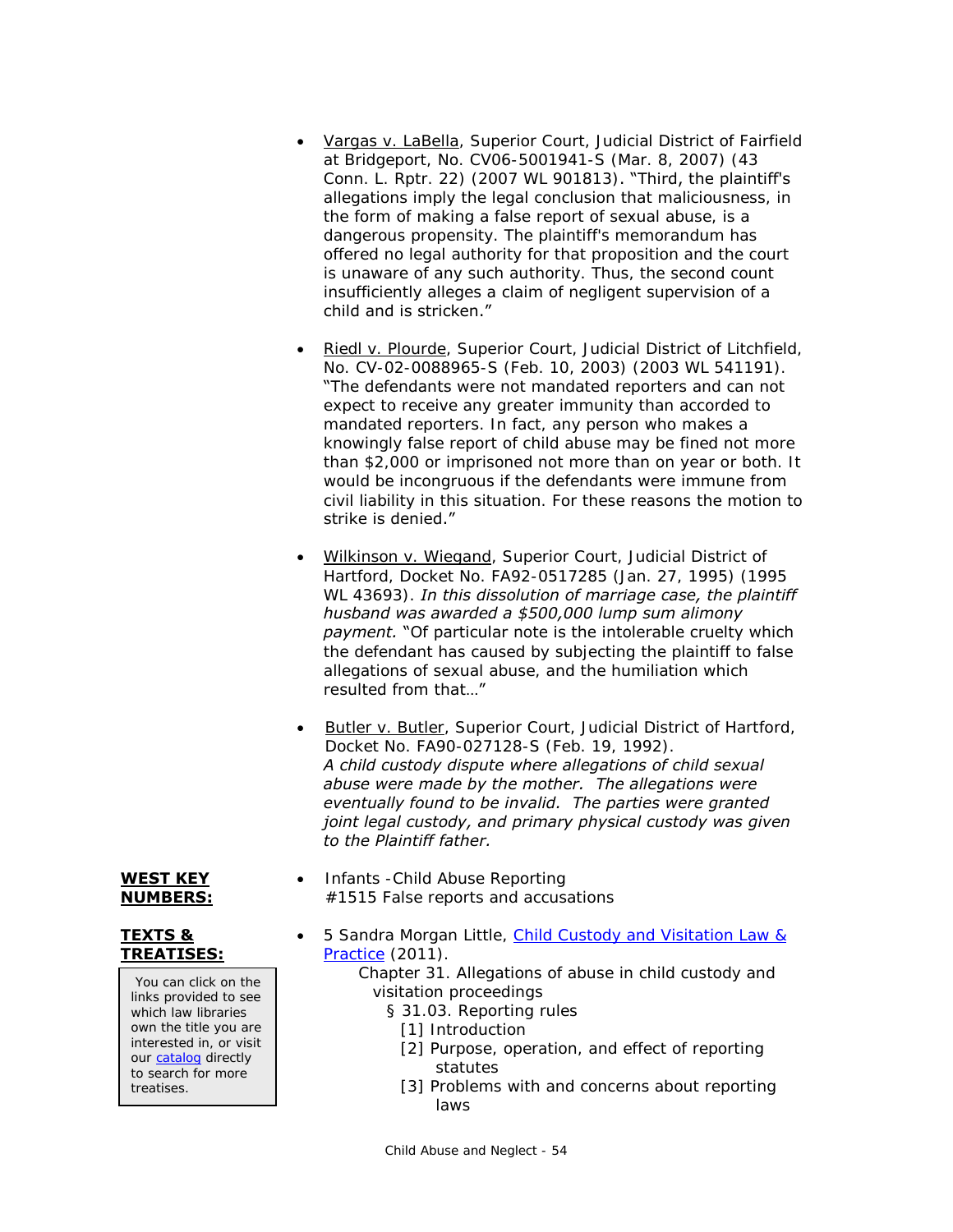- [a] Underreporting
- [b] Substantiation of cases
- [c] Misperceptions concerning allegations of sexual abuse
- [d] Disposition of unfounded cases

Public access to law review databases is available on-site at each of our [law](https://www.jud.ct.gov/lawlib/staff.htm)  [libraries.](https://www.jud.ct.gov/lawlib/staff.htm)

- **LAW REVIEWS:** . . Robert W. Jr. Kerns, *Crying Wolf: The Use of False Accusations of Abuse to Influence Child Custodianship and a Proposal to Protect the Innocent*, 56 S. Tex. L. Rev. 603 (2015).
	- John E.B. Myers, *Testifying in Family Court*, 46 McGeorge L. Rev. 499 (2014).
	- Tara Urs, *Can the Child Welfare System Protect Children without Believing What They Say*, 38 N.Y.U. Rev. L. & Soc. Change 305 (2014).
	- Rachel M. Kane, *Cause of Action Against Health Care Provider, School, or Other Statutory Reporter by Parent Wrongfully Accused of Child Abuse or Neglect*, 60 Medical Trial Technique Quarterly 1 (Winter 2013).
	- Sally Small Inada, *Liability Protections for Professionals in Child Abuse and Neglect Cases*, 32 No. 12 Child L. Prac. 188 (2013).
	- Ryan C. Coulson*, Professional Responsibility and False Accusations of Child Abuse*, 16 J. Contemp. Legal Issues 233 (2007).
	- Patricia L. Martin, *The Sacrifice of a Parent: An Analysis of Parental Rights Related to False Allegations of Child Sexual Abuse*, 7 T. M. Cooley J. Prac. & Clinical L. 251 (2004).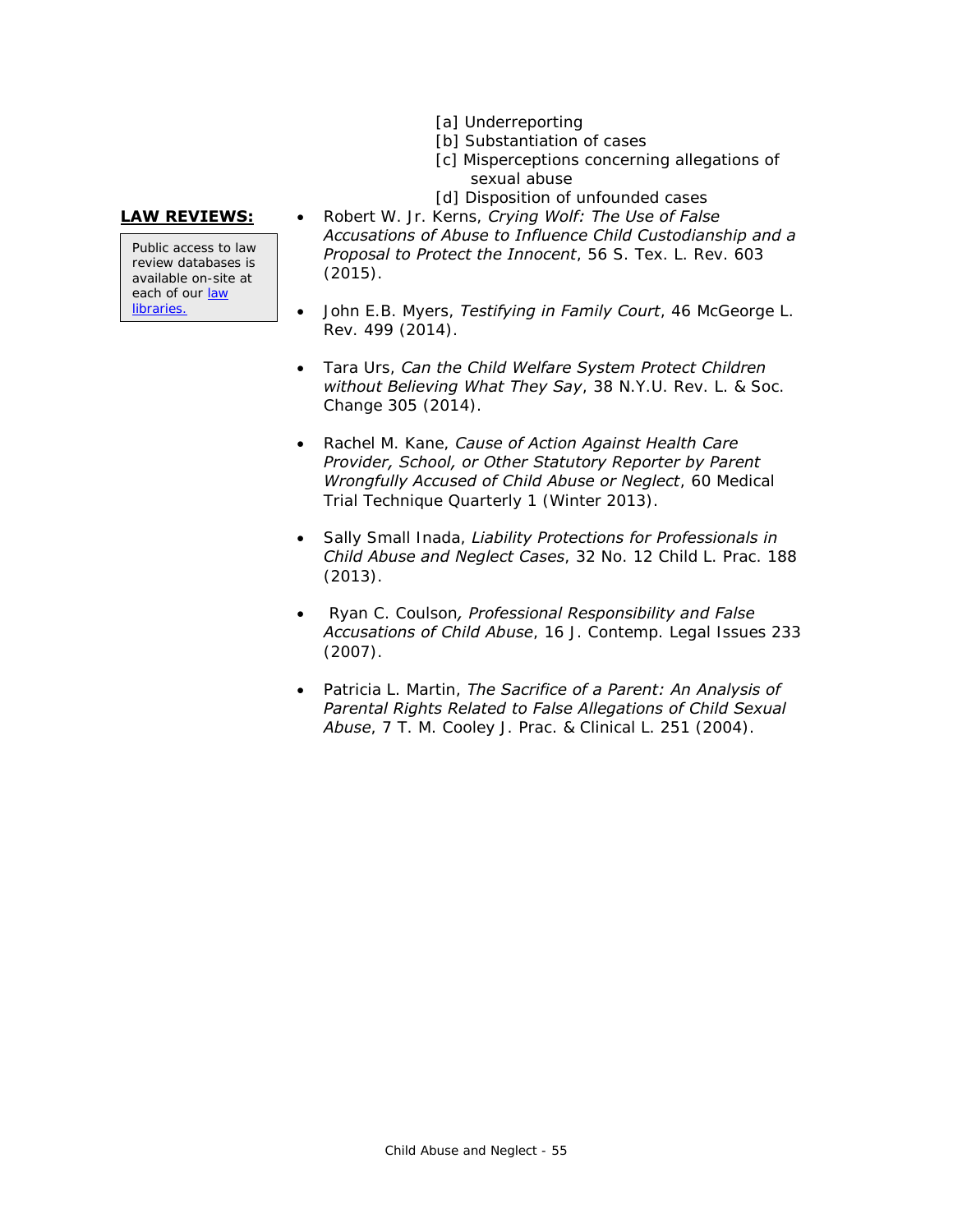<span id="page-55-0"></span>

| Reports of Child Abuse<br>Conn. Gen. Stats. § 17a-101e (2019) |                                                                                                                                                                                                                                                                                                                                                                                                                                                                                                                                                                                                                                                                                                                                                                                                                                                                                                                                                                                                                                                                                                                                                                                                               |  |
|---------------------------------------------------------------|---------------------------------------------------------------------------------------------------------------------------------------------------------------------------------------------------------------------------------------------------------------------------------------------------------------------------------------------------------------------------------------------------------------------------------------------------------------------------------------------------------------------------------------------------------------------------------------------------------------------------------------------------------------------------------------------------------------------------------------------------------------------------------------------------------------------------------------------------------------------------------------------------------------------------------------------------------------------------------------------------------------------------------------------------------------------------------------------------------------------------------------------------------------------------------------------------------------|--|
| Discrimination<br>against<br>employees                        | (a) No employer shall (1) discharge, or in any manner discriminate<br>or retaliate against, any employee who in good faith makes a<br>report pursuant to sections 17a-101a to 17a-101d, inclusive, and<br>17a-103, testifies or is about to testify in any proceeding involving<br>child abuse or neglect, or (2) hinder or prevent, or attempt to<br>hinder or prevent, any employee from making a report pursuant to<br>sections 17a-101a to 17a-101d, inclusive, and 17a-103, or<br>testifying in any proceeding involving child abuse or neglect. The<br>Attorney General may bring an action in Superior Court against an<br>employer who violates this subsection. The court may assess a civil<br>penalty of not more than two thousand five hundred dollars and<br>may order such other equitable relief as the court deems<br>appropriate.                                                                                                                                                                                                                                                                                                                                                           |  |
| Immunity for<br>reporting                                     | (b) Any person, institution or agency which, in good faith, (1)<br>makes a report pursuant to sections 17a-101a to 17a-101d,<br>inclusive, and 17a-103 or, (2) provides professional medical<br>intervention or assistance in any proceeding involving child abuse<br>and neglect, including, but not limited to, (A) causing a<br>photograph, x-ray or a physical custody examination to be made,<br>(B) causing a child to be taken into emergency protective custody,<br>(C) disclosing a medical record or other information pertinent to<br>the proceeding, or (D) performing a medically relevant test, shall<br>be immune from any liability, civil or criminal, which might<br>otherwise arise from or be related to the actions taken pursuant to<br>this subsection and shall have the same immunity with respect to<br>any judicial proceeding which results from such report or actions,<br>provided such person did not perpetrate or cause such abuse or<br>neglect. The immunity from civil or criminal liability extends only to<br>actions done pursuant to this subsection and does not extend to<br>the malpractice of a medical professional that results in personal<br>injury or death. |  |
| False report of<br>child abuse.<br>Penalty                    | (c) Any person who is alleged to have knowingly made a false<br>report of child abuse or neglect pursuant to sections 17a-101a to<br>17a-101d, inclusive, and 17a-103 shall be referred to the office of<br>the Chief State's Attorney for purposes of a criminal investigation.                                                                                                                                                                                                                                                                                                                                                                                                                                                                                                                                                                                                                                                                                                                                                                                                                                                                                                                              |  |
| False report -<br>penalty                                     | (d) Any person who knowingly makes a false report of child abuse<br>or neglect pursuant to sections 17a-101a to 17a-101d, inclusive,<br>and 17a-103 shall be fined not more than two thousand dollars or<br>imprisoned not more than one year or both.                                                                                                                                                                                                                                                                                                                                                                                                                                                                                                                                                                                                                                                                                                                                                                                                                                                                                                                                                        |  |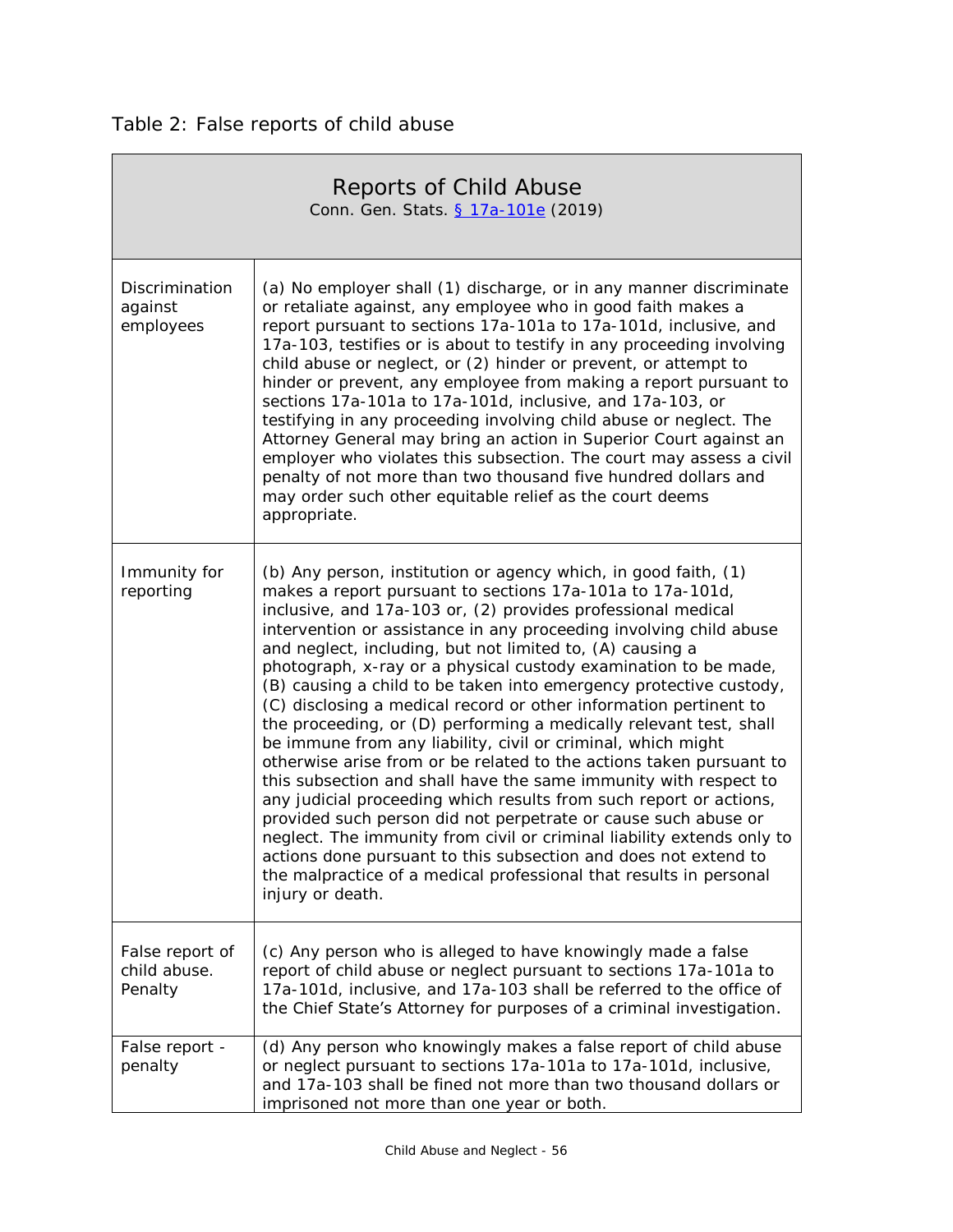# Section 9: Child Abuse and the Unborn

*A Guide to Resources in the Law Library*

You can visit your local law library or search the most recent [statutes](http://search.cga.state.ct.us/r/statute/dtsearch_form.asp) and [public acts](http://search.cga.state.ct.us/r/adv/dtsearch_form.asp) on the Connecticut General Assembly website.

<span id="page-56-0"></span>**SCOPE:** Bibliographic resources relating to abuse or neglect of an unborn child and the extent to which a parent may be held accountable for prenatal injury.

**STATUTES:** Conn. Gen. Statues (2019)

- Chapter 319a. Child Welfare
	- Dependent and Neglected Children
		- [§ 17a-102a.](https://www.cga.ct.gov/current/pub/chap_319a.htm#sec_17a-102a) Education and training for nurses and birthing hospital staff caring for high-risk newborns re responsibilities as mandated reporters of child abuse and neglect. Information dissemination. Development of guidelines for safe care of newborns. Notification to Department of Children and Families re symptoms consistent with prenatal substance exposure, withdrawal or fetal alcohol spectrum disorder. Definitions.
	- Chapter 319i. Persons with Psychiatric Disabilities Department of Mental Health and Addiction Services [§ 17a-451\(](https://www.cga.ct.gov/current/pub/chap_319i.htm#sec_17a-451)j). Commissioner of mental health and addiction services. Duties.
- Chapter 319j. Addiction Services [§ 17a-710.](http://www.cga.ct.gov/current/pub/chap_319j.htm#Sec_17a-710) Treatment programs for pregnant women with substance use disorders and their children.
- Specialized Child Welfare Subject Matter High Risk Newborns, [Chapter 21-11](https://portal.ct.gov/-/media/DCF/Policy/Chapters/21-11.pdf?la=en) (2019).
- **CASES:** [State v. Courchesne,](http://scholar.google.com/scholar_case?case=3828658724935910742) 296 Conn. 622, 707, 998 A.2d 1 (2010). "It is evident, therefore, that the legislature's enactment of P.A. 03–21 'merely reflects a desire to afford greater protection to the unborn fetus than was available under common law, not less protection to a child who, despite the homicidal conduct of another, happens to survive past birth.' (Emphasis added.) *State v. Cotton*, supra, 197 Ariz. at 588, 5 P.3d 918. Of course, as a consequence of the enactment of P.A. 03–21, this court lacks the authority to reject the born alive rule in favor of an expansion of our murder statute to include the killing of a viable fetus that dies in utero because the legislature already has determined that such conduct shall be treated as an aggravated assault against the mother under P.A. 03–21 and not as a
	- homicide." [In Re Valerie D.](http://scholar.google.com/scholar_case?case=150085234628356202), 223 Conn. 492, 524, 613 A.2d 748 (1992). "We therefore infer from the legislative activity in 1990 and intent that  $\S$  45a-171(f)(2) does not contemplate a petition for termination of parental a petition for termination of

# **DCF POLICY MANUAL:**

Once you have identified useful cases, it is important to update the cases before you rely on them. Updating case law means checking to see if the cases are still good law. You can contact your [local law librarian](http://www.jud.ct.gov/lawlib/staff.htm) to learn about the tools available to you to update cases.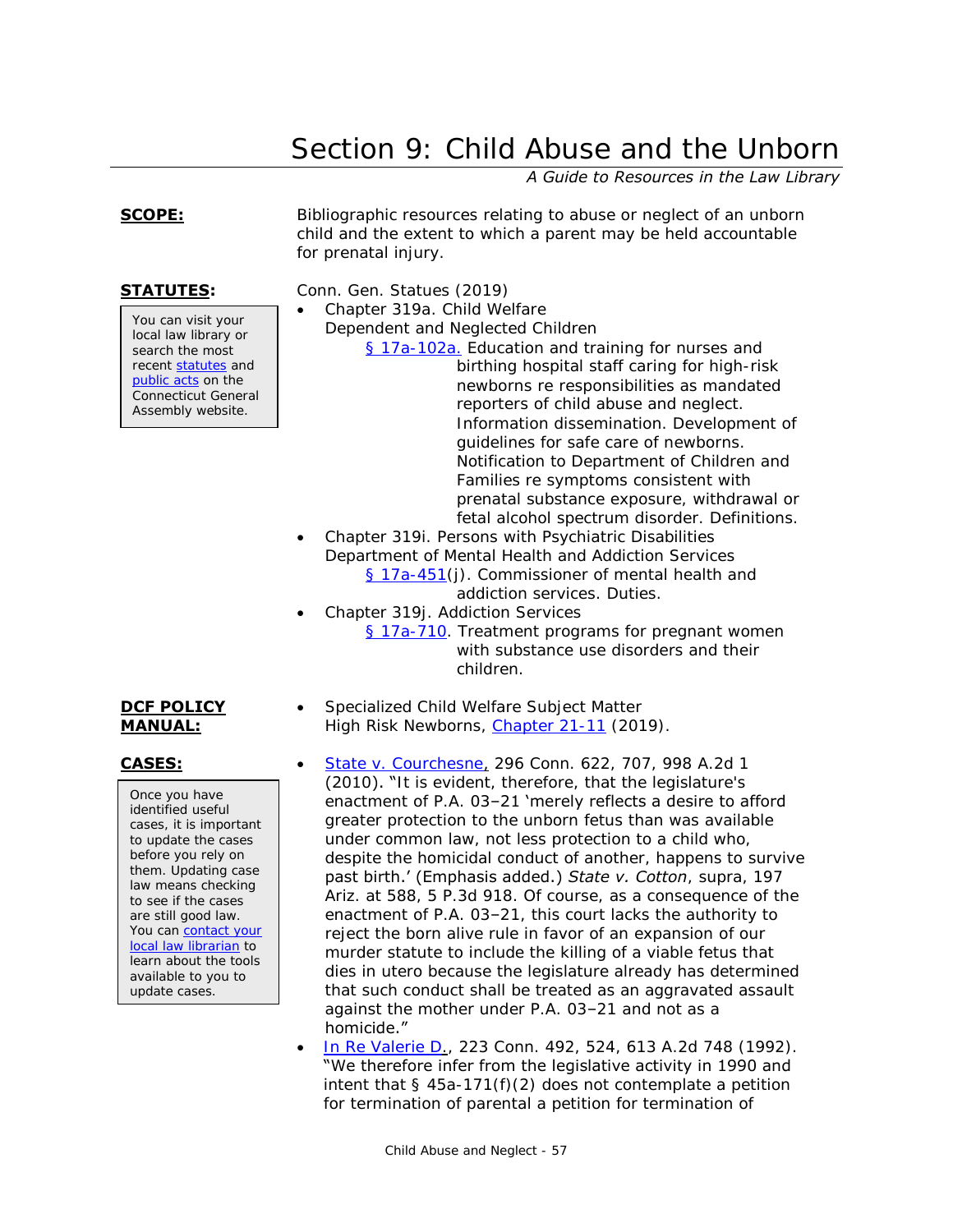parental rights based upon the prenatal drug use by the mother."

- Ex rel. Cesar G., Superior Court, Child Protection Session at Middletown (May 4, 2000) (2000 Conn. Super. LEXIS 1197). "In neither Ground F nor Ground E did the legislature provide that the conduct related to the 'other child' had to have occurred subsequent to the birth of the subject child. If it had intended that meaning, it easily could have included such language... Accordingly, the court holds that Ground F may apply to a child who was not born when the subject conduct occurred."
- Infants -Status, Capacities, and Disabilities #1021 Unborn Children -Actions #1285(7) Tortious and personal injuries to child—Injuries prior to birth; wrongful life
- Martin R. Gardner, *Understanding Juvenile Law* (4<sup>th</sup> ed. 2014)

 Chapter 3. The child and the family §3.02 Support and maintenance [A] "Necessary" support [4] Unborn children

- **LAW REVIEWS:** . James F. Anderson, Kelley Reinsmith-Jones, Laronistine Dyson, Adam H. Langsam, *Opioid Addicted Pregnancies: A Public Health Issue*, 6 Intl. J. Soc. Sci. Stud. 64 (2018), [No. 9].
	- Tara Kole & Laura Kadetsky, *The Unborn Victims of Violence Act,* 39 Harv. L. on Legis. 215 (2002).
	- Michael Holzapfel, Comment, *The Rights to Live, The Right to Choose, and The Unborn Victims of Violence Act*, J. Contemp. Health L. & Pol'y 431 (2002).
	- Leslie Ayers, Note, *Is Mama a Criminal? An Analysis of Potential Criminal Liability of HIV-Infected Pregnant Women in the Context of Mandated Drug Therapy,* 50 Drake L. Rev. 293 (2002).
	- *Punitive Versus Public Health Oriented Responses to Drug Use by Pregnant Wome*n, 1 Yale J. Health Pol'y L. & Ethics 217 (Spring, 2001).
	- Lori Fulton, *Protective Custody of the Unborn: Involuntary Commitment of Pregnant, Substance-Abusing Mothers for*

# You can click on the

**TEXTS & TREATISES:**

**WEST KEY NUMBERS:**

links provided to see which law libraries own the title you are interested in, or visit our [catalog](http://csjd-agent.auto-graphics.com/MVC/) directly to search for more treatises.

Public access to law review databases is available on-site at each of our law [libraries.](https://www.jud.ct.gov/lawlib/staff.htm)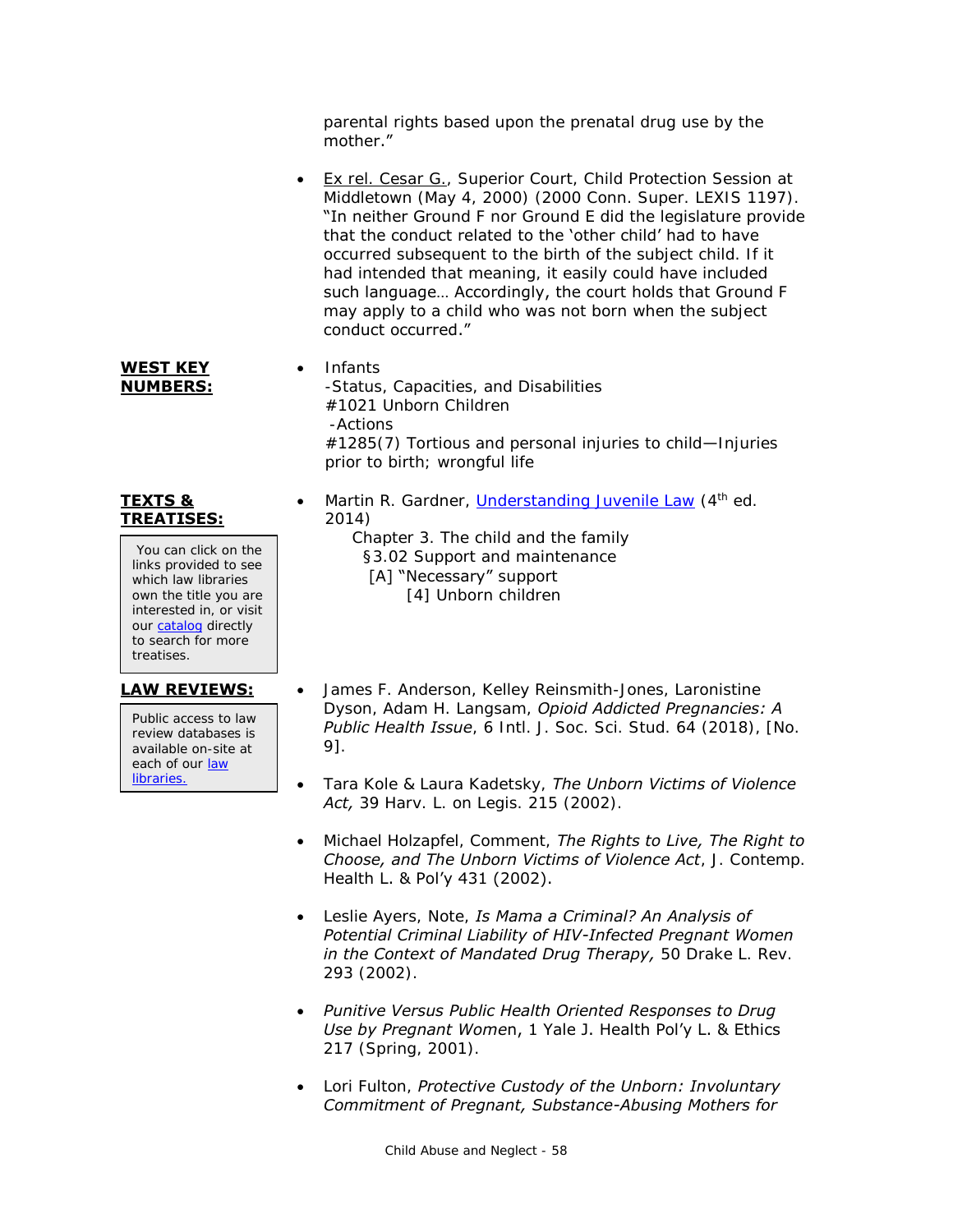*the Protection of Their Unborn Children*, 21 Children's Legal Rts. J., Fall 2001, at 8.

- Sandy Banks, *Crime and the Myth of the Perfect Mother*, L.A. Times, May 27, 2001, at E-1. (*Woman convicted of killing her unborn child by smoking cocaine)*
- Nancy Kubasek & Melissa Hinds, *The Communitarian Case Against Prosecutions for Prenatal Drug Abuse*, 22 Women's Rights L. Rts. 1 (2000).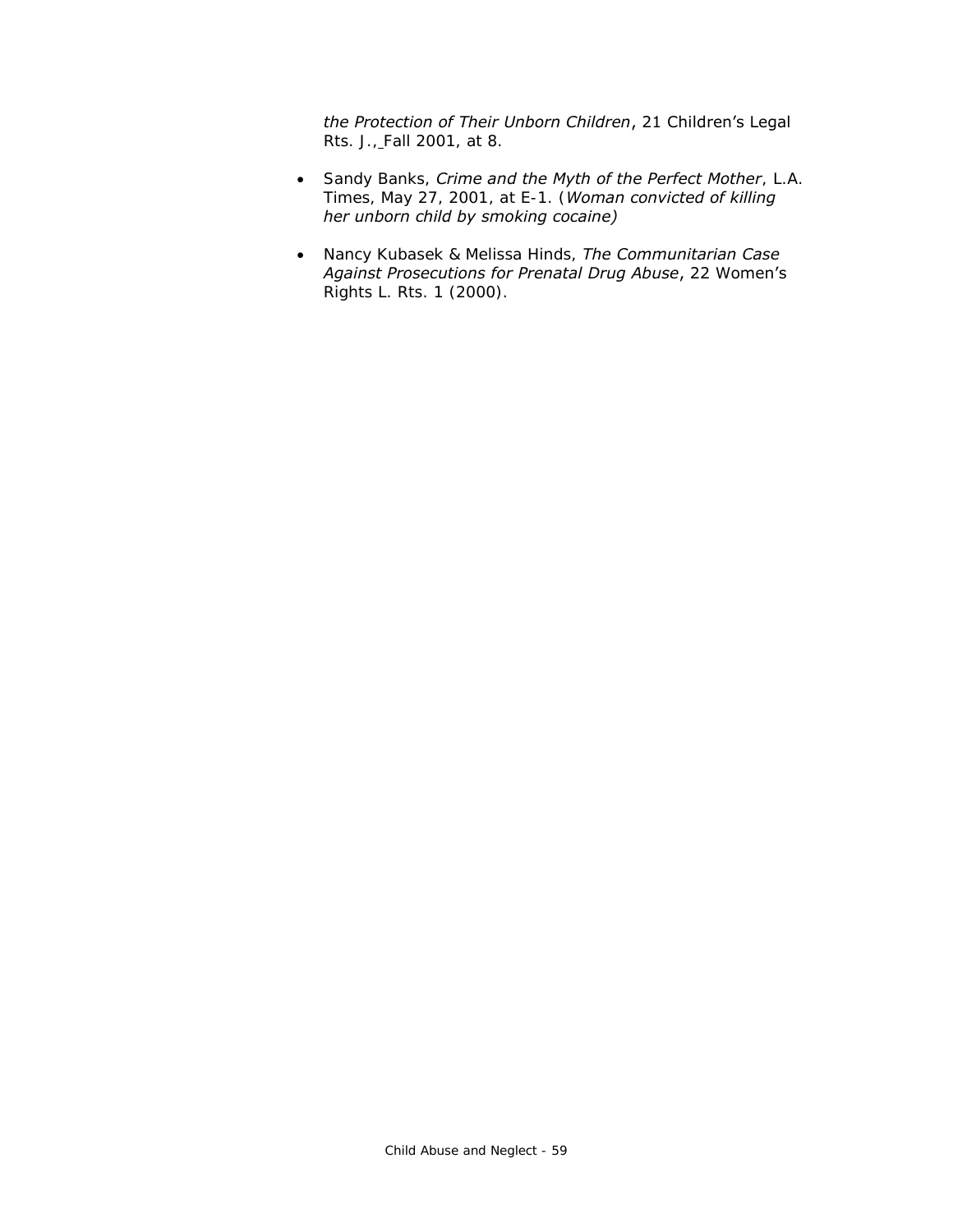# Section 10: Adult Memories of Child Abuse

*A Guide to Resources in the Law Library*

# <span id="page-59-0"></span>**SCOPE:** Bibliographic resources relating to adult memories of child abuse or "repressed memory syndrome".

**STATUTES:** Conn. Gen. Statutes (2019)

Chapter 926. Statute of Limitations.

- [§ 52-577d.](http://www.cga.ct.gov/current/pub/chap_926.htm#sec_52-577d) Limitation of action for damages to minor caused by sexual abuse, exploitation or assault.
- You can visit your local law library or search the most recent [statutes](http://search.cga.state.ct.us/r/statute/dtsearch_form.asp) and [public acts](http://search.cga.state.ct.us/r/adv/dtsearch_form.asp) on the CGA website.

[Office of Legislative](http://www.cga.ct.gov/olr/default.asp)  [Research](http://www.cga.ct.gov/olr/default.asp) reports summarize and analyze the law in effect on the date of each report's publication. Current law may be different from what is discussed in the reports.

Once you have identified useful cases, it is important to update the cases before you rely on them. Updating case law means checking to see if the cases are still good law. You can contact your [local law librarian](http://www.jud.ct.gov/lawlib/staff.htm) to learn about the tools available to you to update cases.

- **LEGISLATIVE:** James Orlando, Statute Of Limitations For Prosecuting Child [Sexual Assault Cases,](http://www.cga.ct.gov/2013/rpt/pdf/2013-R-0162.pdf) Connecticut General Assembly, Office of Legislative Research Report No. 2013-R-0162 (February 25, 2013).
	- Sandra Norman-Eady, [Child Sexual Abuse Prosecutions,](http://www.cga.ct.gov/2012/rpt/2012-R-0136.htm) Connecticut General Assembly, Office of Legislative Research Report No. 2012-R-0136 (April 5, 2012).
- **CASES:** [Sherman v. Ronco,](http://scholar.google.com/scholar_case?case=7412029984450893547) 294 Conn. 548, 563-564, 985 A.2d 1042 (2010). "Applying that principle to the present case, it is apparent that this case is analogous to *Sharp*, and not to *Gurliacci*. As we already have explained in this opinion, the allegations in the amended substitute complaint depend on different facts from those alleged in the original complaint, as reflected by the plaintiff's addition of new and different facts to support the new allegations of assault and battery and intentional infliction of emotional distress. Because the new theories of liability asserted in the amended substitute complaint would not have been supported by the factual allegations set forth in the original complaint, the relation back doctrine does not apply to the amended substitute complaint, and those counts are barred by the limitations period established by § 52-577d."
	- [Doe v. Norwich Roman Catholic Diocesan Corp.](http://scholar.google.com/scholar_case?case=7652565681024020816), 279 Conn. 207, 209, 901 A.2d 673 (2006). "In this appeal, we are asked to decide when the thirty year statute of limitations period under General Statutes § 52-577d, triggered by a minor victim of sexual assault attaining the age of majority, begins to run for the plaintiff, David Doe, who was nineteen years old when the legislature lowered the age of majority from twenty-one years to eighteen years in 1972."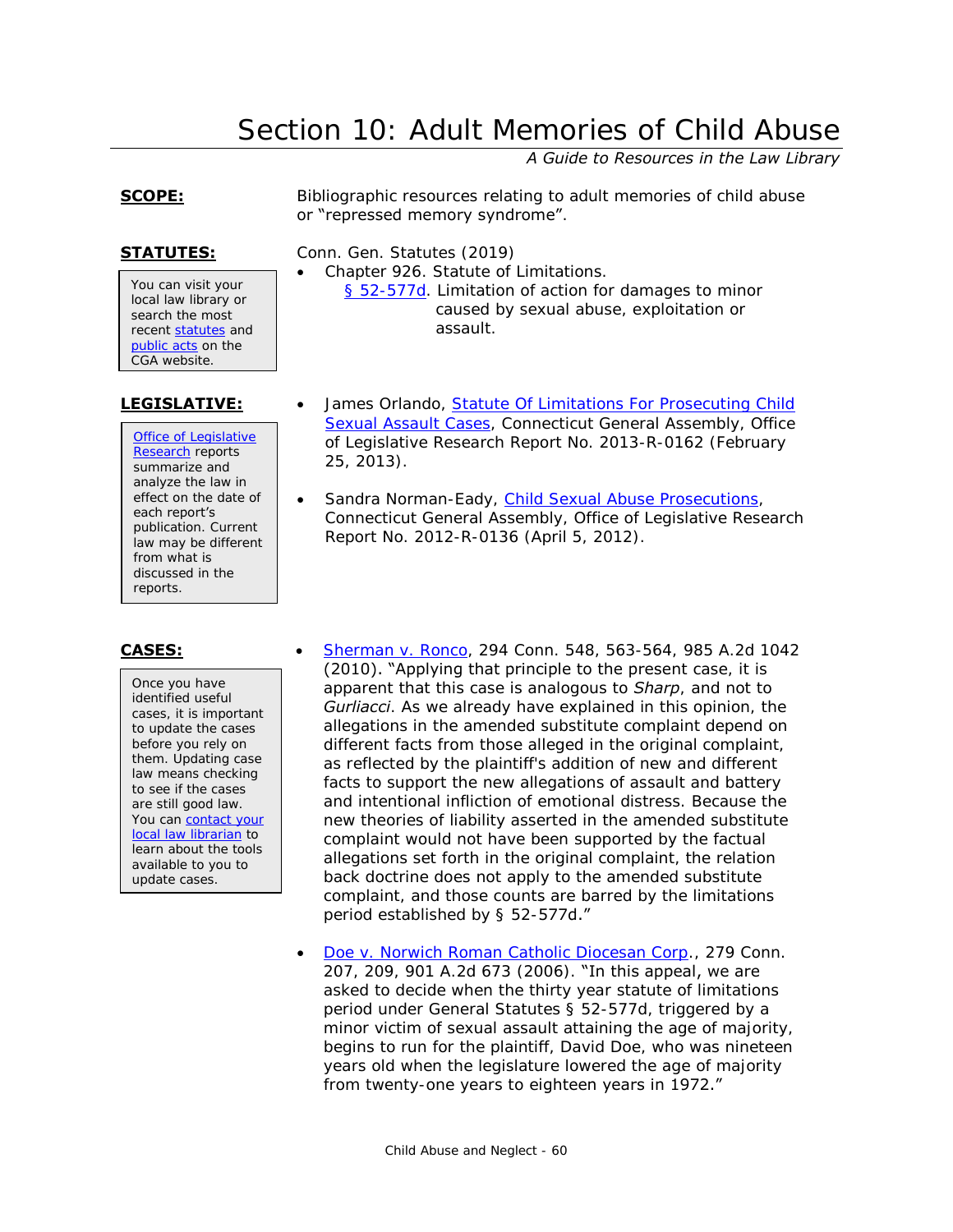- [Borawick v. Shay,](http://scholar.google.com/scholar_case?case=9507597635880998520) 68 F.3d 597, 606 (2d Cir. 1995), *cert. denied,* 597 U.S. 1229 (1996). "…the fact remains that the literature has not yet conclusively demonstrated that hypnosis is a consistently effective means to retrieve repressed memories of traumatic, past experiences accurately…"
- [Henderson v. Woolley,](http://scholar.google.com/scholar_case?case=627731272501277522) 230 Conn. 472, 486, 644 A.2d 1303 (1994). "… the parental immunity doctrine does not bar an action by a minor child against his or her parent for personal injuries arising out of sexual abuse, sexual assault or sexual exploitation."
- **WEST KEY NUMBERS:** Limitations of Actions - Applicable to Particular Actions #31 Injuries to the Person -Computation of Period of Limitation #72 Infancy
- **ENCYCLOPEDIAS:** . Charles S. Parnell, *Trial Report: Third Party Suit Against Therapists for Implanting False Memory of Childhood Molestation*, 57 Am. Jur. Trials 313 (1995).

# **TEXTS & TREATISES:**

You can click on the links provided to see which law libraries own the title you are interested in, or visit our [catalog](http://csjd-agent.auto-graphics.com/MVC/) directly to search for more treatises.

Public access to law review databases is available on-site at each of our law [libraries.](https://www.jud.ct.gov/lawlib/staff.htm)

• Ann M. Haralambie, Handling Child Custody, Abuse and [Adoption Cases](http://csjd-agent.auto-graphics.com/mvc/PersistentLink?key=IIo3p906pSMEv9xah4xxZ%2bMxPDY5x0%2fLwkpsPNwh5ns%3d) (3d ed., 2009). § 20.09. Delayed discovery

- **LAW REVIEWS:** Theodore R.A. Ovrom, *Reasonable for Whom- Developing a More Sensible Approach to the Discovery Rule in Civil Actions based on Childhood Sexual Abuse*, 103 Iowa L. Rev. 1843 (2018).
	- William A. Gray, *A Proposal for Change in the Statute of Limitations in Child Sexual Abuse Cases*, 43 Brandeis L. J. 493 (2005).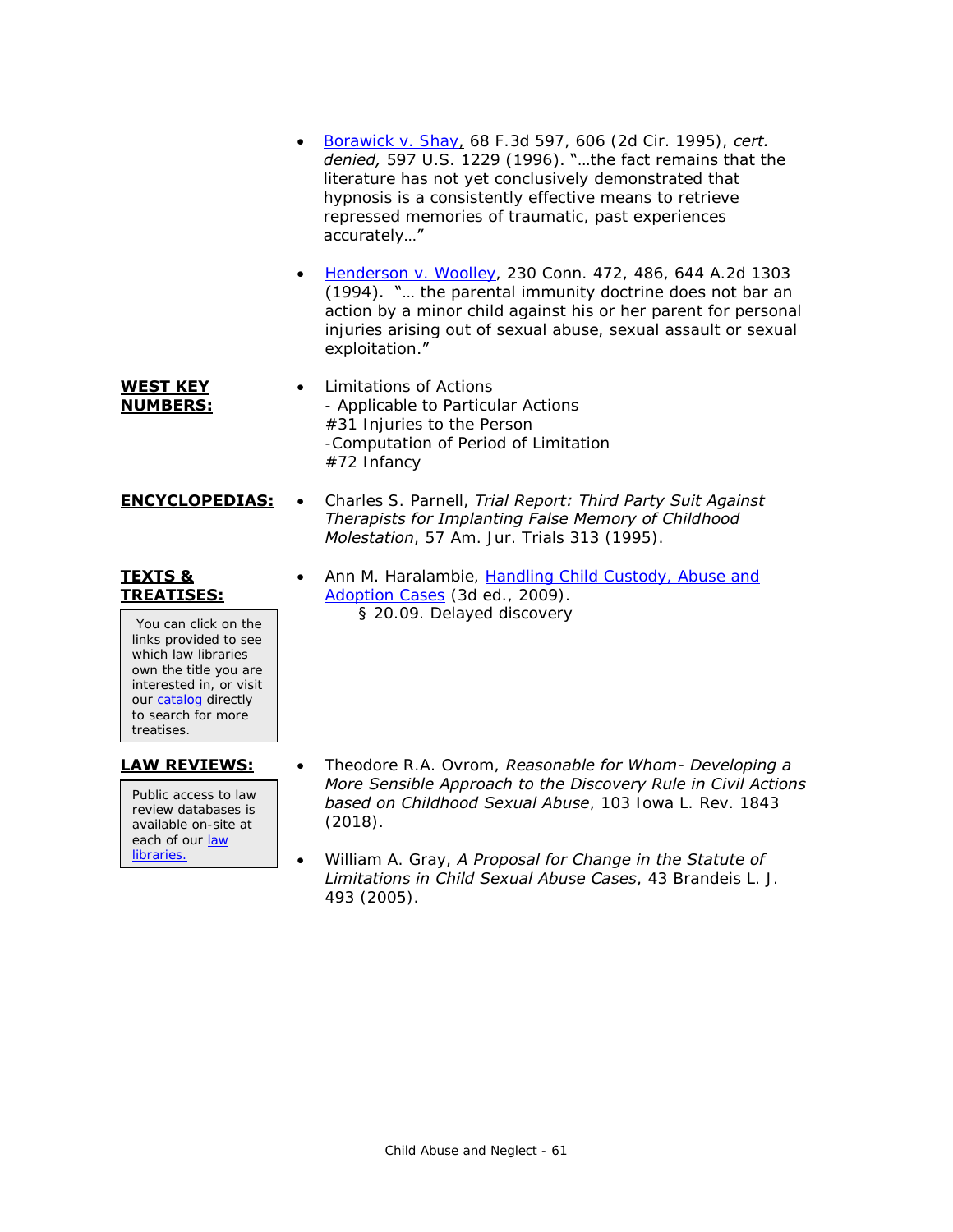# Section 11: Child Abuse and Neglect Registry

*A Guide to Resources in the Law Library*

You can visit your local law library or search the most recent [statutes](http://search.cga.state.ct.us/r/statute/dtsearch_form.asp) and [public acts](http://search.cga.state.ct.us/r/adv/dtsearch_form.asp) on the Connecticut General Assembly website to confirm that you are using the most upto-date statutes.

<span id="page-61-0"></span>**SCOPE:** Bibliographic resources relating to the Child Abuse and Neglect Central Registry.

**STATUTES:** Conn. Gen. Statutes (2019)

- Chapter 319. Department of Children and Families
	- [§ 17a-28.](https://www.cga.ct.gov/current/pub/chap_319.htm#sec_17a-28) Definitions. Confidentiality and access to records; exceptions. Procedure for aggrieved persons.
	- Chapter 319a. Child welfare Part I. Dependent and neglected children [§ 17a-101g.](https://www.cga.ct.gov/current/pub/chap_319a.htm#sec_17a-101g) Classification and evaluation of reports.

Determination of abuse or neglect of child. Investigation. Notice, entry of recommended finding. Referral to local law enforcement authority. Home visit. Removal of child in imminent risk of harm.

[§ 17a-101k.](https://www.cga.ct.gov/current/pub/chap_319a.htm#sec_17a-101k) Registry of findings of abuse or neglect of children maintained by Commissioner of Children and Families. Notice of finding of abuse or neglect of child. Appeal of finding. Hearing procedure. Appeal after hearing. Confidentiality. Regulations.

United States Code (2018)

 [34 U.S.C. 40101 to 40104.](https://www.law.cornell.edu/uscode/text/34/subtitle-IV/chapter-401) Child abuse crime information and background checks.

**INDIAN LAW:** United States Code (2018)

[25 U.S.C. § 3204.](https://www.law.cornell.edu/uscode/text/25/3204) Central Registry

[Office of Legislative](http://www.cga.ct.gov/olr/default.asp)  [Research](http://www.cga.ct.gov/olr/default.asp) reports summarize and analyze the law in effect on the date of each report's publication. Current law may be different from what is discussed in the reports.

- **LEGISLATIVE:** Katherine Dwyer, *Child Abuse and Neglect Registry*, Connecticut General Assembly. Office of Legislative Research Report No. [2018-R-0341](https://cga.ct.gov/2018/rpt/pdf/2018-R-0341.pdf) (December 21, 2018)
	- Susan Price, *Parents' Appeal Rights When a Child Protection Agency Removes a Child from Their Home*, Connecticut General Assembly, Office of Legislative Research Report No. [2011-R-0332](http://www.cga.ct.gov/2011/rpt/2011-R-0332.htm) (September 29, 2011).
	- R. F. O'Neil, *DCF Substantiation Hearing Process*, Connecticut General Assembly, Office of Legislative Research

# **FEDERAL STATUTES:**

You can visit your local law library or search the most [recent U.S. Code](http://uscode.house.gov/) on the U.S. Code website to confirm that you are accessing the most up-to-date laws.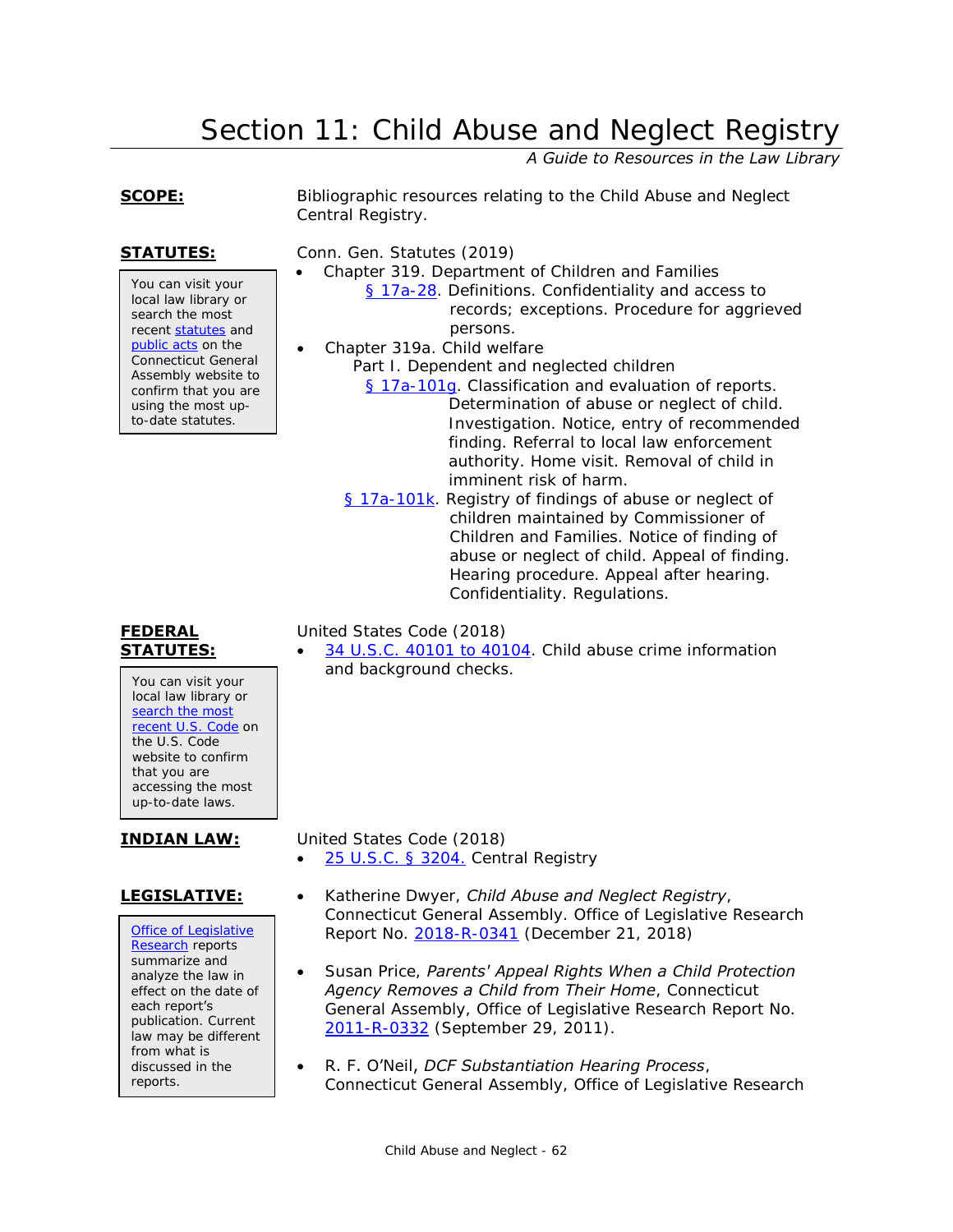### Report No. [2006-R-0517](http://www.cga.ct.gov/2006/rpt/2006-R-0517.htm) (August 21, 2006).

You can visit your local law library or browse the **Connecticut** [eRegulations System](https://eregulations.ct.gov/eRegsPortal/) on the Secretary of the State website to check if a regulation has been updated.

# **DCF and DCF POLICY MANUAL:**

REGULATIONS:  $\bullet$  Conn. Agencies Regs. (2019)

[Child Abuse and Neglect Registry](https://eregulations.ct.gov/eRegsPortal/Browse/RCSA/%7B671040CA-2C0F-48CE-940C-6C6CDE56C2BF%7D)

- § 17a-101k-2. Notice of Substantiation or Listing on Central Registry.
- § 17a-101k-3. Criteria for registry finding that individual responsible for abuse or neglect of a child poses a risk to the health, safety or well-being of children.
- § 17a-101k-4. Request for Internal Review
- § 17a-101k-5. Conduct of the Internal Review
- § 17a-101k-6. Request for an Administrative Hearing
- § 17a-101k-8. Conduct of the Administrative Hearing
- § 17a-101k-10. The Administrative Hearing Decision
- § 17a-101k-11. Reconsideration and Appeal
- § 17a-101k-13. Disclosure
- § 17a-101k-15. Access to the Central Registry.
- § 17a-101k-16. Expunged Reports and Investigations.
- Office of Legal Affairs Administrative Hearings, [Chapter 6-5](https://portal.ct.gov/-/media/DCF/Policy/Chapters/6-5.pdf?la=en) (2019) o Substantiation Hearings pp. 11-13.
	- Careline and Intake Child Abuse and Neglect Careline o Central Registry, [Chapter 22-4](https://portal.ct.gov/-/media/DCF/Policy/Chapters/22-4.pdf?la=en) (2019)
	- Legal Division [Coming off the Department](https://portal.ct.gov/-/media/dcf/Legal_Division/pdf/ComingofftheDepartmentsRegistry42417pdf.pdf?la=en)'s Child Abuse and Neglect **[Registry](https://portal.ct.gov/-/media/dcf/Legal_Division/pdf/ComingofftheDepartmentsRegistry42417pdf.pdf?la=en)**

### **DCF DECISIONS** • [Summary of Substantiation Decisions 2000-December 2017](https://portal.ct.gov/-/media/DCF/Legal_Division/pdf/Summary-of-Substantiation-Decisions-2000-to-December-2017.pdf?la=en)

Once you have identified useful cases, it is important to update the cases before you rely on them. Updating case law means checking to see if the cases are still good law. You can contact your [local law librarian](http://www.jud.ct.gov/lawlib/staff.htm) to learn about the tools available to you to update cases.

**CASES:** • [Natasha B. v. Department of Children and Families,](https://scholar.google.com/scholar_case?case=10515736345106892421) 189 Conn. App. 398 (2019). "In the present matter, the plaintiff argues that a finding of chronicity *must* be made in order to place an individual on the central registry. As stated in the trial court's thorough and well reasoned memorandum of decision, although the hearing officer must *consider* whether the abuse was chronic, there is no requirement in the regulations or the department's policy manual that the hearing officer must find chronicity as a prerequisite to adding a person's name to the central registry. If we were to accept the plaintiff's position that chronicity must be found in each case, the department would be left in the anomalous position of being unable to list individuals on the central registry who commit a single severe and intentional violent act against a child." [pp. 405-406]

# "The plaintiff next claims that the trial court erred in

concluding that hearing officer did not improperly shift the burden of proof to the plaintiff when the hearing officer scheduled a second hearing date so that the parties could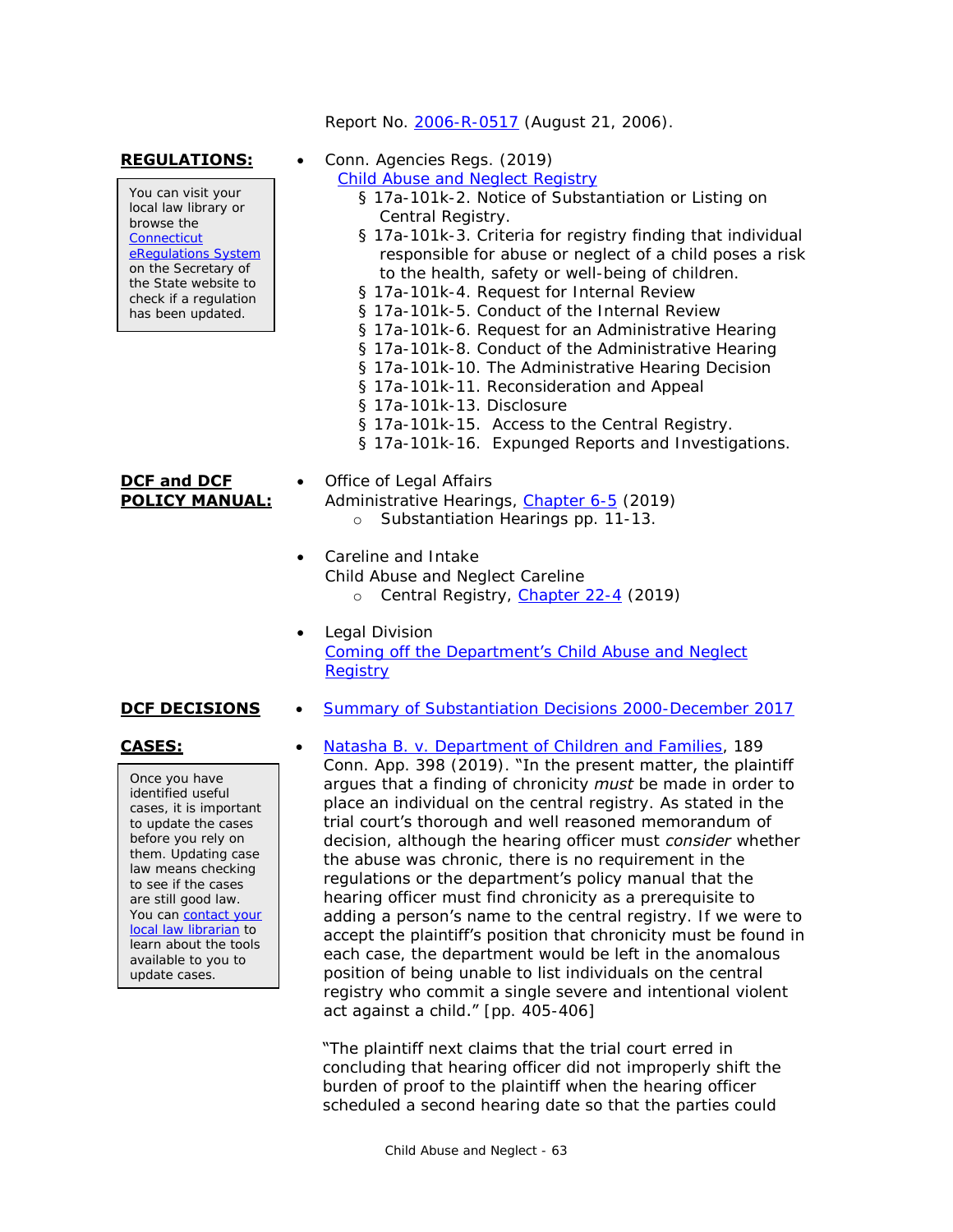present evidence regarding whether the plaintiff had demonstrated changed conditions that would justify the removal of her name from the central registry. We disagree." [p. 407]

 Eric W. v. Department of Children and Families, Superior Court, Judicial District of New Britain, No. CV17-5020951 (October 9, 2018) (67 Conn L. Rptr. 352) (2018 WL 5797778). "In considering appellant's intent the hearing officer found that he 'knew, or should have known that his failure to cooperate with law enforcement officers could lead to a volatile situation' and that he placed Amelia into the 'zone of danger.' These findings, however, are no more than a restatement of the grounds for finding that the appellant had physically neglected Amelia and do not satisfy the statutory requirement that once child neglect has been established, the department make a *separate* finding whether the responsible person poses a risk to the health, safety or well-being of children. See §17a-101g(b).

**"The plain** language of the statute, that the person responsible for child neglect be separately found to pose a risk to the health, safety, or well-being of 'children' demonstrates that the legislature's intent was that those who pose a danger to *children generally* be listed on a registry where their names would be available, for example, to person, institutions or agencies the employees of which would be in direct contact with children."

- [Commissioner of Emergency Services and Public Protection](https://scholar.google.com/scholar_case?case=2738623404178689952)  [v. Freedom of Information Commission,](https://scholar.google.com/scholar_case?case=2738623404178689952) 330 Conn. 372, 389, 194 A.3d 759, 769-770 (2018). "Similarly, the Appellate Court also has required that, in order for a statute to form the basis for an exemption pursuant to  $\S$  1-210 (a), the statute must by its express terms address confidentiality or otherwise limit the disclosure, copying, or distribution of the documents at issue. See, e.g., *[Groton Police Dept. v.](https://scholar.google.com/scholar_case?case=2182149019965335627&q=330+Conn.+372&hl=en&as_sdt=8006)  [Freedom of Information Commission,](https://scholar.google.com/scholar_case?case=2182149019965335627&q=330+Conn.+372&hl=en&as_sdt=8006)* 104 Conn. App. 150, [160, 931 A.2d 989 \(2007\)](https://scholar.google.com/scholar_case?case=2182149019965335627&q=330+Conn.+372&hl=en&as_sdt=8006) (concluding that records from registry of abuse or neglect findings maintained by the Department of Children and Families are exempt from the act under § 1-210 [a] because General Statutes § 17a-101k [a] expressly provided that "[t]he information contained in the registry and any other information relative to child abuse, wherever located, shall be confidential" [internal quotation marks omitted]).
- [Isabella D. v. Dep't of Children & Families,](http://scholar.google.com/scholar_case?case=4462876477824520952) 320 Conn. 215, 238, 128 A.3d 916, 930, cert. denied sub nom. Isabella D. v. Connecticut Dep't of Children & Families, 137 S. Ct. 181, 196 L. Ed. 2d 124 (2016). "A review of the statutory scheme demonstrates that the alleged victim is not a party to the substantiation appeal process and, as we have discussed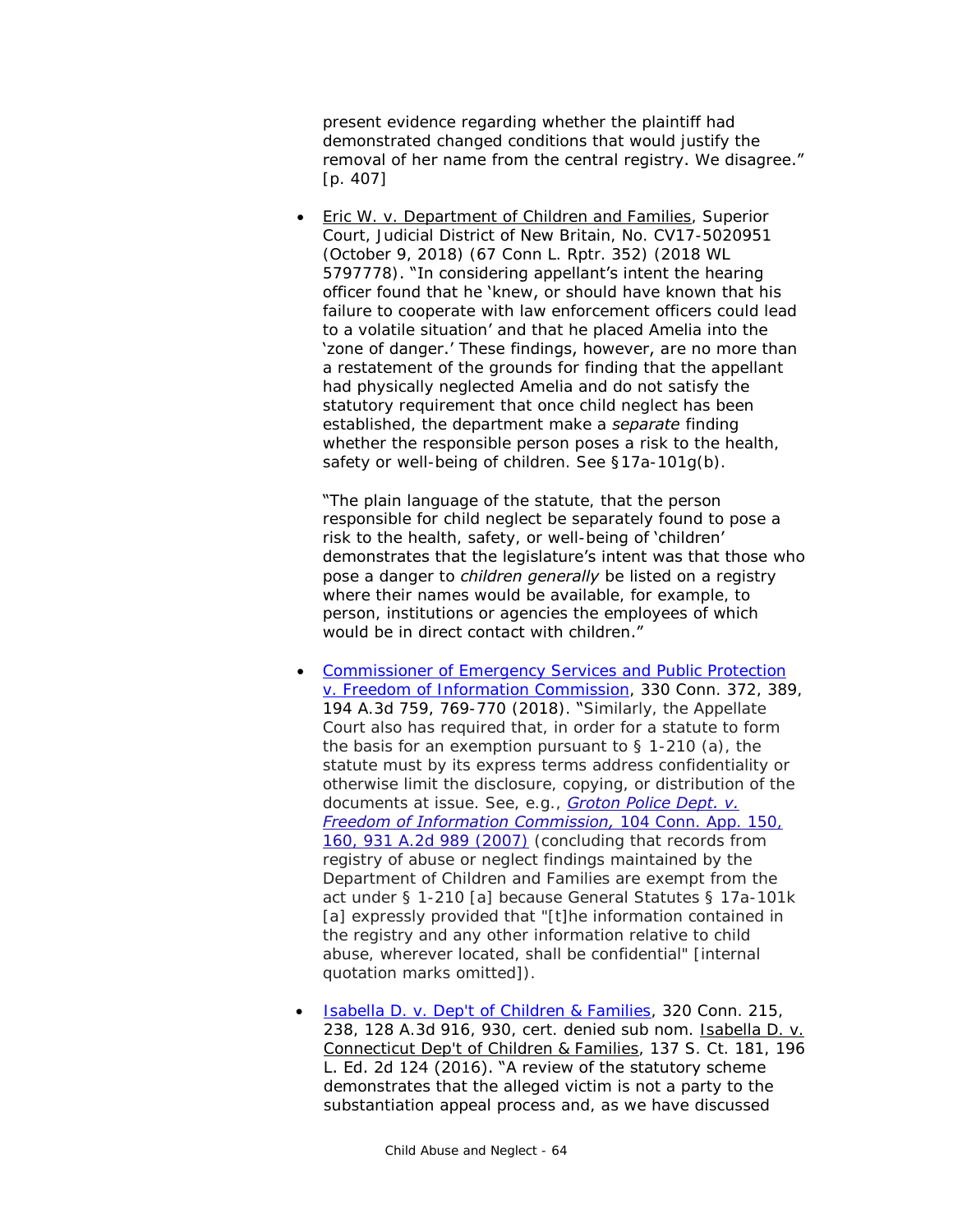previously in this opinion, the process is designed to protect the community. Although the alleged victim is entitled to be notified of the outcome of the department's initial investigation into the alleged victim's allegations of abuse or neglect; see Policy Manual, supra, § 34–3–6; the department's substantiation appeal process does not afford the alleged victim an opportunity to challenge the department's determination that such allegations are unfounded. Moreover, despite the fact that the department is required to provide the alleged perpetrator with notice of the substantiation hearing, no statute, regulation, or provision in the Policy Manual requires that the alleged victim be informed of the substantiation hearing or its outcome. Lastly, it is notable that the alleged victim who is the subject of the substantiation is prohibited from testifying at the substantiation hearing. Regs., Conn. State Agencies § 17a– 101k–8 (h); see also Policy Manual, supra, §  $22-12-7$ ."

- **[Frank v. Dept. of Children and Families,](http://scholar.google.com/scholar_case?case=241592626276820560) 312 Conn. 393, 416,** 94 A.3d 588 (2014). "The department claims that the Appellate Court improperly determined that the relevant term, 'emotional abuse', is void for vagueness. Specifically, the department claims that the term is not unconstitutionally vague when one examines the department's regulations and policy manual in combination with the remainder of the statutory scheme and relevant case law. Moreover, the department contends that, as an educator, the plaintiff should have been on fair notice that his conduct would fall within the statutory definition of 'abuse', particularly in light of Connecticut's anti-bullying statute. In response, the plaintiff claims that the Appellate Court correctly held that § 46b–120(3) is unconstitutionally vague as applied to the facts in the present case because 'the plaintiff ... could [not] have been on notice that his cheek-pinching and namecalling behavior toward K could amount to child abuse within the meaning of §46b–120(3) as interpreted by the [department's] regulations.' *Frank v. Dept. of Children & Families*, 134 Conn. App. 288, 315, 37 A.3d 834 (2012). We agree with the department."
- [In re Alba P.-V.,](http://scholar.google.com/scholar_case?case=2567629002326222523) 135 Conn. App. 744, 754, 42 A.3d 393 (2012). "The respondent contends that, under the department's policy, a failure to overturn the court's adjudications of neglect will result in the denial of her administrative hearings as a matter of course. The respondent points to § 17a–101k–4 (d) of the Regulations of Connecticut State Agencies and the department's policy manual in support of her argument. Section 17a–101k–4 (d) provides that a 'request for an internal review shall be denied by the department when a civil court proceeding has been finally disposed with a factual determination by the court that the identified person committed the act of child abuse or neglect that is the subject of the substantiation.'